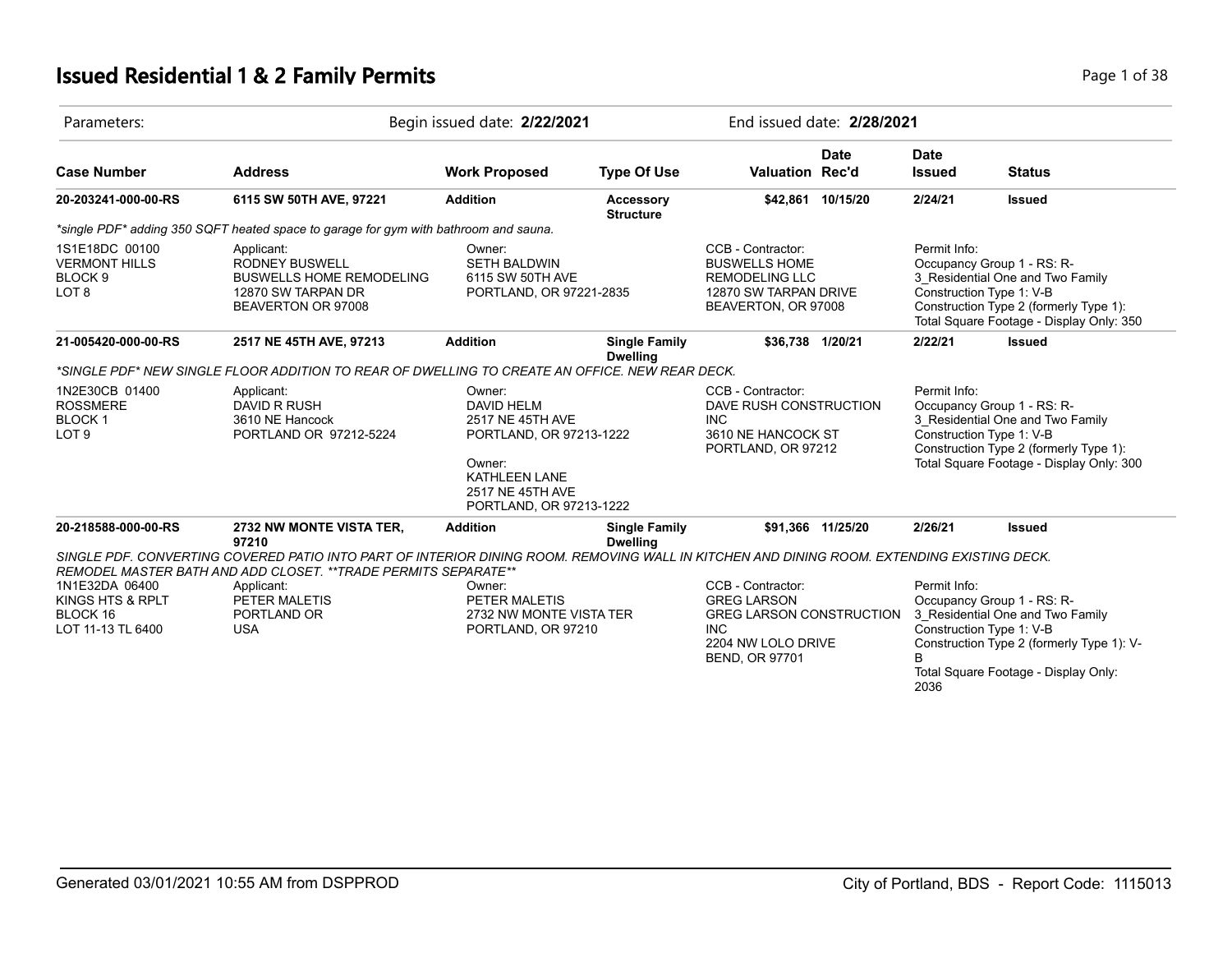# **Issued Residential 1 & 2 Family Permits Page 1 and 2011 12 July 12 and 2 of 38**

| <b>Case Number</b>                                                         | <b>Address</b>                                                                                                                                                                                                                               | <b>Work Proposed</b>                                                                                                                                                           | <b>Type Of Use</b>                       | <b>Valuation Rec'd</b>                                                                              | <b>Date</b>       | <b>Date</b><br><b>Issued</b> | <b>Status</b>                                                                                                                                                                            |
|----------------------------------------------------------------------------|----------------------------------------------------------------------------------------------------------------------------------------------------------------------------------------------------------------------------------------------|--------------------------------------------------------------------------------------------------------------------------------------------------------------------------------|------------------------------------------|-----------------------------------------------------------------------------------------------------|-------------------|------------------------------|------------------------------------------------------------------------------------------------------------------------------------------------------------------------------------------|
| 19-186382-DFS-01-RS                                                        | 11545 SW 61ST AVE, 97219                                                                                                                                                                                                                     | <b>Addition</b>                                                                                                                                                                | <b>Single Family</b><br><b>Dwelling</b>  |                                                                                                     | \$2,700 2/25/21   | 2/25/21                      | <b>Issued</b>                                                                                                                                                                            |
| <b>PDF- DFS FOR ROOF TRUSSES</b>                                           |                                                                                                                                                                                                                                              |                                                                                                                                                                                |                                          |                                                                                                     |                   |                              |                                                                                                                                                                                          |
| 1S1E31BC 02901<br><b>PASADENA</b><br>BLOCK 12<br>LOT 5&6&28 TL 2901        | Applicant:<br>ANGELA PAULSEN<br>11545 SW 61ST AVE<br>PORTLAND OR 97219                                                                                                                                                                       | Owner:<br><b>KRISTIAN PAULSEN</b><br>11545 SW 61ST AVE<br>PORTLAND, OR 97219<br>Owner:<br>ANGELA PAULSEN<br>11545 SW 61ST AVE<br>PORTLAND, OR 97219                            |                                          |                                                                                                     |                   | Permit Info:<br>2500         | Occupancy Group 1 - RS: R-<br>3_Residential One and Two Family<br>Construction Type 1: V-B<br>Construction Type 2 (formerly Type 1): V-<br>Total Square Footage - Display Only:          |
| Total # of RS Addition permits issued: 4                                   |                                                                                                                                                                                                                                              |                                                                                                                                                                                |                                          |                                                                                                     |                   |                              | Total valuation of RS Addition permits issued: \$173,665                                                                                                                                 |
| 20-180997-000-00-RS                                                        | 5228 SE 70TH AVE - Unit B,<br>97206                                                                                                                                                                                                          | <b>Alteration</b>                                                                                                                                                              | <b>Accessory</b><br><b>Dwelling Unit</b> |                                                                                                     | \$8.900 8/24/20   | 2/23/21                      | <b>Issued</b>                                                                                                                                                                            |
|                                                                            | SINGLE PDF - CONVERSION OF DETACHED ADDITIONAL LIVING SPACE TO ADU - ADD KITCHEN . NO WAIVER INFO PROVIDED. SEE 09-117211-RS AND 97-053743 FOR<br>CONVERSION TO LIVING SPACE *** PLUMBING , MECH, ELEC, PERMITS TO BE OBTAINED SEPARATELY*** |                                                                                                                                                                                |                                          |                                                                                                     |                   |                              |                                                                                                                                                                                          |
| 1S2E17BD 04000                                                             | Applicant:<br><b>DAVE SPITZER</b><br><b>DMS ARCHITECTS</b><br>2325 NE 19TH AVE<br>PORTLAND OR 97212                                                                                                                                          | Owner:<br><b>MATTHEW KIMBER</b><br>5228 SE 70TH AVE<br>PORTLAND, OR 97206                                                                                                      |                                          |                                                                                                     |                   | Permit Info:                 | Occupancy Group 1 - RS: R-3_Remodel<br>Construction Type 1: V-B<br>Construction Type 2 (formerly Type 1):<br>Total Square Footage - Display Only: 220<br>Number of New Dwelling Units: 1 |
| 20-122990-000-00-RS                                                        | <b>2879 SW CHAMPLAIN DR, 97205</b>                                                                                                                                                                                                           | <b>Alteration</b>                                                                                                                                                              | Decks, Fences,<br><b>Retaining Walls</b> |                                                                                                     | \$24,850 11/17/20 | 2/24/21                      | <b>Issued</b>                                                                                                                                                                            |
|                                                                            | REMOVE EXISTING RETAINING WALL AND REPLACE WITH NEW CONCRETE RETAINING WALL.                                                                                                                                                                 |                                                                                                                                                                                |                                          |                                                                                                     |                   |                              |                                                                                                                                                                                          |
| 1N1E32DC 00600<br>ARLINGTON HTS & RPLT<br>BLOCK <sub>21</sub><br>LOT 23&24 | Applicant:<br><b>LIOENEL RIVERA</b><br>NEW VISTA CONSTRUCTION<br>8915 NE 60TH ST<br>VANCOUVER WA 98662                                                                                                                                       | Owner:<br><b>BOLY, JEFFREY E TR</b><br>2879 SW CHAMPLAIN DR<br>PORTLAND, OR 97205-5833<br>Owner:<br><b>BOLY, LINDA D TR</b><br>2879 SW CHAMPLAIN DR<br>PORTLAND, OR 97205-5833 |                                          | CCB - Contractor:<br>NEW VISTA CONSTRUCTION<br><b>LLC</b><br>8915 NE 60TH ST<br>VANCOUVER, WA 98662 |                   | Permit Info:                 | Occupancy Group 1 - RS: U Decks,<br>Patios, Porches, Carports<br>Construction Type 1: V-B<br>Construction Type 2 (formerly Type 1):                                                      |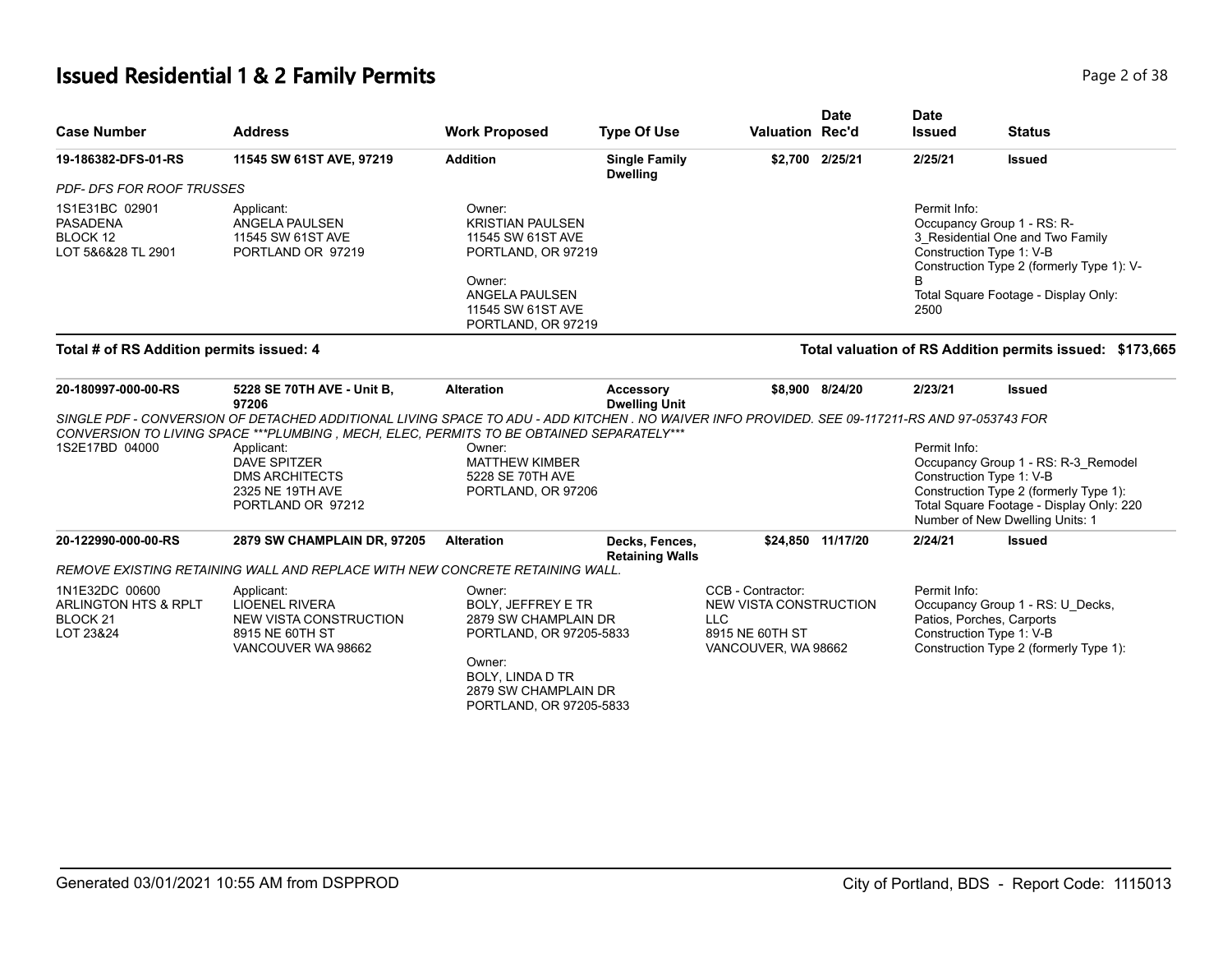# **Issued Residential 1 & 2 Family Permits Page 1 and 2011 12 and 2012 12:38** Page 3 of 38

| <b>Case Number</b>                                                                             | <b>Address</b>                                                                                                                                                                                                                                                                                                             | <b>Work Proposed</b>                                                                                                                                    | <b>Type Of Use</b>                       | <b>Valuation Rec'd</b>                                                                                                                 | Date            | <b>Date</b><br><b>Issued</b>                                          | <b>Status</b>                                                                                                             |
|------------------------------------------------------------------------------------------------|----------------------------------------------------------------------------------------------------------------------------------------------------------------------------------------------------------------------------------------------------------------------------------------------------------------------------|---------------------------------------------------------------------------------------------------------------------------------------------------------|------------------------------------------|----------------------------------------------------------------------------------------------------------------------------------------|-----------------|-----------------------------------------------------------------------|---------------------------------------------------------------------------------------------------------------------------|
| 21-017562-000-00-RS                                                                            | 3309 NE IRVING ST, 97232                                                                                                                                                                                                                                                                                                   | <b>Alteration</b>                                                                                                                                       | Decks, Fences,<br><b>Retaining Walls</b> |                                                                                                                                        | \$5,699 2/24/21 | 2/24/21                                                               | <b>Issued</b>                                                                                                             |
| NEW BACK YARD DECK, 3FT HIGH.                                                                  |                                                                                                                                                                                                                                                                                                                            |                                                                                                                                                         |                                          |                                                                                                                                        |                 |                                                                       |                                                                                                                           |
| 1N1E36AC 16800<br><b>LAURELHURST</b><br>BLOCK 19<br><b>LOT 17</b>                              | Applicant:<br><b>Matthew McCarthy</b><br>JDL Development, Inc<br>2314 NW SAVIER<br>PORTLAND, OR 97210                                                                                                                                                                                                                      | Owner:<br>SANDRA WOODWARD<br>3309 NE IRVING ST<br>PORTLAND, OR 97232-2538<br>Owner:<br>STEPHEN WOODWARD<br>3309 NE IRVING ST<br>PORTLAND, OR 97232-2538 |                                          | CCB - Contractor:<br><b>JDL DEVELOPMENT INC</b><br>2314 NW SAVIER ST<br>PORTLAND, OR 97210-2514                                        |                 | Permit Info:<br>Patios, Porches, Carports<br>Construction Type 1: V-B | Occupancy Group 1 - RS: U_Decks,<br>Construction Type 2 (formerly Type 1):<br>Total Square Footage - Display Only: 236    |
| 21-007838-000-00-RS                                                                            | 5339 NE 33RD AVE, 97211                                                                                                                                                                                                                                                                                                    | <b>Alteration</b>                                                                                                                                       | <b>Duplex</b>                            | \$10,000 1/29/21                                                                                                                       |                 | 2/23/21                                                               | <b>Issued</b>                                                                                                             |
| 1N1E24BA 00400<br><b>FOXCHASE ADD</b><br><b>BLOCK1</b><br>LOT <sub>6</sub>                     | SINGLE PDF - UPPER LEVEL UNIT NEW WINDOWS IN EXISTING OPENINGS, TO BE MODIFIED. KITCHEN WINDOW OPENING TO BE FILLED AND ANOTHER TO BE<br>REPLACED W/ FRENCH DOORS AND RAILING. NEW WALLS AROUND BATHROOM. *** TRADES SEPARATE<br>Applicant:<br><b>RYAN WALKER</b><br>R&D Signature Remodeling<br>PORTLAND OR<br><b>USA</b> | Owner:<br><b>DAVID MELTZER</b><br>1214 NE 22ND AVE<br>PORTLAND, OR 97232                                                                                |                                          | CCB - Contractor:<br>NORTHWEST TILE & STONE LLC<br>4230 SE KING RD 231<br>MILWAUKIE, OR 97222                                          |                 | Permit Info:<br>Construction Type 1: V-B                              | Occupancy Group 1 - RS: R-3_Remodel<br>Construction Type 2 (formerly Type 1):<br>Total Square Footage - Display Only: 240 |
| 21-017472-000-00-RS                                                                            | 7915 SE 34TH AVE, 97202<br>REMODEL EXISTING GARAGE. WITH NEW FOUNDATION                                                                                                                                                                                                                                                    | <b>Alteration</b>                                                                                                                                       | Garage/Carport                           | \$15,000 2/23/21                                                                                                                       |                 | 2/23/21                                                               | <b>Issued</b>                                                                                                             |
| 1S1E24DB 07000<br><b>EASTMORELAND</b><br>BLOCK 52<br>N 15' OF LOT 9<br>LOT 10, S 10' OF LOT 11 | Applicant:<br><b>JEREMY SMITH</b><br><b>JEREMY'S QUALITY</b><br><b>CONSTRUCTION CON</b><br>20736 SCAPPOOSE VERNONIA<br><b>HWY</b><br>SCAPPOOSE, OR 97006                                                                                                                                                                   | Owner:<br>CAHILL, SUSAN M TR<br>7915 SE 34TH AVE<br>PORTLAND, OR 97202<br>Owner:<br>CAHILL, DONALD E TR<br>7915 SE 34TH AVE<br>PORTLAND, OR 97202       |                                          | CCB - Contractor:<br><b>JEREMYS QUALITY</b><br><b>CONSTRUCTION CO</b><br>20736 SCAPPOOSE VERNONIA<br><b>HWY</b><br>SCAPPOOSE, OR 97056 |                 | Permit Info:<br>Garage\Utility Misc.<br>Construction Type 1: V-B      | Occupancy Group 1 - RS: U_Private<br>Construction Type 2 (formerly Type 1):                                               |
| 21-019117-000-00-RS<br>WORK.                                                                   | 3707 NE 24TH AVE, 97212<br>SINGLE PDF PARTIAL REMODEL OF EXISTING GARAGE SPACE, REINFORCE WALLS AND ENLARGE EXTERIOR OPENING TO BACKYARD. ASSOCIATED ELECTRICAL                                                                                                                                                            | <b>Alteration</b>                                                                                                                                       | Garage/Carport                           | \$10,000 2/26/21                                                                                                                       |                 | 2/26/21                                                               | <b>Under Inspection</b>                                                                                                   |
| 1N1E23DD 19400<br><b>HOMEDALE</b><br>BLOCK <sub>8</sub><br>LOT <sub>1</sub><br>S 1/2 OF LOT 2  | Applicant:<br>Amy Frye<br>RED ROOSTER REMODELING<br>57049 WALKER RD<br>SCAPPOOSE OR 97056-2129                                                                                                                                                                                                                             | Owner:<br>KATHLEEN STAGGERS<br>3707 NE 24TH AVE<br>PORTLAND, OR 97212<br>Owner:<br><b>ALAN STAGGERS</b><br>3707 NE 24TH AVE<br>PORTLAND, OR 97212       |                                          | CCB - Contractor:<br><b>AMY FRYE</b><br><b>RED ROOSTER REMODELING</b><br><b>INC</b><br>57049 WALKER RD<br>SCAPPOOSE, OR 97056          |                 | Permit Info:<br>Garage\Utility Misc.<br>Construction Type 1: V-B      | Occupancy Group 1 - RS: U_Private<br>Construction Type 2 (formerly Type 1):                                               |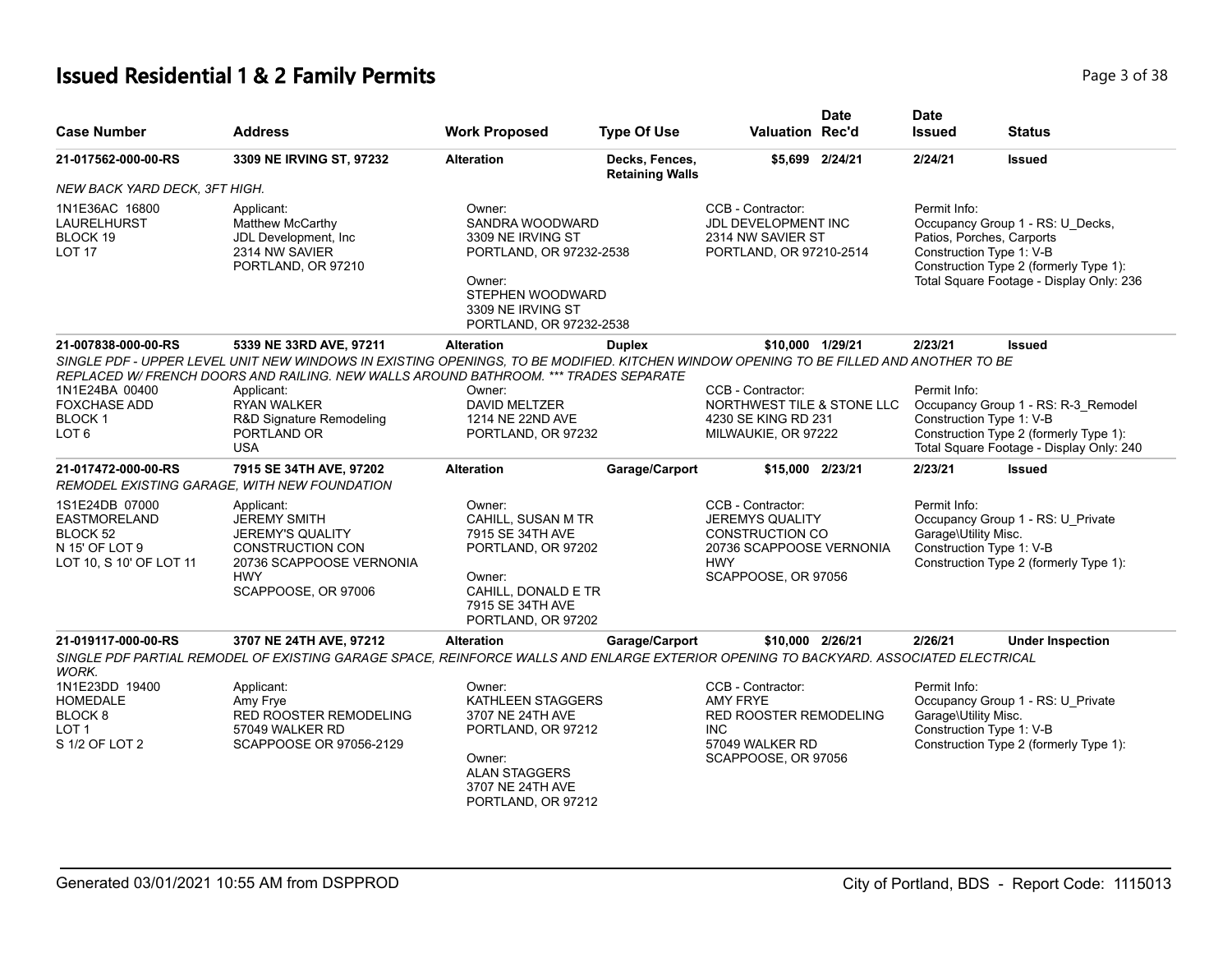# **Issued Residential 1 & 2 Family Permits Page 1 of 38** Page 4 of 38

| <b>Case Number</b>                                                               | <b>Address</b>                                                                                                                  | <b>Work Proposed</b>                                                                                                                                                          | <b>Type Of Use</b>                      | <b>Valuation Rec'd</b>                                                                                                                         | <b>Date</b> | <b>Date</b><br><b>Issued</b>                                                                                                                         | <b>Status</b>                                                                                                                        |
|----------------------------------------------------------------------------------|---------------------------------------------------------------------------------------------------------------------------------|-------------------------------------------------------------------------------------------------------------------------------------------------------------------------------|-----------------------------------------|------------------------------------------------------------------------------------------------------------------------------------------------|-------------|------------------------------------------------------------------------------------------------------------------------------------------------------|--------------------------------------------------------------------------------------------------------------------------------------|
| 21-011533-000-00-RS                                                              | 6329 N COMMERCIAL AVE,<br>97217                                                                                                 | <b>Alteration</b>                                                                                                                                                             | Garage/Carport                          | \$63,000 2/4/21                                                                                                                                |             | 2/24/21                                                                                                                                              | <b>Issued</b>                                                                                                                        |
|                                                                                  | FINISHED BASEMENT, ADD BEDROOM WITH EGRESS, ADD A FULL BATHROOM, REMODEL LAUNDRY ROOM                                           |                                                                                                                                                                               |                                         |                                                                                                                                                |             |                                                                                                                                                      |                                                                                                                                      |
| 1N1E15DB 05700<br><b>PIEDMONT</b><br>BLOCK 50<br>LOT <sub>4</sub>                | Applicant:<br><b>ANDREW GOLD</b><br>2528 SE SALMON ST<br>PORTLAND OR 97214                                                      | Owner:<br><b>ANDREW GUEST</b><br>6329 N COMMERCIAL AVE<br>PORTLAND, OR 97217<br><b>Alteration</b><br><b>Single Family</b>                                                     |                                         | CCB - Contractor:<br><b>ANDREW GOLD</b><br><b>GOLD STAR DESIGN &amp;</b><br><b>CONSTRUCTION LLC</b><br>2528 SE SALMON ST<br>PORTLAND, OR 97214 |             | Permit Info:<br>Occupancy Group 1 - RS: R-<br>3_Residential One and Two Family<br>Construction Type 1: V-B<br>Construction Type 2 (formerly Type 1): |                                                                                                                                      |
| 21-016860-000-00-RS                                                              | 11905 SW 60TH AVE, 97219                                                                                                        |                                                                                                                                                                               | <b>Dwelling</b>                         | \$24,000 2/22/21                                                                                                                               |             | 2/26/21                                                                                                                                              | <b>Under Inspection</b>                                                                                                              |
| 1S1E31CB 05604<br>PARTITION PLAT 1996-96<br>LOT <sub>3</sub>                     | Applicant:<br><b>BRIAN STEVENSON</b><br><b>BRIAN STEVENSON</b><br><b>CONSTRUCTION</b><br>3123 NE KNOTT ST<br>PORTLAND, OR 97212 | Owner:<br>VON SCHLUMPERGER, BIRGITTA<br><b>TR</b><br>11905 SW 60TH AVE<br>PORTLAND, OR 97219-7005<br>Owner:<br>ROY, JOHN W TR<br>11905 SW 60TH AVE<br>PORTLAND, OR 97219-7005 |                                         | CCB - Contractor:<br><b>BRIAN STEVENSON</b><br><b>CONSTRUCTION LLC</b><br>3123 NE KNOTT ST<br>PORTLAND, OR 97212                               |             | Permit Info:                                                                                                                                         | Occupancy Group 1 - RS: R-<br>3 Residential One and Two Family<br>Construction Type 1: V-B<br>Construction Type 2 (formerly Type 1): |
| 21-001008-000-00-RS                                                              | 7638 SE STEPHENS ST, 97215                                                                                                      | <b>Alteration</b>                                                                                                                                                             | <b>Single Family</b><br><b>Dwelling</b> | \$1,500 2/25/21                                                                                                                                |             | 2/26/21                                                                                                                                              | <b>Issued</b>                                                                                                                        |
|                                                                                  | SINGLE PDF- VOLUNTARY INSTALLATION OF ANCHORS BETWEEN EXISTING HOUSE AND CONCRETE FOUNDATION. INTERIOR ONLY.                    |                                                                                                                                                                               |                                         |                                                                                                                                                |             |                                                                                                                                                      |                                                                                                                                      |
| 1S2E05DB 03500<br><b>CHARLOTTE HTS</b><br>BLOCK <sub>1</sub><br>LOT <sub>4</sub> | Applicant:<br>Emily Mickelson<br><b>GREENSAVERS USA INC</b><br>3029 Se 82nd Ave, GreenSavers                                    | Owner:<br><b>AHAB PROBST</b><br>647 19TH AVE<br>SAN FRANCISCO, CA 94121<br>Owner:<br><b>KIMBERLY PROBST</b><br>647 19TH AVE<br>SAN FRANCISCO, CA 94121                        |                                         | CCB - Contractor:<br><b>GREENSAVERS USA INC</b><br><b>4 NW FRANKLIN AVE</b><br><b>BEND, OR 97703</b>                                           |             | Permit Info:                                                                                                                                         | Occupancy Group 1 - RS: R-<br>3_Residential One and Two Family<br>Construction Type 1: V-B<br>Construction Type 2 (formerly Type 1): |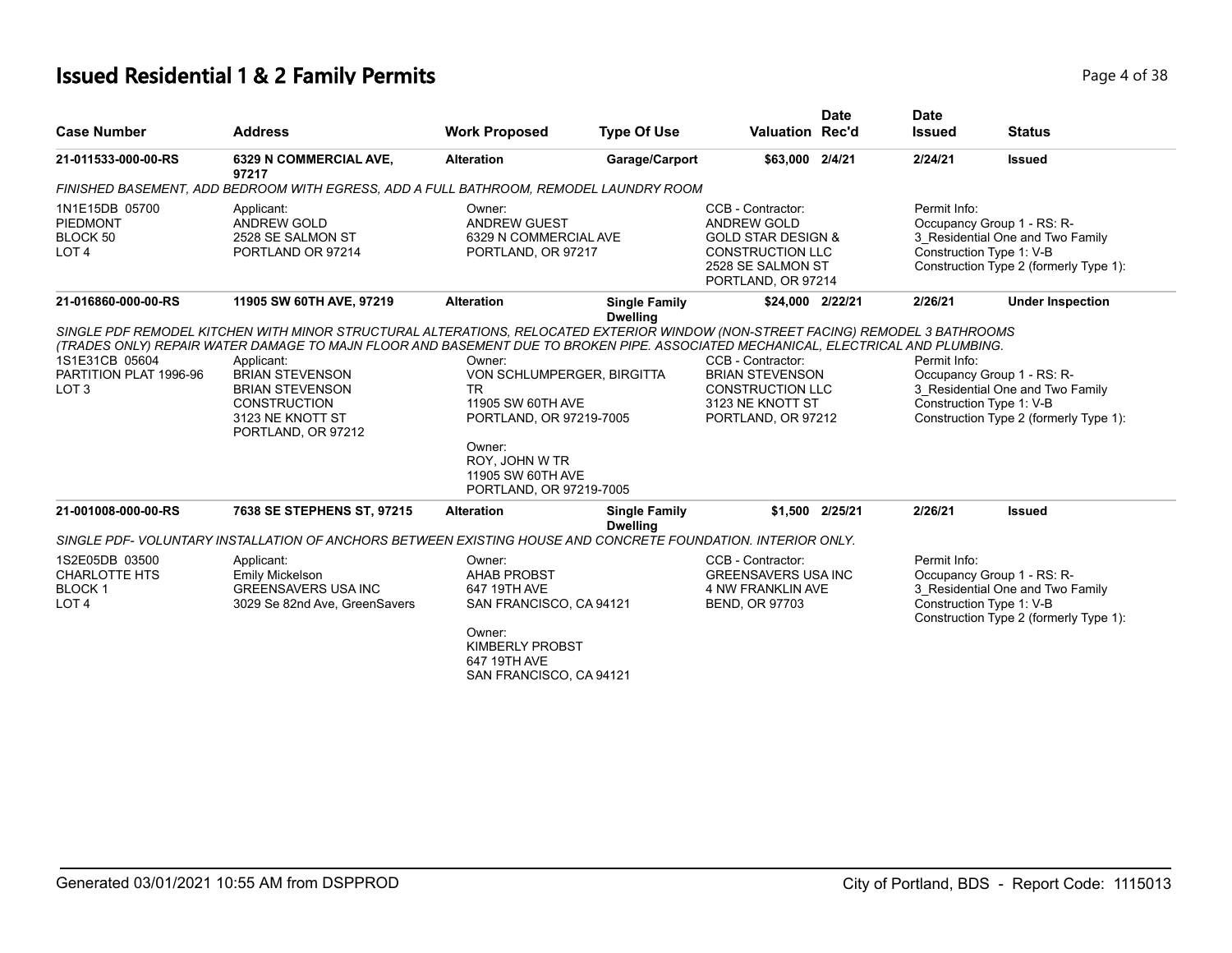# **Issued Residential 1 & 2 Family Permits Page 1 and 2012 12:38** Page 1 and 2013 12:49 Page 5 of 38

| <b>Case Number</b>                                                                                        | <b>Address</b>                                                                                                                                                                                                                                                                                                                       | <b>Work Proposed</b>                                                                                                                                                  | <b>Type Of Use</b>                      | <b>Valuation Rec'd</b>                                                                                                                                                                                                                  | <b>Date</b> | <b>Date</b><br><b>Issued</b>             | <b>Status</b>                                                                                            |
|-----------------------------------------------------------------------------------------------------------|--------------------------------------------------------------------------------------------------------------------------------------------------------------------------------------------------------------------------------------------------------------------------------------------------------------------------------------|-----------------------------------------------------------------------------------------------------------------------------------------------------------------------|-----------------------------------------|-----------------------------------------------------------------------------------------------------------------------------------------------------------------------------------------------------------------------------------------|-------------|------------------------------------------|----------------------------------------------------------------------------------------------------------|
| 20-227327-000-00-RS                                                                                       | 2214 NE 36TH AVE, 97212                                                                                                                                                                                                                                                                                                              | <b>Alteration</b>                                                                                                                                                     | <b>Single Family</b><br><b>Dwelling</b> | \$23,000 1/11/21                                                                                                                                                                                                                        |             | 2/23/21                                  | <b>Issued</b>                                                                                            |
| 1N1E25DB 01600<br>U S GRANT ADD<br><b>LOT 16</b>                                                          | SINGLE PDF - MAIN FLOOR ALTERATIONS TO INLCUDE NEW KITCHEN AND BATHROOM LAYOUT. REMOVE WINDOW ABOVE EXISTING KITCHEN SINK. 2ND FLOOR<br>ALTERATION TO CONVERT STORAGE ROOM TO MASTER BATHROOM W/ SKYLIGHT<br>Applicant:<br><b>KLAAS DE JONGE</b><br>ENCIRCLE DESIGN AND BUILD<br><b>LLC</b><br>4623 NE 18TH AVE<br>PORTLAND OR 97211 | Owner:<br><b>EMILY JOHNSON</b><br>2214 NE 36TH AVE<br>PORTLAND, OR 97212                                                                                              |                                         | CCB - Contractor:<br><b>MORRISON HEATING &amp;</b><br><b>COOLING LLC</b><br>9260 SE 74TH AVE<br>PORTLAND, OR 97206<br>CCB - Contractor:<br><b>ENCIRCLE DESIGN &amp; BUILD LLC</b><br>4623 NE 18TH AVE<br>PORTLAND, OR 97211             |             | Permit Info:<br>Construction Type 1: V-B | Occupancy Group 1 - RS: R-<br>3 Residential One and Two Family<br>Construction Type 2 (formerly Type 1): |
|                                                                                                           |                                                                                                                                                                                                                                                                                                                                      |                                                                                                                                                                       |                                         | CCB - Contractor:<br><b>EMPIRE PLUMBING LLC</b><br>563 SW 201ST AVE APT 301<br>BEAVERTON, OR 97006                                                                                                                                      |             |                                          |                                                                                                          |
| 21-012404-000-00-RS                                                                                       | 7344 NE SACRAMENTO ST,<br>97213                                                                                                                                                                                                                                                                                                      | <b>Alteration</b>                                                                                                                                                     | <b>Single Family</b><br><b>Dwelling</b> | \$22,500 2/8/21                                                                                                                                                                                                                         |             | 2/23/21                                  | <b>Issued</b>                                                                                            |
|                                                                                                           | REMODEL KITCHEN AND MAIN FLOOR BATHROOM. REPLACE BATHROOM WINDOW AND KITCHEN DOOR IN EXISTING OPENINGS.                                                                                                                                                                                                                              |                                                                                                                                                                       |                                         |                                                                                                                                                                                                                                         |             |                                          |                                                                                                          |
| 1N2E29AC 05500<br><b>LUCILE</b><br><b>BLOCK4</b><br>INC 25' OF VAC NE 74TH<br>AVE ADJ LOT 21<br>LOT 22&23 | Applicant:<br><b>DAVID LIPKIND</b><br>SHELBYVILLE PROPERTIES LLC<br>7216 SE SALMON ST<br>PORTLAND, OR 97215                                                                                                                                                                                                                          | Owner:<br><b>RYAN PAWLING</b><br>7344 NE SACRAMENTO ST<br>PORTLAND, OR 97213-6041<br>Owner:<br><b>KAI TWANMOH</b><br>7344 NE SACRAMENTO ST<br>PORTLAND, OR 97213-6041 |                                         | CCB - Contractor:<br><b>GABES HEATING &amp; COOLING</b><br><b>LLC</b><br>14606 SE RACHEL LN<br>PORTLAND, OR 97236<br>PORTLAND, OR 97236<br>CCB - Contractor:<br><b>DAVID LIPKIND</b><br>SHELBYVILLE PROPERTIES LLC<br>7216 SE SALMON ST |             | Permit Info:<br>Construction Type 1: V-B | Occupancy Group 1 - RS: R-<br>3 Residential One and Two Family<br>Construction Type 2 (formerly Type 1): |
| 21-014149-000-00-RS                                                                                       | 6235 SE 72ND AVE, 97206                                                                                                                                                                                                                                                                                                              | <b>Alteration</b>                                                                                                                                                     | <b>Single Family</b>                    | PORTLAND, OR 97215<br>\$23,000 2/12/21                                                                                                                                                                                                  |             | 2/23/21                                  | <b>Issued</b>                                                                                            |
|                                                                                                           | CONVERT EXISTING GARAGE TO HABITABLE SPACE TO CREATE TWO NEW BEDROOMS AND A NEW BATHROOM(2ND).                                                                                                                                                                                                                                       |                                                                                                                                                                       | <b>Dwelling</b>                         |                                                                                                                                                                                                                                         |             |                                          |                                                                                                          |
| 1S2E17CD 05500<br><b>ALTOONA PK</b><br><b>BLOCK1</b><br>LOT 1&4 TL 5500                                   | Applicant:<br>Wendy Sahyoun<br><b>CHALET HOMES LLC</b><br>8733 SE DIVISION ST, SUITE 201<br>PORTLAND, OR 97266                                                                                                                                                                                                                       | Owner:<br><b>JUSTIN HSIAO</b><br>8733 SE DIVISION ST<br>PORTLAND, OR 97266                                                                                            |                                         | CCB - Contractor:<br>CHALET HOMES LLC<br>8733 SE DIVISION ST 201<br>PORTLAND, OR 97266                                                                                                                                                  |             | Permit Info:<br>Construction Type 1: V-B | Occupancy Group 1 - RS: R-<br>3 Residential One and Two Family<br>Construction Type 2 (formerly Type 1): |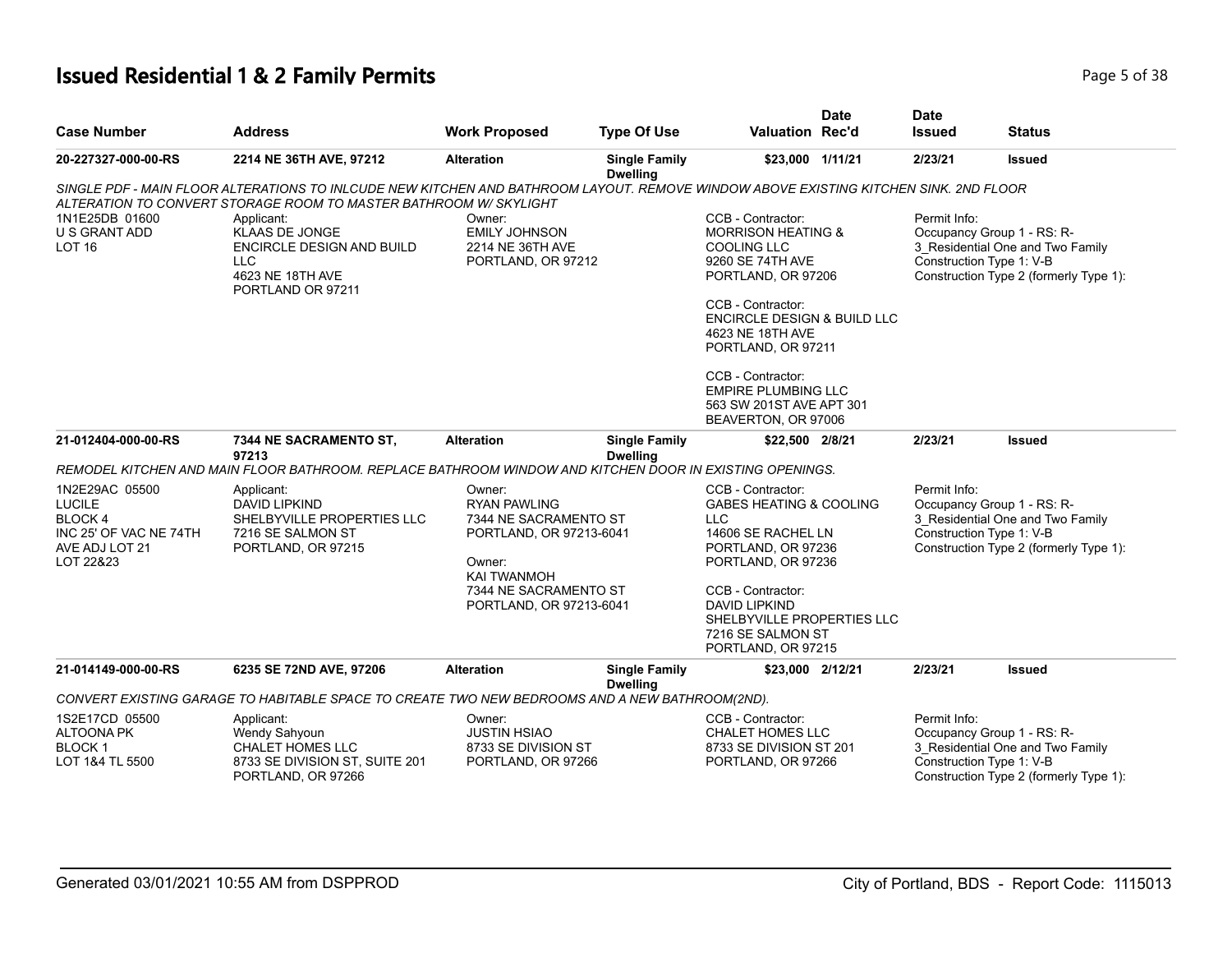# **Issued Residential 1 & 2 Family Permits Page 1 and 20 July 10 and 20 July 10 and 20 July 10 and 20 July 10 and 20 July 10 and 20 July 10 and 20 July 10 and 20 July 10 and 20 July 10 and 20 July 10 and 20 July 10 and 20**

| <b>Case Number</b>                                                          | <b>Address</b>                                                                                                                                                                                                                                                            | <b>Work Proposed</b>                                                                                                                                      | <b>Type Of Use</b>                      | <b>Valuation Rec'd</b>                                                                                                                                     | <b>Date</b> | <b>Date</b><br><b>Issued</b>                                                                                                                         | <b>Status</b>                                                                                            |  |
|-----------------------------------------------------------------------------|---------------------------------------------------------------------------------------------------------------------------------------------------------------------------------------------------------------------------------------------------------------------------|-----------------------------------------------------------------------------------------------------------------------------------------------------------|-----------------------------------------|------------------------------------------------------------------------------------------------------------------------------------------------------------|-------------|------------------------------------------------------------------------------------------------------------------------------------------------------|----------------------------------------------------------------------------------------------------------|--|
| 21-018178-000-00-RS                                                         | 10429 SE LINCOLN CT, 97216                                                                                                                                                                                                                                                | <b>Alteration</b>                                                                                                                                         | <b>Single Family</b><br><b>Dwelling</b> | \$75,000 2/25/21                                                                                                                                           |             | 2/26/21                                                                                                                                              | <b>Issued</b>                                                                                            |  |
|                                                                             | KITCHEN REMODEL, REPIPE, REWIRE, NEW HVAC, PUTTING IN TWO EGRESS WINDOWS IN BASEMENT FOR 2 NEW BEDROOMS.                                                                                                                                                                  |                                                                                                                                                           |                                         |                                                                                                                                                            |             |                                                                                                                                                      |                                                                                                          |  |
| 1S2E03CC 04100<br><b>CHERRY BLOSSOM PK</b><br>BLOCK 17<br>LOT <sub>10</sub> | Applicant:<br><b>MIKE ANDERSON</b><br><b>CREATIVE DESIGN &amp;</b><br><b>CONSTRUCTION LLC</b><br>PO BOX 68391<br>PORTLAND OR, OR 97268                                                                                                                                    | Owner:<br><b>JANICE LOWE</b><br>10429 SE LINCOLN CT<br>PORTLAND, OR 97216-3038                                                                            |                                         | CCB - Contractor:<br><b>MIKE ANDERSON</b><br><b>CREATIVE DESIGN &amp;</b><br><b>CONSTRUCTION LLC</b><br>PO BOX 68391<br>PORTLAND OR, OR 97268              |             | Permit Info:<br>Construction Type 1: V-B                                                                                                             | Occupancy Group 1 - RS: R-<br>3_Residential One and Two Family<br>Construction Type 2 (formerly Type 1): |  |
| 21-019228-000-00-RS                                                         | 7425 SE MARKET ST, 97215                                                                                                                                                                                                                                                  | <b>Alteration</b>                                                                                                                                         | <b>Single Family</b><br><b>Dwelling</b> | \$70,000 2/27/21                                                                                                                                           |             | 2/27/21                                                                                                                                              | <b>Under Inspection</b>                                                                                  |  |
| PLUMBING.                                                                   | SINGLE PDF BASEMENT CONVERSION TO LIVING SPACE. NEW SPACE TO INCLUDE NEW BEDROOM AND FAMILY ROOM. ENCLOSE LAUNDRY AND UTILITY ROOM.<br>REMODEL MAIN FLOOR, MDIFY FLOOR PLAND TO CREATE MASTER SUITE, REMODEL BATHROOMS AND KITCHEN, ASSOCIATED MECHANICAL, ELECTRICAL AND |                                                                                                                                                           |                                         |                                                                                                                                                            |             |                                                                                                                                                      |                                                                                                          |  |
| 1S2E05DB 09800<br><b>CLINTON</b>                                            | Applicant:<br><b>BRUCE ZIELSDORF</b>                                                                                                                                                                                                                                      | Owner:<br><b>WEST COAST SUPPLY LLC</b>                                                                                                                    |                                         | CCB - Contractor:<br>PDX PROPERTY INNOVATIONS                                                                                                              |             | Permit Info:<br>Occupancy Group 1 - RS: R-                                                                                                           |                                                                                                          |  |
| <b>BLOCK F</b>                                                              | PDX PROPERTY INNOVATIONS                                                                                                                                                                                                                                                  | 12403 NE 59TH AVE                                                                                                                                         |                                         | LLC                                                                                                                                                        |             | 3 Residential One and Two Family                                                                                                                     |                                                                                                          |  |
| LOT 9&10                                                                    | <b>LLC</b><br>6792 SW FLORENCE LANE<br>PORTLAND, OR 97223                                                                                                                                                                                                                 | VANCOUVER, WA 98686                                                                                                                                       |                                         | 6792 SW FLORENCE LN<br>PORTLAND, OR 97223                                                                                                                  |             | Construction Type 1: V-B                                                                                                                             | Construction Type 2 (formerly Type 1):                                                                   |  |
| 21-007028-000-00-RS                                                         | <b>1247 NW MAYFIELD RD</b>                                                                                                                                                                                                                                                | <b>Alteration</b>                                                                                                                                         | <b>Single Family</b><br><b>Dwelling</b> | \$18,000 1/25/21                                                                                                                                           |             | 2/22/21                                                                                                                                              | <b>Under Inspection</b>                                                                                  |  |
|                                                                             | Replace existing wood deck in similar footprint. Use 3 existing concrete footings                                                                                                                                                                                         |                                                                                                                                                           |                                         |                                                                                                                                                            |             |                                                                                                                                                      |                                                                                                          |  |
| 1N135BA01200<br>CAXTON WOODS, LOT 12,<br>ACRES .21                          | Applicant:<br><b>MITICA LEONTESCU</b><br><b>CREATIVE FENCES &amp; DECKS,</b><br><b>INC</b><br>23300 SW STAFFORD HILL DR<br>WEST LINN, OR 97068                                                                                                                            | Owner:<br>DICK, JEFFREY M & CYNTHIA J<br>DICK, JEFFREY M & CYNTHIA J<br>1247 NW MAYFIELD RD<br>PORTLAND, OR 97229                                         |                                         | CCB - Contractor:<br>MITICA LEONTESCU<br><b>CREATIVE FENCES &amp; DECKS</b><br><b>INC</b><br>23300 SW STAFFORD HILL<br><b>DRIVE</b><br>WEST LINN, OR 97068 |             | Permit Info:<br>Occupancy Group 1 - RS: R-<br>3 Residential One and Two Family<br>Construction Type 1: V-B<br>Construction Type 2 (formerly Type 1): |                                                                                                          |  |
| 21-000559-000-00-RS                                                         | 4701 SE KELLY ST, 97206                                                                                                                                                                                                                                                   | <b>Alteration</b>                                                                                                                                         | <b>Single Family</b><br><b>Dwelling</b> | \$6,750 1/6/21                                                                                                                                             |             | 2/26/21                                                                                                                                              | <b>Issued</b>                                                                                            |  |
|                                                                             | SINGLE PDF: SOLAR ROOFTOP MOUNTED 10.88KW ENGINEERED                                                                                                                                                                                                                      |                                                                                                                                                           |                                         |                                                                                                                                                            |             |                                                                                                                                                      |                                                                                                          |  |
| 1S2E07BD 16300<br>SECTION 07 1S 2E<br>TL 16300 0.23 ACRES                   | Applicant:<br><b>SEAN FLORES</b><br><b>SUNLIGHT SOLAR</b><br>7935 East Burnside Street<br>Portland, OR 97215                                                                                                                                                              | Owner:<br><b>JOHN URANG</b><br>4701 SE KELLY ST<br>PORTLAND, OR 97206-2223<br>Owner:<br>JENNIFER SCHUBERTH<br>4701 SE KELLY ST<br>PORTLAND, OR 97206-2223 |                                         | CCB - Contractor:<br>SUNLIGHT SOLAR ENERGY INC<br>50 SE SCOTT STREET 13<br>BEND, OR 97702                                                                  |             | Permit Info:<br>Construction Type 1: V-B                                                                                                             | Occupancy Group 1 - RS: R-<br>3_Residential One and Two Family<br>Construction Type 2 (formerly Type 1): |  |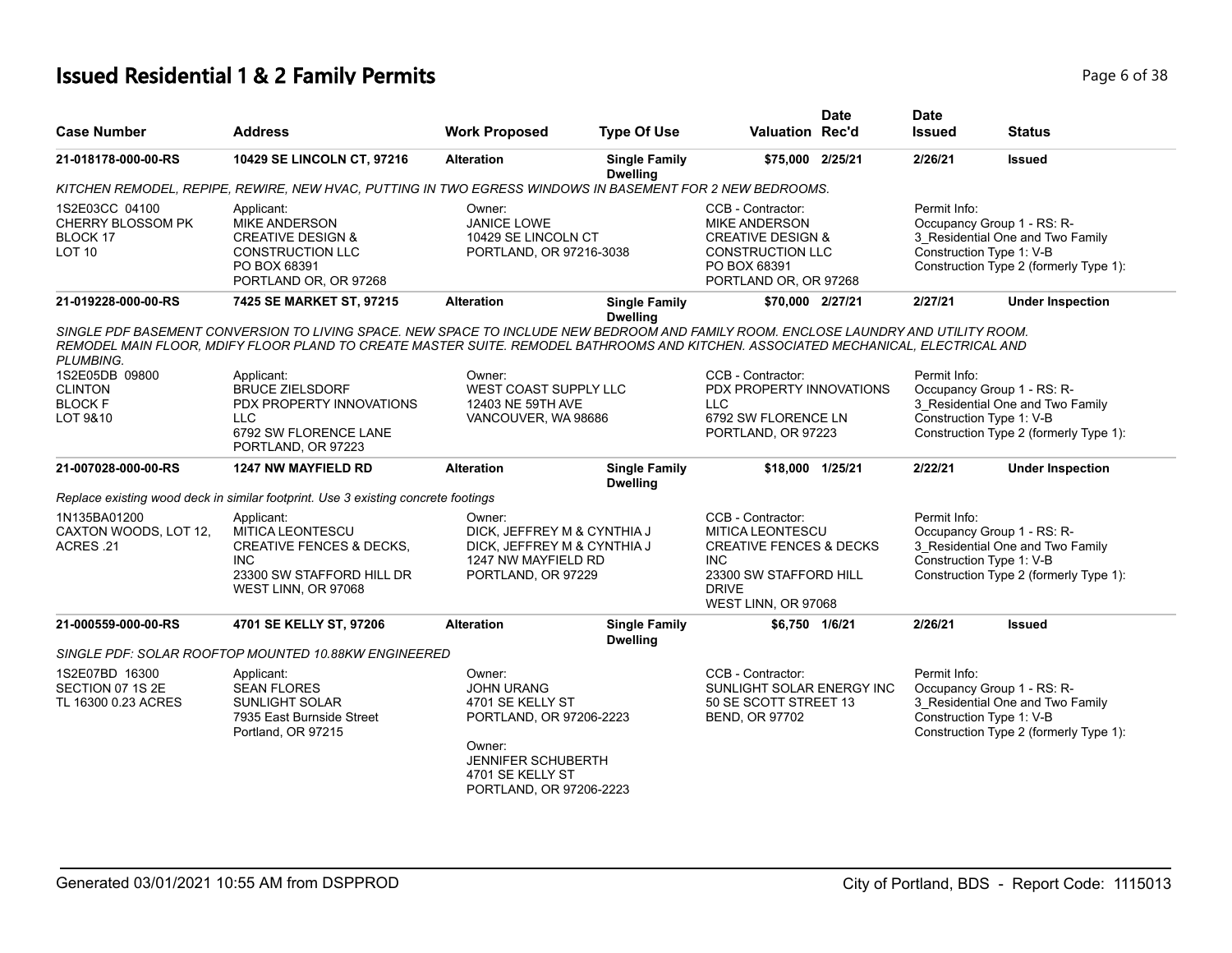# **Issued Residential 1 & 2 Family Permits Page 7 of 38**

| <b>Address</b>                                                                                             | <b>Work Proposed</b>                                                                                                             | <b>Type Of Use</b>                                                     |                                                                                                                                                                                                                                                                                                                                                                           | <b>Date</b>                              | <b>Date</b><br><b>Issued</b>                                                                                                                                                                                                                                                                                                           | <b>Status</b>                                                                                                                                                                                                                                                                                                                                                                                                                                                                       |
|------------------------------------------------------------------------------------------------------------|----------------------------------------------------------------------------------------------------------------------------------|------------------------------------------------------------------------|---------------------------------------------------------------------------------------------------------------------------------------------------------------------------------------------------------------------------------------------------------------------------------------------------------------------------------------------------------------------------|------------------------------------------|----------------------------------------------------------------------------------------------------------------------------------------------------------------------------------------------------------------------------------------------------------------------------------------------------------------------------------------|-------------------------------------------------------------------------------------------------------------------------------------------------------------------------------------------------------------------------------------------------------------------------------------------------------------------------------------------------------------------------------------------------------------------------------------------------------------------------------------|
| 4703 SE MADISON ST, 97215                                                                                  | <b>Alteration</b>                                                                                                                | <b>Single Family</b><br><b>Dwelling</b>                                |                                                                                                                                                                                                                                                                                                                                                                           |                                          | 2/22/21                                                                                                                                                                                                                                                                                                                                | <b>Issued</b>                                                                                                                                                                                                                                                                                                                                                                                                                                                                       |
|                                                                                                            |                                                                                                                                  |                                                                        |                                                                                                                                                                                                                                                                                                                                                                           |                                          |                                                                                                                                                                                                                                                                                                                                        |                                                                                                                                                                                                                                                                                                                                                                                                                                                                                     |
| Applicant:<br>Vasiliy Prychyna<br>Pacific Chimney and Masonry<br>1328 NE Coho Ct<br>Wood Village OR 97060  | Owner:<br>JOHN PENNINGTON                                                                                                        |                                                                        | CCB - Contractor:<br><b>LLC</b>                                                                                                                                                                                                                                                                                                                                           |                                          | Permit Info:<br>Garage\Utility Misc.                                                                                                                                                                                                                                                                                                   | Occupancy Group 1 - RS: U_Private<br>Construction Type 1: V-B<br>Construction Type 2 (formerly Type 1):<br>Total Square Footage - Display Only: 30                                                                                                                                                                                                                                                                                                                                  |
| 8904 SE KNAPP ST, 97266                                                                                    | <b>Alteration</b>                                                                                                                | <b>Single Family</b>                                                   |                                                                                                                                                                                                                                                                                                                                                                           |                                          | 2/23/21                                                                                                                                                                                                                                                                                                                                | <b>Issued</b>                                                                                                                                                                                                                                                                                                                                                                                                                                                                       |
|                                                                                                            |                                                                                                                                  |                                                                        |                                                                                                                                                                                                                                                                                                                                                                           |                                          |                                                                                                                                                                                                                                                                                                                                        |                                                                                                                                                                                                                                                                                                                                                                                                                                                                                     |
|                                                                                                            |                                                                                                                                  |                                                                        |                                                                                                                                                                                                                                                                                                                                                                           |                                          |                                                                                                                                                                                                                                                                                                                                        |                                                                                                                                                                                                                                                                                                                                                                                                                                                                                     |
|                                                                                                            |                                                                                                                                  |                                                                        |                                                                                                                                                                                                                                                                                                                                                                           |                                          |                                                                                                                                                                                                                                                                                                                                        | Occupancy Group 1 - RS: R-3 Remodel                                                                                                                                                                                                                                                                                                                                                                                                                                                 |
| 3049 SW 36TH AVE<br>PORTLAND OREGON 97221                                                                  |                                                                                                                                  |                                                                        |                                                                                                                                                                                                                                                                                                                                                                           |                                          |                                                                                                                                                                                                                                                                                                                                        | Construction Type 2 (formerly Type 1):<br>Total Square Footage - Display Only: 625                                                                                                                                                                                                                                                                                                                                                                                                  |
| 3307 NE 92ND AVE, 97220                                                                                    | <b>Alteration</b>                                                                                                                | <b>Single Family</b>                                                   |                                                                                                                                                                                                                                                                                                                                                                           |                                          | 2/23/21                                                                                                                                                                                                                                                                                                                                | <b>Issued</b>                                                                                                                                                                                                                                                                                                                                                                                                                                                                       |
|                                                                                                            |                                                                                                                                  |                                                                        |                                                                                                                                                                                                                                                                                                                                                                           |                                          |                                                                                                                                                                                                                                                                                                                                        |                                                                                                                                                                                                                                                                                                                                                                                                                                                                                     |
| Applicant:                                                                                                 | Owner:                                                                                                                           |                                                                        |                                                                                                                                                                                                                                                                                                                                                                           |                                          | Permit Info:                                                                                                                                                                                                                                                                                                                           |                                                                                                                                                                                                                                                                                                                                                                                                                                                                                     |
|                                                                                                            |                                                                                                                                  |                                                                        |                                                                                                                                                                                                                                                                                                                                                                           |                                          |                                                                                                                                                                                                                                                                                                                                        | Occupancy Group 1 - RS: R-3_Remodel                                                                                                                                                                                                                                                                                                                                                                                                                                                 |
|                                                                                                            |                                                                                                                                  |                                                                        |                                                                                                                                                                                                                                                                                                                                                                           |                                          |                                                                                                                                                                                                                                                                                                                                        |                                                                                                                                                                                                                                                                                                                                                                                                                                                                                     |
| PORTLAND, OR 97222                                                                                         |                                                                                                                                  |                                                                        |                                                                                                                                                                                                                                                                                                                                                                           |                                          | 1218                                                                                                                                                                                                                                                                                                                                   | Construction Type 2 (formerly Type 1):<br>Total Square Footage - Display Only:                                                                                                                                                                                                                                                                                                                                                                                                      |
| 1225 NE 135TH AVE, 97230                                                                                   | <b>Alteration</b>                                                                                                                | <b>Single Family</b>                                                   |                                                                                                                                                                                                                                                                                                                                                                           |                                          | 2/22/21                                                                                                                                                                                                                                                                                                                                | <b>Under Inspection</b>                                                                                                                                                                                                                                                                                                                                                                                                                                                             |
|                                                                                                            |                                                                                                                                  |                                                                        |                                                                                                                                                                                                                                                                                                                                                                           |                                          |                                                                                                                                                                                                                                                                                                                                        |                                                                                                                                                                                                                                                                                                                                                                                                                                                                                     |
| Applicant:<br><b>MIKE SCHNEIDER</b><br><b>SCHNEIDER ENT LLC</b><br>11258 SE 31ST AVE<br>MILWAUKIE OR 97222 | Owner:<br><b>JARED SATHER</b><br>1225 NE 135TH AVE<br>Owner:<br><b>COURTNEY FISHER</b>                                           |                                                                        | CCB - Contractor:                                                                                                                                                                                                                                                                                                                                                         |                                          | Permit Info:                                                                                                                                                                                                                                                                                                                           | Occupancy Group 1 - RS: R-3_Remodel<br>Construction Type 1: V-B<br>Construction Type 2 (formerly Type 1):                                                                                                                                                                                                                                                                                                                                                                           |
|                                                                                                            | Applicant:<br><b>JOSE AYHLLON</b><br><b>JBA DEVELOPMENT LLC</b><br>PAUL HAWES<br>ALL ACTION PROPERTIES<br>10415 SE COOK CT, #117 | SINGLE PDF - REMOVE AND REBUILD EXTERIOR CHIMINEY/FIREPLACE.<br>Owner: | 4703 SE MADISON ST<br>PORTLAND, OR 97215<br><b>Dwelling</b><br>TOTAL). ***MECHANICAL, ELECTRICAL, AND PLUMBING PERMITS TO BE OBTAINED SEPARATELY ***<br><b>JBA DEVELOPMENT LLC</b><br>1133 NW 11TH AVE #105<br>PORTLAND, OR 97209<br><b>Dwelling</b><br>ALL ACTION PROPERTIES LLC<br>10415 SE COOK CT #117<br>PORTLAND, OR 97222<br><b>Dwelling</b><br>PORTLAND, OR 97230 | CCB - Contractor:<br><b>HANDYMAN LLC</b> | <b>Valuation Rec'd</b><br>\$22,275 12/21/20<br>PACIFIC CHIMNEY & MASONRY<br>1328 NE COHO CT<br>WOOD VILLAGE, OR 97060<br>\$25,513 11/24/20<br><b>EDDIES ALL AROUND</b><br>2247 SE EVERGREEN ST<br>MILWAUKIE, OR 97222<br>\$49,719 11/4/20<br>\$6.500 12/28/20<br>SCHNEIDER ENTERPRISES LLC<br>11258 SE 31ST AVE<br>MILWAUKIE, OR 97222 | RELOCATE KITCHEN AND CONVERT KITCHEN TO NEW BEDROOM; CONVERT EXISTING BEDROOM TO NEW BATHROOM; REMODEL EXISTING FULL BATH (2 TOILETS<br>Permit Info:<br>Construction Type 1: V-B<br>SINGLE PDF - ROOF REMOVAL AND REPLACEMENT WITH ROOF TRUSSES ON 1-STORY, INTERIOR ALTERATIONS TO ENLARGE KITCHEN. ADD FLOOR JOISTS TO<br>Construction Type 1: V-B<br>SINGLE PDF - REMOVE WALL BETWEEN LIVING AND KITCHEN AREA, ADD POST BEAM NEW FOOTING. ***TRADES TO BE OBTAINES SEPARATELY*** |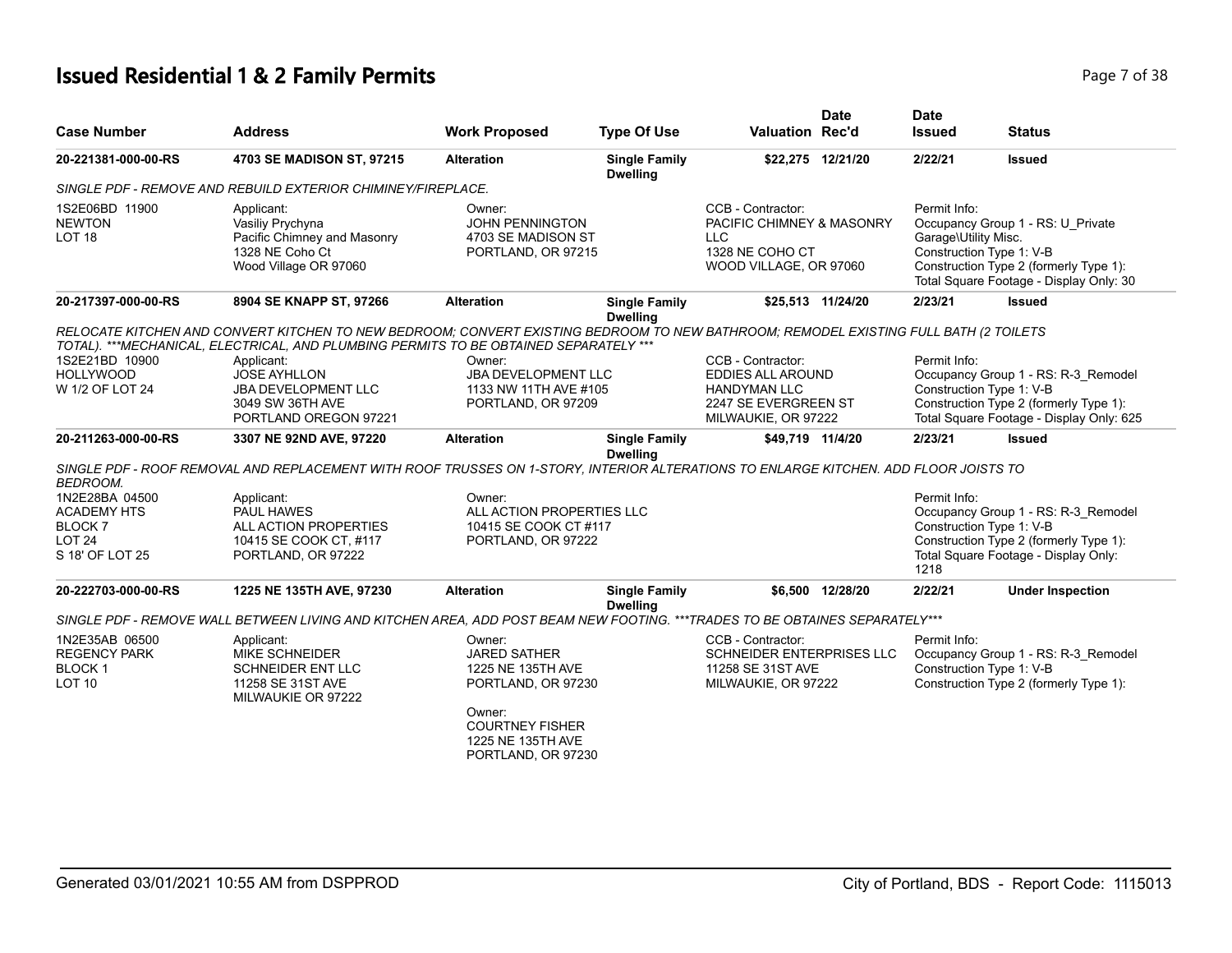# **Issued Residential 1 & 2 Family Permits**

| Page 8 of 38 |  |  |  |
|--------------|--|--|--|
|--------------|--|--|--|

| <b>Case Number</b>                                                                 | <b>Address</b>                                                                                                                                                                                                                                                                                                                                                                                         | <b>Work Proposed</b>                                                                                                                                             | <b>Type Of Use</b>                      | <b>Valuation Rec'd</b>                                                                               | <b>Date</b>       | <b>Date</b><br><b>Issued</b>                                                                                              | <b>Status</b>                                                                                                                                                                    |  |                                                                                                           |
|------------------------------------------------------------------------------------|--------------------------------------------------------------------------------------------------------------------------------------------------------------------------------------------------------------------------------------------------------------------------------------------------------------------------------------------------------------------------------------------------------|------------------------------------------------------------------------------------------------------------------------------------------------------------------|-----------------------------------------|------------------------------------------------------------------------------------------------------|-------------------|---------------------------------------------------------------------------------------------------------------------------|----------------------------------------------------------------------------------------------------------------------------------------------------------------------------------|--|-----------------------------------------------------------------------------------------------------------|
| 20-159388-REV-01-RS                                                                | 3309 SE 166TH AVE, 97236                                                                                                                                                                                                                                                                                                                                                                               | <b>Alteration</b>                                                                                                                                                | <b>Single Family</b><br><b>Dwelling</b> |                                                                                                      | \$0 12/21/20      | 2/25/21                                                                                                                   | <b>Issued</b>                                                                                                                                                                    |  |                                                                                                           |
|                                                                                    | SINGLE PDF - REVISION TO REDUCE THE SYSTEM SIZE FROM 13.05KW TO 11.16KW DC. RE-POSITIONED PANELS.                                                                                                                                                                                                                                                                                                      |                                                                                                                                                                  |                                         |                                                                                                      |                   |                                                                                                                           |                                                                                                                                                                                  |  |                                                                                                           |
| 1S3E07BC 11500<br><b>SUN BOW VALLEY</b><br>BLOCK 6<br>LOT <sub>4</sub>             | Applicant:<br><b>TOM KNAPP</b><br><b>SEAN MCDERMOTT</b><br>NATIONWIDE SECURITY<br>NATIONWIDE ENERGY<br>3309 SE 166TH AVE<br>SOLUTIONS INC<br>PORTLAND, OR 97236<br>PO BOX 821959<br>PO BOX 821959<br>VANCOUVER WA 98682<br>VANCOUVER, WA 98682<br>Owner:<br><b>BARBARA MCDERMOTT</b><br>CCB - Contractor:<br>3309 SE 166TH AVE<br><b>TURN 2 SOLAR LLC</b><br>1339 WAGON WHEEL CT<br>PORTLAND, OR 97236 |                                                                                                                                                                  | Owner:                                  |                                                                                                      | CCB - Contractor: |                                                                                                                           | SILVERTON, OR 97381                                                                                                                                                              |  | Occupancy Group 1 - RS: R-3_Remodel<br>Construction Type 1: V-B<br>Construction Type 2 (formerly Type 1): |
| 20-215634-000-00-RS                                                                | 6224 SE STEPHENS ST, 97215                                                                                                                                                                                                                                                                                                                                                                             | <b>Alteration</b>                                                                                                                                                | <b>Single Family</b><br><b>Dwelling</b> |                                                                                                      | \$500 11/17/20    | 2/26/21                                                                                                                   | <b>Issued</b>                                                                                                                                                                    |  |                                                                                                           |
|                                                                                    | SINGLE PDF - 6.12KW ROOFTOP SOLAR PV SYSTEM: PRESCRIPTIVE                                                                                                                                                                                                                                                                                                                                              |                                                                                                                                                                  |                                         |                                                                                                      |                   |                                                                                                                           |                                                                                                                                                                                  |  |                                                                                                           |
| 1S2E05CB 01100<br><b>AUBURN PK</b><br><b>BLOCK7</b><br>LOT 1 EXC PT IN ST          | Applicant:<br><b>HALEY POLK</b><br><b>SUNBRIDGE SOLAR</b><br>421 C ST UNIT 5A<br>WASHOUGAL, WA 98671                                                                                                                                                                                                                                                                                                   | Owner:<br><b>DONALD GRANT</b><br>6224 SE STEPHENS ST<br>PORTLAND, OR 97215-3450                                                                                  |                                         | CCB - Contractor:<br><b>JORDAN WEISMAN</b><br>SUNBRIDGE SOLAR LLC<br>421 C ST<br>WASHOUGAL, WA 98671 |                   | Permit Info:<br>Occupancy Group 1 - RS: R-3_Remodel<br>Construction Type 1: V-B<br>Construction Type 2 (formerly Type 1): |                                                                                                                                                                                  |  |                                                                                                           |
|                                                                                    |                                                                                                                                                                                                                                                                                                                                                                                                        | Owner:<br><b>LOUISE GRAY</b><br>6224 SE STEPHENS ST<br>PORTLAND, OR 97215-3450                                                                                   |                                         |                                                                                                      |                   |                                                                                                                           |                                                                                                                                                                                  |  |                                                                                                           |
| 20-210862-000-00-RS                                                                | 2442 SW SHEFFIELD AVE,<br>97201                                                                                                                                                                                                                                                                                                                                                                        | <b>Alteration</b>                                                                                                                                                | <b>Single Family</b><br><b>Dwelling</b> | \$56.332 11/3/20                                                                                     |                   | 2/26/21                                                                                                                   | <b>Issued</b>                                                                                                                                                                    |  |                                                                                                           |
| 1S1E04DD 10400<br><b>SEVENTH ST TERR</b><br>BLOCK <sub>2</sub><br>LOT 4&5 TL 10400 | **SINGLE PDF** **NOT AND ADU** BASEMENT CONVERSION TO LIVING SPACE. ADD BATHROOM AND LIVING ROOM TO BASEMENT AND KITCHEN RECOFIGURE<br>ELECTRICAL TO CODE. SECTION OFF LIVING SPACE FROM STORAGE AREA. MOVE LAUNDRY TO LIVING SIDE OF BASEMENT REBUILD STAIRS TO MEET CODE.<br>Applicant:<br><b>MATTHEW HATZI</b><br>ALL-WAYS ON THE LEVEL<br>1595 BOLTON ST<br>WEST LINN OR 97068                     | Owner:<br><b>RAJESH NAGPAL</b><br>2442 SW SHEFFIELD AVE<br>PORTLAND, OR 97201<br>Owner:<br>DEEPSHIKHA ETAL NAGPAL<br>2442 SW SHEFFIELD AVE<br>PORTLAND, OR 97201 |                                         | CCB - Contractor:<br>ALL WAYS ON THE LEVEL LLC<br>1595 BOLTON STREET<br>WEST LINN, OR 97068          |                   | Permit Info:                                                                                                              | Occupancy Group 1 - RS: R-<br>3 Residential One and Two Family<br>Construction Type 1: V-B<br>Construction Type 2 (formerly Type 1):<br>Total Square Footage - Display Only: 460 |  |                                                                                                           |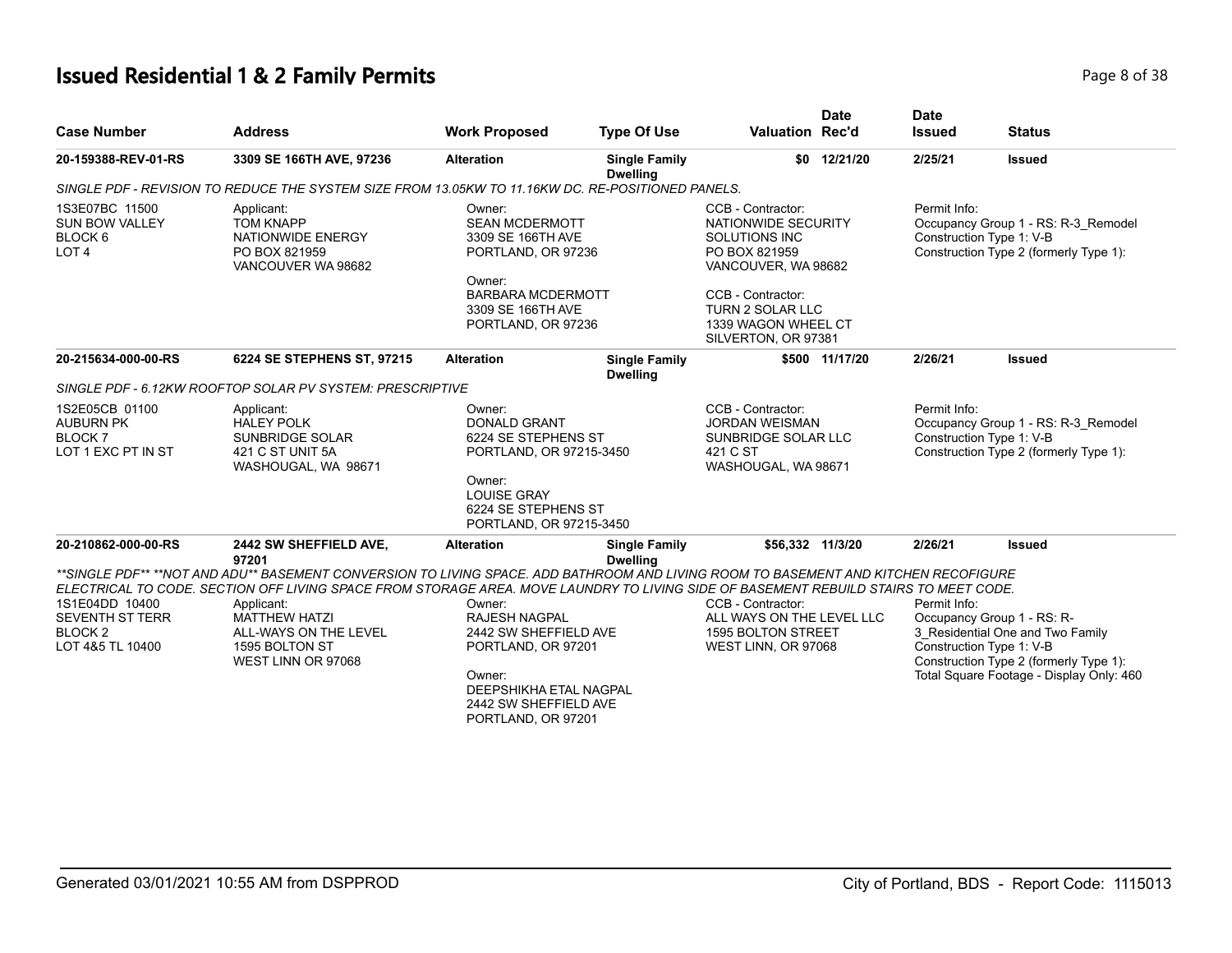# **Issued Residential 1 & 2 Family Permits Page 1 and 2011 12 and 2012 12:38** Page 9 of 38

| <b>Case Number</b>                                                                                            | <b>Address</b>                                                                                                                        | <b>Work Proposed</b>                                                                                                            | <b>Type Of Use</b>                      | <b>Valuation Rec'd</b>                                                                                                      | <b>Date</b>       | <b>Date</b><br><b>Issued</b>                     | <b>Status</b>                                                                                                             |
|---------------------------------------------------------------------------------------------------------------|---------------------------------------------------------------------------------------------------------------------------------------|---------------------------------------------------------------------------------------------------------------------------------|-----------------------------------------|-----------------------------------------------------------------------------------------------------------------------------|-------------------|--------------------------------------------------|---------------------------------------------------------------------------------------------------------------------------|
| 20-220327-000-00-RS                                                                                           | 4800 NE 35TH AVE, 97211                                                                                                               | <b>Alteration</b>                                                                                                               | <b>Single Family</b><br><b>Dwelling</b> | \$20,000 1/13/21                                                                                                            |                   | 2/22/21                                          | <b>Under Inspection</b>                                                                                                   |
|                                                                                                               | SINGLE PDF - NEW WALLS IN BASEMENT TO CREATE A NEW BEDROOM AND BATHROOM IN EXISTING FAMILY ROOM, *** PLUMBING AND ELECTRICAL SEPARATE |                                                                                                                                 |                                         |                                                                                                                             |                   |                                                  |                                                                                                                           |
| 1N1E24AC 08800                                                                                                | Applicant:<br>AARON GREENLEAF<br><b>Greenleaf Remodeling</b><br>9506 N Pier Park Pl<br>Portland, OR 97211                             | Owner:<br>SUZANNE DELEA<br>4800 NE 35TH AVE<br>PORTLAND, OR 97211<br>Owner:<br>ROBERT MOORE<br>4800 NE 35th Ave<br>PORTLAND, OR |                                         | CCB - Contractor:<br>AARON HOWELL GREENLEAF<br>9506 N PIER PARK PL<br>PORTLAND, OR 97203                                    |                   | Permit Info:<br>Construction Type 1: V-B         | Occupancy Group 1 - RS: R-3_Remodel<br>Construction Type 2 (formerly Type 1):<br>Total Square Footage - Display Only: 294 |
| 20-225371-000-00-RS                                                                                           | 1714 SE LAVENDER ST, 97214                                                                                                            | <b>Alteration</b>                                                                                                               | <b>Single Family</b><br><b>Dwelling</b> |                                                                                                                             | \$30,000 12/24/20 | 2/26/21                                          | <b>Issued</b>                                                                                                             |
|                                                                                                               | SINGLE PDF - PARTIAL BASEMENT CONVERSION TO ADD BEDROOM W/ NEW EGRESS WINDOW/WELL AND FULL BATH, REMAINDER OF BASEMENT TO REMAIN.     |                                                                                                                                 |                                         |                                                                                                                             |                   |                                                  |                                                                                                                           |
| ***TRADE PERMITS TO BE OBTAINED SEPARATELY***                                                                 |                                                                                                                                       |                                                                                                                                 |                                         |                                                                                                                             |                   |                                                  |                                                                                                                           |
| 1S1E02DC 09200                                                                                                | Applicant:                                                                                                                            | Owner:                                                                                                                          |                                         |                                                                                                                             |                   | Permit Info:                                     |                                                                                                                           |
| <b>LADDS ADD</b>                                                                                              | <b>TIFFANY BOWIE</b>                                                                                                                  | <b>TIFFANY BOWIE</b>                                                                                                            |                                         |                                                                                                                             |                   |                                                  | Occupancy Group 1 - RS: R-3_Remodel                                                                                       |
| BLOCK <sub>29</sub>                                                                                           | <b>MB ARCHITECTURE</b>                                                                                                                | 1714 SE LAVENDER ST                                                                                                             |                                         |                                                                                                                             |                   | Construction Type 1: V-B                         |                                                                                                                           |
| SWLY 43' OF NELY 83' OF                                                                                       | 710B 14TH AVE                                                                                                                         | PORTLAND, OR 97214                                                                                                              |                                         |                                                                                                                             |                   |                                                  | Construction Type 2 (formerly Type 1):                                                                                    |
| LOT 33&34                                                                                                     | SEATTLE WA 98122                                                                                                                      |                                                                                                                                 |                                         |                                                                                                                             |                   |                                                  | Total Square Footage - Display Only: 257                                                                                  |
|                                                                                                               |                                                                                                                                       | Owner:<br><b>JOSEPH MALBOEUF</b><br>1714 SE LAVENDER ST<br>PORTLAND, OR 97214                                                   |                                         |                                                                                                                             |                   |                                                  |                                                                                                                           |
| 20-176446-000-00-RS                                                                                           | 3120 E BURNSIDE ST, 97214                                                                                                             | <b>Alteration</b>                                                                                                               | <b>Single Family</b><br><b>Dwelling</b> |                                                                                                                             | \$1.000 10/26/20  | 2/23/21                                          | <b>Issued</b>                                                                                                             |
| SINGLE PDF - VOLUNTARY SEISMIC STRENGTHENING                                                                  |                                                                                                                                       |                                                                                                                                 |                                         |                                                                                                                             |                   |                                                  |                                                                                                                           |
| 1N1E36CD 20000<br><b>ANKENY HTS</b><br><b>BLOCK1</b><br>E 9' OF LOT 20 EXC PT IN<br>ST<br>LOT 21 EXC PT IN ST | Applicant:<br><b>FRED WONG</b><br>3104 NE Everett<br>Portland, OR 97232                                                               | Owner:<br><b>IVY WONG</b><br>3104 NE EVERETT ST<br>PORTLAND, OR 97232<br>Owner:                                                 |                                         |                                                                                                                             |                   | Permit Info:<br>Construction Type 1: V-B<br>1020 | Occupancy Group 1 - RS: R-3_Remodel<br>Construction Type 2 (formerly Type 1):<br>Total Square Footage - Display Only:     |
|                                                                                                               |                                                                                                                                       | <b>FREDERICK WONG</b><br>3104 NE EVERETT ST<br>PORTLAND, OR 97232                                                               |                                         |                                                                                                                             |                   |                                                  |                                                                                                                           |
| 21-007520-000-00-RS                                                                                           | 3407 SE WOODWARD ST, 97202                                                                                                            | <b>Alteration</b>                                                                                                               | <b>Single Family</b><br><b>Dwelling</b> |                                                                                                                             | \$500 2/20/21     | 2/22/21                                          | Issued                                                                                                                    |
|                                                                                                               | SINGLE PDF - 10.89KW ROOF TOP SOLAR PV SYSTEM: PRESCRIPTIVE                                                                           |                                                                                                                                 |                                         |                                                                                                                             |                   |                                                  |                                                                                                                           |
| 1S1E12AB 13600<br><b>WAVERLY</b><br>BLOCK 55&46 TL 13600                                                      | Applicant:<br><b>DALE KRUEGER</b><br><b>PROSTAT SERVICES</b><br>1721 NE 64TH AVE<br>VANCOUVER, WA 98661                               | Owner:<br><b>DAMIAN SMITH</b><br>3407 SE WOODWARD ST<br>PORTLAND, OR 97202                                                      |                                         | CCB - Contractor:<br><b>DALE KRUEGER</b><br><b>PRO STAT SERVICES LLC</b><br>1721 NE 64TH AVE STE 120<br>VANCOUVER, WA 98661 |                   | Permit Info:<br>Construction Type 1: V-B         | Occupancy Group 1 - RS: R-3_Remodel<br>Construction Type 2 (formerly Type 1):                                             |

Generated 03/01/2021 10:55 AM from DSPPROD City of Portland, BDS - Report Code: 1115013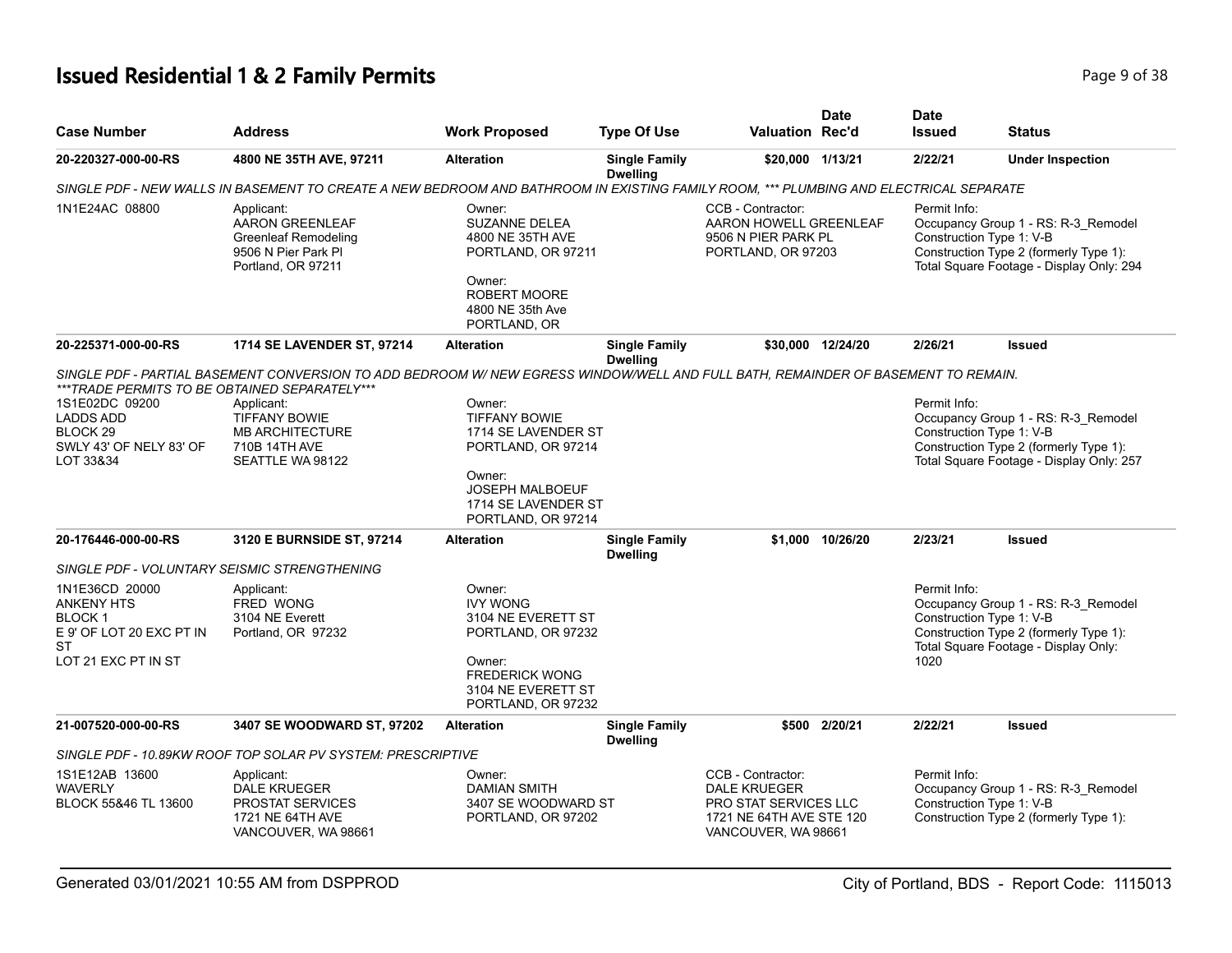# **Issued Residential 1 & 2 Family Permits Page 10 of 38 Page 10 of 38**

| <b>Case Number</b>                                                          | <b>Address</b>                                                                                                  | <b>Work Proposed</b>                                                            | <b>Type Of Use</b>                      | <b>Valuation Rec'd</b>                                                                                                                                            | <b>Date</b>   | <b>Date</b><br><b>Issued</b>                                                                                                                         | <b>Status</b>                                                                                                                               |
|-----------------------------------------------------------------------------|-----------------------------------------------------------------------------------------------------------------|---------------------------------------------------------------------------------|-----------------------------------------|-------------------------------------------------------------------------------------------------------------------------------------------------------------------|---------------|------------------------------------------------------------------------------------------------------------------------------------------------------|---------------------------------------------------------------------------------------------------------------------------------------------|
| 20-130024-000-00-RS                                                         | 11420 NE MORRIS ST - Unit B,<br>97220                                                                           | <b>Alteration</b>                                                               | <b>Single Family</b><br><b>Dwelling</b> | \$20,000 3/16/20                                                                                                                                                  |               | 2/22/21                                                                                                                                              | <b>Under Inspection</b>                                                                                                                     |
|                                                                             | ADU: BASEMENT CONVERSION TO ADU SEE PERMIT 19-136587-RS FOR EXCAVATION FOR NEW FOUNDATION; *ET, PT, MT SEPARATE |                                                                                 |                                         |                                                                                                                                                                   |               |                                                                                                                                                      |                                                                                                                                             |
| 1N2E27AC 04900                                                              | Applicant:<br><b>DEAN ZAROSINSKI</b>                                                                            | Owner:<br><b>OLEG YASKOV</b><br>11420 NE MORRIS ST<br>PORTLAND, OR 97220        |                                         |                                                                                                                                                                   |               | Permit Info:<br>Construction Type 1: V-B                                                                                                             | Occupancy Group 1 - RS: R-<br>3 Residential One and Two Family<br>Construction Type 2 (formerly Type 1):<br>Number of New Dwelling Units: 1 |
| 21-010014-000-00-RS                                                         | 6135 SE TAYLOR CT, 97215                                                                                        | <b>Alteration</b>                                                               | <b>Single Family</b><br><b>Dwelling</b> | \$9.500 2/23/21                                                                                                                                                   |               | 2/23/21                                                                                                                                              | <b>Issued</b>                                                                                                                               |
|                                                                             | SINGLE PDF INSTALL HELICAL PIERS AT FRONT OF HOUSE FOR EMERGENCY LANDSLIDE REPAIR NOT IN ROW PER PLAN SET       |                                                                                 |                                         |                                                                                                                                                                   |               |                                                                                                                                                      |                                                                                                                                             |
| 1S2E06AD 13700<br><b>LEONARD TR</b><br><b>BLOCK1</b><br>LOT <sub>3</sub>    | Applicant:<br>PETER KARP<br>PRO LANDSCAPE INC<br>3045 SE 61ST CT<br>HILLSBORO OR 97123                          | Owner:<br>MORGAN, PATRICIA J TR<br>6135 SE TAYLOR CT<br>PORTLAND, OR 97215-2827 |                                         | CCB - Contractor:<br>PETER KARP<br>PLI SYSTEMS INC<br>3045 SE 61ST CT<br>HILLSBORO, OR 97123                                                                      |               | Permit Info:<br>Occupancy Group 1 - RS: R-<br>3 Residential One and Two Family<br>Construction Type 1: V-B<br>Construction Type 2 (formerly Type 1): |                                                                                                                                             |
| 21-002497-000-00-RS                                                         | 11026 SE HENDERSON ST,<br>97266                                                                                 | <b>Alteration</b>                                                               | <b>Single Family</b><br><b>Dwelling</b> |                                                                                                                                                                   | \$500 1/14/21 | 2/22/21                                                                                                                                              | <b>Issued</b>                                                                                                                               |
|                                                                             | SINGLE PDF - 8.32 KW SOLAR ROOF TOP MOUNTED PV SYSTEM: PRESCRIPTIVE                                             |                                                                                 |                                         |                                                                                                                                                                   |               |                                                                                                                                                      |                                                                                                                                             |
| 1S2E22BD 00416<br><b>CEDAR RIDGE</b><br><b>LOT 14</b>                       | Applicant:<br><b>TOM KNAPP</b><br>NATIONWIDE ENERGY<br>PO BOX 821959<br>VANCOUVER WA 98682                      | Owner:<br>DANIEL THONG HUYNH<br>11026 SE HENDERSON ST<br>PORTLAND, OR 97266     |                                         | CCB - Contractor:<br>NATIONWIDE SECURITY<br>SOLUTIONS INC<br>PO BOX 821959<br>VANCOUVER, WA 98682<br>CCB - Contractor:<br>TURN 2 SOLAR LLC<br>1339 WAGON WHEEL CT |               | Permit Info:<br>Construction Type 1: V-B                                                                                                             | Occupancy Group 1 - RS: R-<br>3_Residential One and Two Family<br>Construction Type 2 (formerly Type 1):                                    |
|                                                                             |                                                                                                                 |                                                                                 |                                         | SILVERTON, OR 97381                                                                                                                                               |               |                                                                                                                                                      |                                                                                                                                             |
| 21-012183-000-00-RS                                                         | 5034 NE 13TH AVE - UNIT A,<br>97211                                                                             | <b>Alteration</b>                                                               | <b>Single Family</b><br><b>Dwelling</b> |                                                                                                                                                                   | \$500 2/21/21 | 2/22/21                                                                                                                                              | <b>Issued</b>                                                                                                                               |
|                                                                             | SINGLE PDF - SOLAR 3.84KW ROOF TOP MOUNTED PV SYSTEM: PRESCRIPTIVE                                              |                                                                                 |                                         |                                                                                                                                                                   |               |                                                                                                                                                      |                                                                                                                                             |
| 1N1E23BA 24500<br><b>ROSEDALE &amp; ANX</b><br>BLOCK 10<br>LOT <sub>3</sub> | Applicant:<br><b>GARRETT HARTWELL</b><br>POWER NORTHWEST<br>11393 NW ANDERSON<br>PORTLAND OR 97229              | Owner:<br><b>GARRETT HARTWELL</b><br>5034 NE 13TH AVE<br>PORTLAND, OR 97211     |                                         | CCB - Contractor:<br><b>POWER NORTHWEST</b><br><b>INCORPORATED</b><br>11393 NW ANDERSON ST<br>PORTLAND, OR 97229                                                  |               | Permit Info:<br>Construction Type 1: V-B                                                                                                             | Occupancy Group 1 - RS: R-<br>3_Residential One and Two Family<br>Construction Type 2 (formerly Type 1):                                    |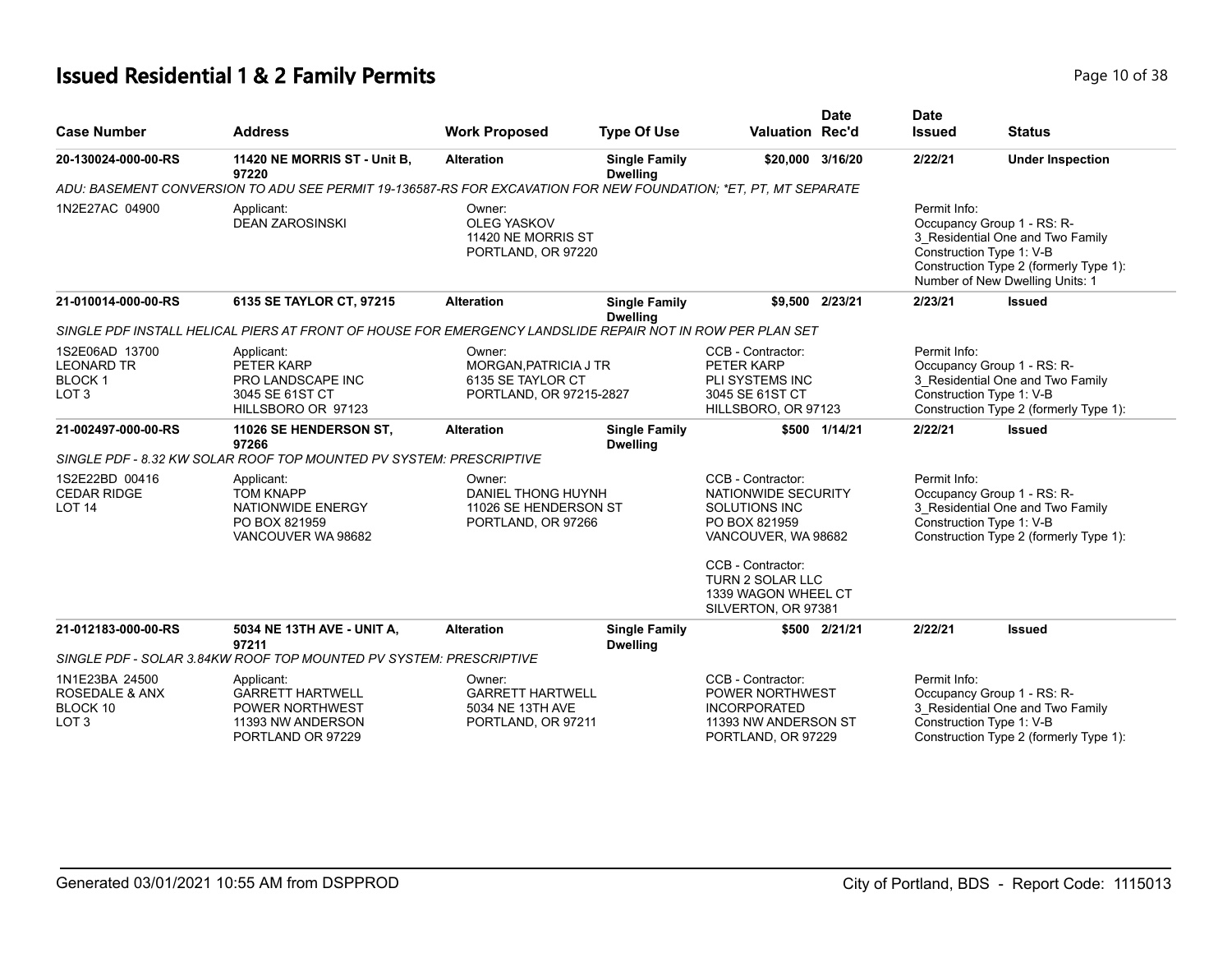# **Issued Residential 1 & 2 Family Permits Page 11 of 38 Page 11 of 38**

| <b>Case Number</b>              | <b>Address</b>                                                                                                                        | <b>Work Proposed</b>                         | <b>Type Of Use</b>                      | <b>Valuation Rec'd</b>                    | <b>Date</b>     | <b>Date</b><br><b>Issued</b> | <b>Status</b>                          |
|---------------------------------|---------------------------------------------------------------------------------------------------------------------------------------|----------------------------------------------|-----------------------------------------|-------------------------------------------|-----------------|------------------------------|----------------------------------------|
| 21-006629-000-00-RS             | 4224 SW CONDOR AVE, 97239                                                                                                             | <b>Alteration</b>                            | <b>Single Family</b><br><b>Dwelling</b> |                                           | \$9,500 1/22/21 | 2/28/21                      | <b>Issued</b>                          |
|                                 | **Single PDF** EXCAVATE FOR NEW FOOTING UNDER BACK OF HOUSE, POUR NEW FOOTING AND FOUNDATION, BUILD CRIPPLE WALL ON NEW FOUNDATION TO |                                              |                                         |                                           |                 |                              |                                        |
|                                 | ATTACH TO LOISTS ABOVE OFFERING SUPPORT FOR THE BACK OF THE HOUSE.                                                                    |                                              |                                         |                                           |                 |                              |                                        |
| 1S1E10CC 03100                  | Applicant:                                                                                                                            | Owner:                                       |                                         | CCB - Contractor:                         |                 | Permit Info:                 |                                        |
| PORTLAND HMSTD                  | <b>JEFF TWENGE</b>                                                                                                                    | <b>DOLORES MAGGIORE</b>                      |                                         | FOUNDATION KING OF OREGON                 |                 |                              | Occupancy Group 1 - RS: R-             |
| SUB OF LOT 3<br><b>BLOCK7</b>   | FOUNDATION KING OF OREGON.<br><b>INC</b>                                                                                              | <b>PO BOX 290</b><br>MOUNT HOOD PARKDALE, OR |                                         | <b>INC</b><br>23830 NE DAYTON AVE         |                 | Construction Type 1: V-B     | 3_Residential One and Two Family       |
| LOT C, S 2' OF LOT D            | 23830 NE DAYTON AVE.                                                                                                                  | 97041                                        |                                         | NEWBERG, OR 97132                         |                 |                              | Construction Type 2 (formerly Type 1): |
|                                 | NEWBERG, OR 97132                                                                                                                     |                                              |                                         |                                           |                 |                              |                                        |
| 21-009578-000-00-RS             | 7403 SE MADISON ST, 97215                                                                                                             | <b>Alteration</b>                            | <b>Single Family</b><br><b>Dwelling</b> | \$30,000 1/31/21                          |                 | 2/22/21                      | <b>Issued</b>                          |
|                                 | *SINGLE PDF* REMODEL MAIN FLOOR. PARTIAL BASEMENT REMODEL INCLUDING NEW BATHROOM (TOTAL OF 2). REMODEL FINISHES THROUGHOUT. TRADE     |                                              |                                         |                                           |                 |                              |                                        |
| PERMITS TO BE PULLED SEPARATELY |                                                                                                                                       |                                              |                                         |                                           |                 |                              |                                        |
| 1S2E05AC 06700                  | Applicant:                                                                                                                            |                                              |                                         | CCB - Contractor:                         |                 | Permit Info:                 |                                        |
| <b>TABORSIDE</b>                | <b>AUTUMN PARDEE</b>                                                                                                                  |                                              |                                         | SUN DOG CONSTRUCTION INC                  |                 |                              | Occupancy Group 1 - RS: R-             |
| BLOCK <sub>5</sub>              | SUN DOG CONSTRUCTION INC                                                                                                              |                                              |                                         | 4110 SE HAWTHORNE BLVD 625                |                 |                              | 3 Residential One and Two Family       |
| LOT 19&20                       | 4110 SE Hawthorne #625                                                                                                                |                                              |                                         | PORTLAND, OR 97214                        |                 | Construction Type 1: V-B     |                                        |
|                                 | PORTLAND OR 97214                                                                                                                     |                                              |                                         |                                           |                 |                              | Construction Type 2 (formerly Type 1): |
| 21-009996-000-00-RS             | 2341 SE 154TH AVE - UNIT A,<br>97233                                                                                                  | <b>Alteration</b>                            | <b>Single Family</b><br><b>Dwelling</b> |                                           | \$500 2/22/21   | 2/23/21                      | <b>Issued</b>                          |
|                                 | SINGLE PDF - 5.78KW ROOF TOP SOLAR PV SYSTEM: PRESCRIPTIVE                                                                            |                                              |                                         |                                           |                 |                              |                                        |
| 1S2E01DC 13000                  | Applicant:                                                                                                                            | Owner:                                       |                                         | CCB - Contractor:                         |                 | Permit Info:                 |                                        |
| SECTION 01 1S 2E                | <b>BONNIE LESLIE</b>                                                                                                                  | <b>MARY LOU FARIAS</b>                       |                                         | ION DEVELOPER LLC                         |                 |                              | Occupancy Group 1 - RS: R-             |
| TL 13000 0.57 ACRES             | ION DEVELOPMENT LLC                                                                                                                   | 2341 SE 154TH AVE                            |                                         | 3214 NORTH UNIVERSITY AVE                 |                 |                              | 3 Residential One and Two Family       |
|                                 | 4801 N UNIVERSITY AVE<br>SUITE 900                                                                                                    | PORTLAND, OR 97233                           |                                         | #503<br>PROVO, UT 84604                   |                 | Construction Type 1: V-B     | Construction Type 2 (formerly Type 1): |
|                                 | <b>PROVO</b>                                                                                                                          | Owner:                                       |                                         |                                           |                 |                              |                                        |
|                                 | UT                                                                                                                                    | <b>MARIA FARIAS</b>                          |                                         |                                           |                 |                              |                                        |
|                                 |                                                                                                                                       | 2341 SE 154TH AVE                            |                                         |                                           |                 |                              |                                        |
|                                 |                                                                                                                                       | PORTLAND, OR 97233                           |                                         |                                           |                 |                              |                                        |
| 21-019258-000-00-RS             | 4232 NE ROYAL CT, 97213                                                                                                               | <b>Alteration</b>                            | <b>Single Family</b><br><b>Dwelling</b> | \$15,400 2/27/21                          |                 | 2/27/21                      | <b>Issued</b>                          |
| <b>WORK, SUBS ENTERED.</b>      | SINGLE PDF REMODEL GARAGE. NEW FOUNDATION AND WALLS TO REINFORCE EXISTING. NEW DOOR. NEW SPA TUB IN BACK YARD. ASSOCIATED ELECTRICAL  |                                              |                                         |                                           |                 |                              |                                        |
| 1N2E31BC 15600                  | Applicant:                                                                                                                            | Owner:                                       |                                         | CCB - Contractor:                         |                 | Permit Info:                 |                                        |
| <b>LAURELHURST</b>              | <b>MIKE ANDREYUK</b>                                                                                                                  | <b>BEEMAN STRONG</b>                         |                                         | <b>L &amp; K ELECTRIC INC</b>             |                 |                              | Occupancy Group 1 - RS: R-             |
| BLOCK 61                        | <b>RECRAFT LLC</b>                                                                                                                    | 4232 NE ROYAL CT                             |                                         | 10122 SE SHADY LN                         |                 |                              | 3 Residential One and Two Family       |
| LOT 10&11                       | 997 SW WESTWOOD DR                                                                                                                    | PORTLAND, OR 97213                           |                                         | DAMASCUS, OR 97089                        |                 | Construction Type 1: V-B     |                                        |
|                                 | PORTLAND, OR 97239                                                                                                                    |                                              |                                         |                                           |                 |                              | Construction Type 2 (formerly Type 1): |
|                                 |                                                                                                                                       | Owner:<br>KIRSTEN HEALEY                     |                                         | CCB - Contractor:<br><b>MIKE ANDREYUK</b> |                 |                              |                                        |
|                                 |                                                                                                                                       | 4232 NE ROYAL CT                             |                                         | <b>RECRAFT LLC</b>                        |                 |                              |                                        |
|                                 |                                                                                                                                       | PORTLAND, OR 97213                           |                                         | 997 SW WESTWOOD DR                        |                 |                              |                                        |
|                                 |                                                                                                                                       |                                              |                                         | PORTLAND, OR 97239                        |                 |                              |                                        |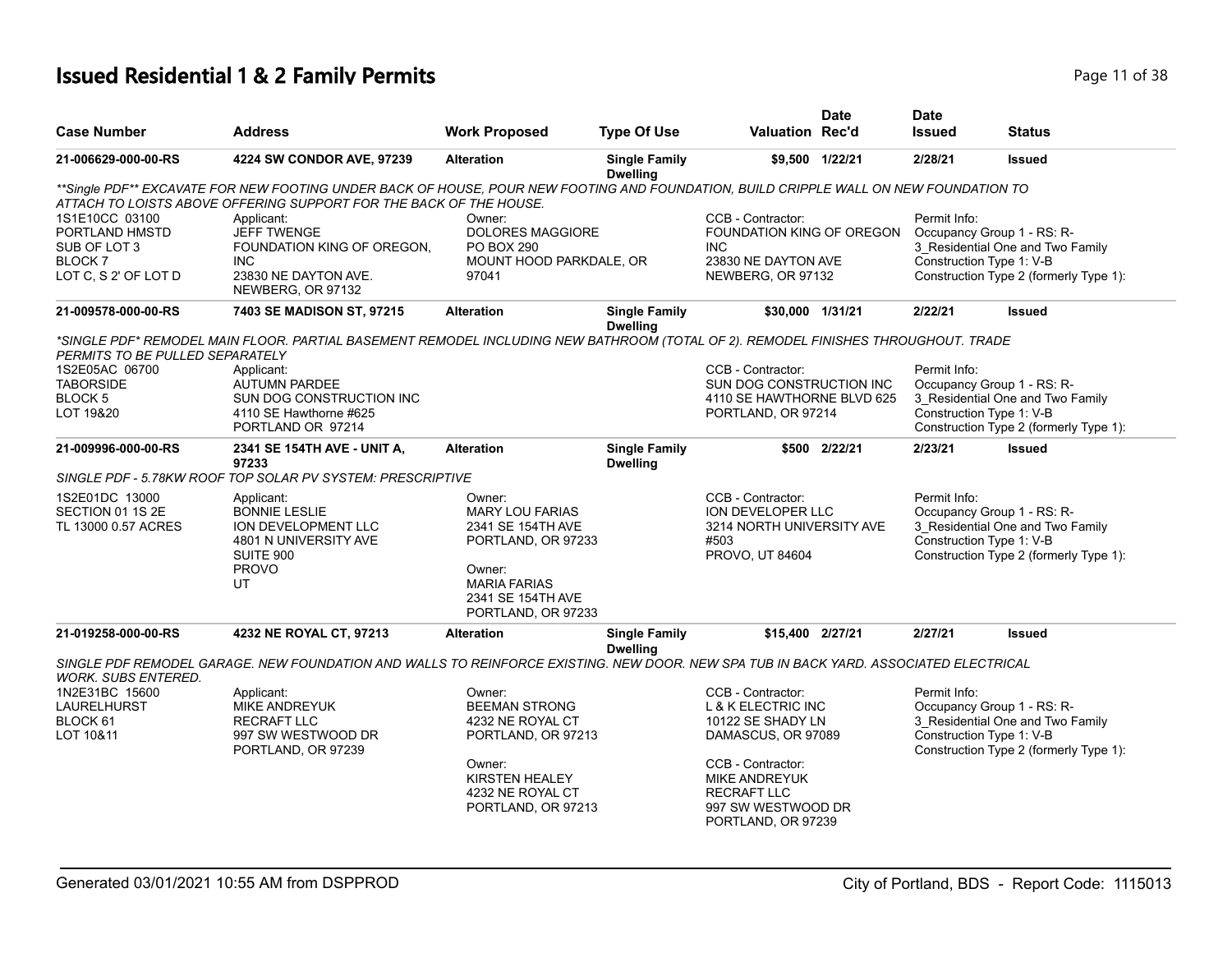# **Issued Residential 1 & 2 Family Permits**

| Page 12 of 38 |  |  |  |
|---------------|--|--|--|
|---------------|--|--|--|

| <b>Case Number</b>                                                                                                | <b>Address</b>                                                                                                                           | <b>Work Proposed</b>                                                                     | <b>Type Of Use</b>                      | <b>Valuation Rec'd</b>                                                                 | <b>Date</b>     | <b>Date</b><br><b>Issued</b>             | <b>Status</b>                                                                                                                                                                  |
|-------------------------------------------------------------------------------------------------------------------|------------------------------------------------------------------------------------------------------------------------------------------|------------------------------------------------------------------------------------------|-----------------------------------------|----------------------------------------------------------------------------------------|-----------------|------------------------------------------|--------------------------------------------------------------------------------------------------------------------------------------------------------------------------------|
| 21-008902-000-00-RS                                                                                               | 8918 NW MIDWAY AVE, 97231                                                                                                                | <b>Alteration</b>                                                                        | <b>Single Family</b><br><b>Dwelling</b> | \$20,000 2/24/21                                                                       |                 | 2/26/21                                  | <b>Issued</b>                                                                                                                                                                  |
|                                                                                                                   | SINGLE PDF- REPAIR FIRE DAMAGED JOISTS AT GROUND LEVEL FLOOR.                                                                            |                                                                                          |                                         |                                                                                        |                 |                                          |                                                                                                                                                                                |
| 1N1W11DB 01800<br>WHITWOOD CT<br>BLOCK <sub>8</sub><br><b>LOT 3&amp;4</b>                                         | Applicant:<br><b>KEN OLIPHANT</b><br>ADVANCED STRUCTURAL<br><b>FORENSICS</b><br>15575 NW OAKHILLS DR<br>BEAVERTON, OR 97006              | Owner:<br>CHERIE A BROOKS FAMILY TR<br>PO BOX 1108<br><b>BEND, OR 97709</b>              |                                         | CCB - Contractor:<br>CONNIC ENTERPRISES INC<br>PO BOX 3264<br>TUALATIN, OR 97062       |                 | Permit Info:<br>Construction Type 1: V-B | Occupancy Group 1 - RS: R-3_Remodel<br>Construction Type 2 (formerly Type 1):                                                                                                  |
| 20-194145-REV-01-RS                                                                                               | 4780 NE GOING ST, 97218                                                                                                                  | <b>Alteration</b>                                                                        | Townhouse (3<br>or more units)          |                                                                                        | \$0 2/17/21     | 2/24/21                                  | <b>Issued</b>                                                                                                                                                                  |
| SINGLE PDF - FIRE PATHWAY REMOVED                                                                                 |                                                                                                                                          |                                                                                          |                                         |                                                                                        |                 |                                          |                                                                                                                                                                                |
| 1N2E19BD 12100                                                                                                    | Applicant:<br><b>CHRISTINE STAMPER</b><br><b>ELEMENTAL ENERGY</b><br>1339 SE 8TH AVE, SUITE B<br>PORTLAND, OR 97214                      | Owner:<br><b>ELI SPEVAK</b><br>4757 NE GOING ST<br>PORTLAND, OR 97218                    |                                         | CCB - Contractor:<br>ELEMENTAL ENERGY LLC<br>1339 SE 8TH AVE #B<br>PORTLAND, OR 97214  |                 | Permit Info:                             | Occupancy Group 1 - RS: R-<br>3 Residential One and Two Family<br>Construction Type 1: V-B<br>Construction Type 2 (formerly Type 1):                                           |
| 21-000198-000-00-RS                                                                                               | 8237 N EDISON ST, 97203                                                                                                                  | <b>Alteration</b>                                                                        | Townhouse (3<br>or more units)          |                                                                                        | \$1,932 1/12/21 | 2/26/21                                  | <b>Issued</b>                                                                                                                                                                  |
|                                                                                                                   | SINGLE PDF REMOVE AND REPLACE THIRD STORY BALCONY RAILINGS ON 8 UNITS (8229, 8233, 8237 N EDISON & 6904, 6910, 6916 & 6920 N CHARLESTON) |                                                                                          |                                         |                                                                                        |                 |                                          |                                                                                                                                                                                |
| 1N1W12AC 11905<br><b>CATHEDRAL PARK</b><br><b>VILLAGE TOWNHOMES</b><br>LOT <sub>5</sub><br>INC UND INT TRACTS A&B | Applicant:<br><b>TYLER CARTER</b><br>9425 N BURRAGE AVE<br>PORTLAND OR 97217                                                             | Owner:<br><b>CHRISTINA ROZELL</b><br>8237 N EDISON ST<br>PORTLAND, OR 97203              |                                         | CCB - Contractor:<br><b>JR JOHNSON LLC</b><br>9425 N BURRAGE AVE<br>PORTLAND, OR 97217 |                 | Permit Info:                             | Occupancy Group 1 - RS: U_Decks,<br>Patios, Porches, Carports<br>Construction Type 1: V-B<br>Construction Type 2 (formerly Type 1):<br>Total Square Footage - Display Only: 80 |
| 20-194234-REV-01-RS                                                                                               | 4770 NE GOING ST, 97218                                                                                                                  | <b>Alteration</b>                                                                        | Townhouse (3<br>or more units)          |                                                                                        | \$0 2/17/21     | 2/24/21                                  | <b>Issued</b>                                                                                                                                                                  |
| SINGLE PDF: FIRE PATHWAY REMOVED                                                                                  |                                                                                                                                          |                                                                                          |                                         |                                                                                        |                 |                                          |                                                                                                                                                                                |
| 1N2E19BD 12100                                                                                                    | Applicant:<br><b>CHRISTINE STAMPER</b><br><b>ELEMENTAL ENERGY</b><br>1339 SE 8TH AVE, SUITE B<br>PORTLAND, OR 97214                      | Owner:<br><b>ELI SPEVAK</b><br>4757 NE GOING ST<br>PORTLAND, OR 97218                    |                                         | CCB - Contractor:<br>ELEMENTAL ENERGY LLC<br>1339 SE 8TH AVE #B<br>PORTLAND, OR 97214  |                 | Permit Info:                             | Occupancy Group 1 - RS: R-<br>3 Residential One and Two Family<br>Construction Type 1: V-B<br>Construction Type 2 (formerly Type 1):                                           |
| 21-000216-000-00-RS                                                                                               | 6904 N CHARLESTON AVE,<br>97203                                                                                                          | <b>Alteration</b>                                                                        | Townhouse (3<br>or more units)          |                                                                                        | \$1,932 1/12/21 | 2/26/21                                  | <b>Issued</b>                                                                                                                                                                  |
|                                                                                                                   | SINGLE PDF REMOVE AND REPLACE THIRD STORY BALCONY RAILINGS ON 8 UNITS (8229, 8233, 8237 N EDISON & 6904, 6910, 6916 & 6920 N CHARLESTON) |                                                                                          |                                         |                                                                                        |                 |                                          |                                                                                                                                                                                |
| 1N1W12AC 11904<br><b>CATHEDRAL PARK</b><br><b>VILLAGE TOWNHOMES</b><br>LOT <sub>4</sub><br>INC UND INT TRACTS A&B | Applicant:<br><b>TYLER CARTER</b><br>9425 N BURRAGE AVE<br>PORTLAND OR 97217                                                             | Owner:<br>JOHN R & CAROLYN L BATZLER<br>LIV TR<br>44615 SAHHALI DR<br>NESKOWIN, OR 97149 |                                         | CCB - Contractor:<br><b>JR JOHNSON LLC</b><br>9425 N BURRAGE AVE<br>PORTLAND, OR 97217 |                 | Permit Info:                             | Occupancy Group 1 - RS: U_Decks,<br>Patios, Porches, Carports<br>Construction Type 1: V-B<br>Construction Type 2 (formerly Type 1):<br>Total Square Footage - Display Only: 80 |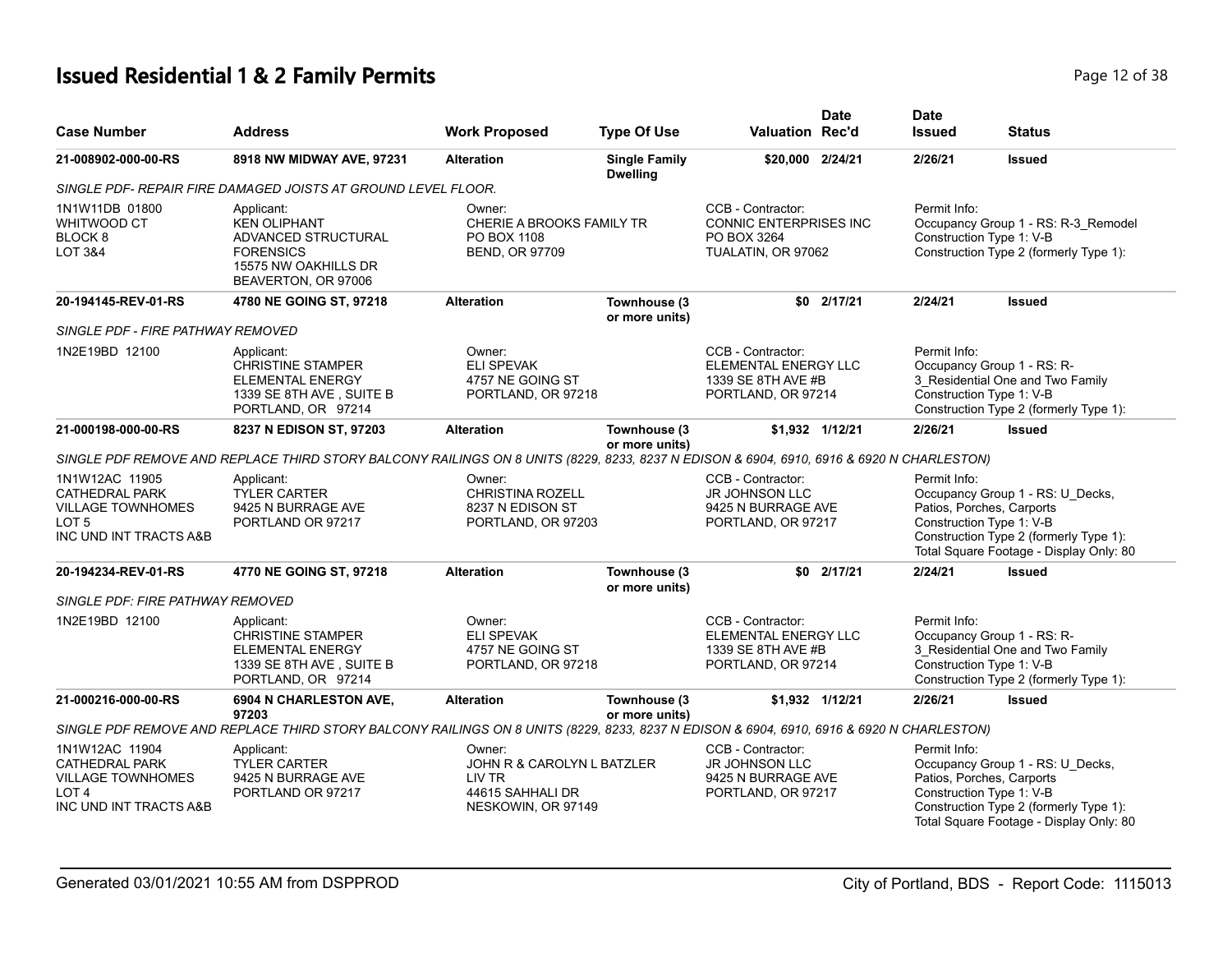# **Issued Residential 1 & 2 Family Permits Page 13 of 38 Page 13 of 38**

| <b>Case Number</b>                                                                                                | <b>Address</b>                                                                                                                           | <b>Work Proposed</b>                                                                                                                               | <b>Type Of Use</b>             | <b>Valuation Rec'd</b>                                                                 | <b>Date</b>     | <b>Date</b><br><b>Issued</b>             | <b>Status</b>                                                                                                                                                                  |  |  |
|-------------------------------------------------------------------------------------------------------------------|------------------------------------------------------------------------------------------------------------------------------------------|----------------------------------------------------------------------------------------------------------------------------------------------------|--------------------------------|----------------------------------------------------------------------------------------|-----------------|------------------------------------------|--------------------------------------------------------------------------------------------------------------------------------------------------------------------------------|--|--|
| 21-000218-000-00-RS                                                                                               | 6916 N CHARLESTON AVE,<br>97203                                                                                                          | <b>Alteration</b>                                                                                                                                  | Townhouse (3<br>or more units) |                                                                                        | \$1,932 1/12/21 | 2/26/21                                  | <b>Issued</b>                                                                                                                                                                  |  |  |
|                                                                                                                   | SINGLE PDF REMOVE AND REPLACE THIRD STORY BALCONY RAILINGS ON 8 UNITS (8229, 8233, 8237 N EDISON & 6904, 6910, 6916 & 6920 N CHARLESTON) |                                                                                                                                                    |                                |                                                                                        |                 |                                          |                                                                                                                                                                                |  |  |
| 1N1W12AC 11902<br><b>CATHEDRAL PARK</b><br><b>VILLAGE TOWNHOMES</b><br>LOT <sub>2</sub><br>INC UND INT TRACTS A&B | Applicant:<br><b>TYLER CARTER</b><br>9425 N BURRAGE AVE<br>PORTLAND OR 97217                                                             | Owner:<br><b>ERIN BRAY</b><br>6916 N CHARLESTON AVE<br>PORTLAND, OR 97203                                                                          |                                | CCB - Contractor:<br><b>JR JOHNSON LLC</b><br>9425 N BURRAGE AVE<br>PORTLAND, OR 97217 |                 | Permit Info:<br>Construction Type 1: V-B | Occupancy Group 1 - RS: U Decks,<br>Patios, Porches, Carports<br>Construction Type 2 (formerly Type 1):<br>Total Square Footage - Display Only: 80                             |  |  |
| 21-000196-000-00-RS                                                                                               | 8229 N EDISON ST, 97203                                                                                                                  | <b>Alteration</b>                                                                                                                                  | Townhouse (3<br>or more units) |                                                                                        | \$1,932 1/12/21 | 2/25/21                                  | <b>Issued</b>                                                                                                                                                                  |  |  |
|                                                                                                                   | SINGLE PDF REMOVE AND REPLACE THIRD STORY BALCONY RAILINGS ON 8 UNITS (8229, 8233, 8237 N EDISON & 6904, 6910, 6916 & 6920 N CHARLESTON) |                                                                                                                                                    |                                |                                                                                        |                 |                                          |                                                                                                                                                                                |  |  |
| 1N1W12AC 11907<br><b>CATHEDRAL PARK</b><br><b>VILLAGE TOWNHOMES</b><br>LOT <sub>7</sub><br>INC UND INT TRACTS A&B | Applicant:<br><b>TYLER CARTER</b><br>9425 N BURRAGE AVE<br>PORTLAND OR 97217                                                             | Owner:<br><b>DAWN ISAACS</b><br>8229 N EDISON ST<br>PORTLAND, OR 97203<br>Owner:<br><b>NATHAN ISAACS</b><br>8229 N EDISON ST<br>PORTLAND, OR 97203 |                                | CCB - Contractor:<br><b>JR JOHNSON LLC</b><br>9425 N BURRAGE AVE<br>PORTLAND, OR 97217 |                 | Permit Info:                             | Occupancy Group 1 - RS: U Decks,<br>Patios, Porches, Carports<br>Construction Type 1: V-B<br>Construction Type 2 (formerly Type 1):<br>Total Square Footage - Display Only: 80 |  |  |
| 20-194258-REV-01-RS                                                                                               | 4750 NE GOING ST, 97218                                                                                                                  | <b>Alteration</b>                                                                                                                                  | Townhouse (3<br>or more units) | \$0                                                                                    | 2/17/21         | 2/24/21                                  | <b>Issued</b>                                                                                                                                                                  |  |  |
| <b>SINGLE PDF: FIRE PATHWAY REMOVED</b>                                                                           |                                                                                                                                          |                                                                                                                                                    |                                |                                                                                        |                 |                                          |                                                                                                                                                                                |  |  |
| 1N2E19BD 12200                                                                                                    | Applicant:<br><b>CHRISTINE STAMPER</b><br><b>ELEMENTAL ENERGY</b><br>1339 SE 8TH AVE, SUITE B<br>PORTLAND, OR 97214                      | Owner:<br><b>ELI SPEVAK</b><br>4757 NE GOING ST<br>PORTLAND, OR 97218                                                                              |                                | CCB - Contractor:<br>ELEMENTAL ENERGY LLC<br>1339 SE 8TH AVE #B<br>PORTLAND, OR 97214  |                 | Permit Info:<br>Construction Type 1: V-B | Occupancy Group 1 - RS: R-<br>3_Residential One and Two Family<br>Construction Type 2 (formerly Type 1):                                                                       |  |  |
| 20-193717-REV-01-RS                                                                                               | 4790 NE GOING ST, 97218                                                                                                                  | <b>Alteration</b>                                                                                                                                  | Townhouse (3<br>or more units) | \$0                                                                                    | 2/17/21         | 2/24/21                                  | <b>Issued</b>                                                                                                                                                                  |  |  |
| SINGLE PDF: FIRE PATHWAY REMOVED.                                                                                 |                                                                                                                                          |                                                                                                                                                    |                                |                                                                                        |                 |                                          |                                                                                                                                                                                |  |  |
| 1N2E19BD 12100                                                                                                    | Applicant:<br><b>CHRISTINE STAMPER</b><br><b>ELEMENTAL ENERGY</b><br>1339 SE 8TH AVE, SUITE B<br>PORTLAND, OR 97214                      | Owner:<br><b>ELI SPEVAK</b><br>4757 NE GOING ST<br>PORTLAND, OR 97218                                                                              |                                | CCB - Contractor:<br>ELEMENTAL ENERGY LLC<br>1339 SE 8TH AVE #B<br>PORTLAND, OR 97214  |                 | Permit Info:<br>Construction Type 1: V-B | Occupancy Group 1 - RS: R-<br>3 Residential One and Two Family<br>Construction Type 2 (formerly Type 1):                                                                       |  |  |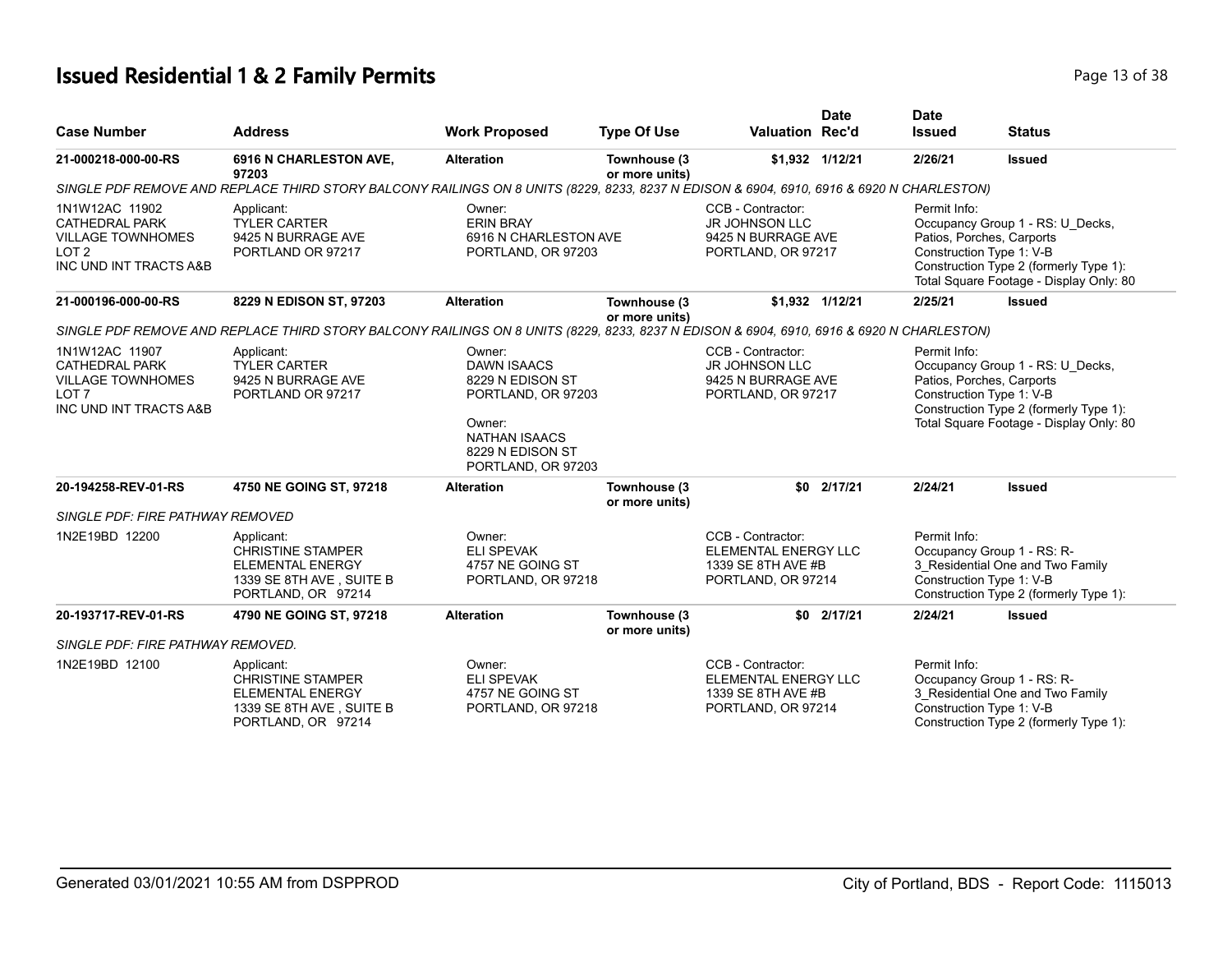#### **Issued Residential 1 & 2 Family Permits Page 14 of 38**

| <b>Case Number</b>                                                                                                | <b>Address</b>                                                                                                                           | <b>Work Proposed</b>                                                                  | <b>Type Of Use</b>             | <b>Valuation Rec'd</b>                                                                 | <b>Date</b>     | <b>Date</b><br><b>Issued</b>             | <b>Status</b>                                                                                                                                      |
|-------------------------------------------------------------------------------------------------------------------|------------------------------------------------------------------------------------------------------------------------------------------|---------------------------------------------------------------------------------------|--------------------------------|----------------------------------------------------------------------------------------|-----------------|------------------------------------------|----------------------------------------------------------------------------------------------------------------------------------------------------|
| 21-000195-000-00-RS                                                                                               | 8225 N EDISON ST, 97203                                                                                                                  | <b>Alteration</b>                                                                     | Townhouse (3<br>or more units) |                                                                                        | \$1,932 1/12/21 | 2/26/21                                  | <b>Issued</b>                                                                                                                                      |
|                                                                                                                   | SINGLE PDF REMOVE AND REPLACE THIRD STORY BALCONY RAILINGS ON 8 UNITS (8229, 8233, 8237 N EDISON & 6904, 6910, 6916 & 6920 N CHARLESTON) |                                                                                       |                                |                                                                                        |                 |                                          |                                                                                                                                                    |
| 1N1W12AC 11908<br><b>CATHEDRAL PARK</b><br><b>VILLAGE TOWNHOMES</b><br>LOT <sub>8</sub><br>INC UND INT TRACTS A&B | Applicant:<br><b>TYLER CARTER</b><br>9425 N BURRAGE AVE<br>PORTLAND OR 97217                                                             | Owner:<br><b>ALLAN BRETTMAN</b><br>8225 N EDISON ST<br>PORTLAND, OR 97203             |                                | CCB - Contractor:<br><b>JR JOHNSON LLC</b><br>9425 N BURRAGE AVE<br>PORTLAND, OR 97217 |                 | Permit Info:<br>Construction Type 1: V-B | Occupancy Group 1 - RS: U Decks,<br>Patios, Porches, Carports<br>Construction Type 2 (formerly Type 1):<br>Total Square Footage - Display Only: 80 |
| 21-000219-000-00-RS                                                                                               | <b>6920 N CHARLESTON AVE,</b><br>97203                                                                                                   | <b>Alteration</b>                                                                     | Townhouse (3<br>or more units) |                                                                                        | \$1,932 1/12/21 | 2/26/21                                  | <b>Issued</b>                                                                                                                                      |
|                                                                                                                   | SINGLE PDF REMOVE AND REPLACE THIRD STORY BALCONY RAILINGS ON 8 UNITS (8229, 8233, 8237 N EDISON & 6904, 6910, 6916 & 6920 N CHARLESTON) |                                                                                       |                                |                                                                                        |                 |                                          |                                                                                                                                                    |
| 1N1W12AC 11901<br><b>CATHEDRAL PARK</b><br><b>VILLAGE TOWNHOMES</b><br>LOT <sub>1</sub><br>INC UND INT TRACTS A&B | Applicant:<br><b>TYLER CARTER</b><br>9425 N BURRAGE AVE<br>PORTLAND OR 97217                                                             | Owner:<br><b>JEANNINE WALKER</b><br>6920 N CHARLESTON AVE<br>PORTLAND, OR 97203-5367  |                                | CCB - Contractor:<br><b>JR JOHNSON LLC</b><br>9425 N BURRAGE AVE<br>PORTLAND, OR 97217 |                 | Permit Info:<br>Construction Type 1: V-B | Occupancy Group 1 - RS: U Decks,<br>Patios, Porches, Carports<br>Construction Type 2 (formerly Type 1):<br>Total Square Footage - Display Only: 80 |
| 21-000197-000-00-RS                                                                                               | 8233 N EDISON ST, 97203                                                                                                                  | <b>Alteration</b>                                                                     | Townhouse (3<br>or more units) |                                                                                        | \$1,932 1/12/21 | 2/26/21                                  | <b>Issued</b>                                                                                                                                      |
|                                                                                                                   | SINGLE PDF REMOVE AND REPLACE THIRD STORY BALCONY RAILINGS ON 8 UNITS (8229, 8233, 8237 N EDISON & 6904, 6910, 6916 & 6920 N CHARLESTON) |                                                                                       |                                |                                                                                        |                 |                                          |                                                                                                                                                    |
| 1N1W12AC 11906<br><b>CATHEDRAL PARK</b><br><b>VILLAGE TOWNHOMES</b><br>LOT <sub>6</sub><br>INC UND INT TRACTS A&B | Applicant:<br><b>TYLER CARTER</b><br>9425 N BURRAGE AVE<br>PORTLAND OR 97217                                                             | Owner:<br><b>JENNIFER LOESCHOM</b><br>2363 FULTON CT SE<br>ALBANY, OR 97322-5727      |                                | CCB - Contractor:<br><b>JR JOHNSON LLC</b><br>9425 N BURRAGE AVE<br>PORTLAND, OR 97217 |                 | Permit Info:<br>Construction Type 1: V-B | Occupancy Group 1 - RS: U Decks,<br>Patios, Porches, Carports<br>Construction Type 2 (formerly Type 1):<br>Total Square Footage - Display Only: 80 |
| 21-000217-000-00-RS                                                                                               | 6910 N CHARLESTON AVE,<br>97203                                                                                                          | <b>Alteration</b>                                                                     | Townhouse (3<br>or more units) |                                                                                        | \$1,932 1/12/21 | 2/26/21                                  | <b>Issued</b>                                                                                                                                      |
|                                                                                                                   | SINGLE PDF REMOVE AND REPLACE THIRD STORY BALCONY RAILINGS ON 8 UNITS (8229, 8233, 8237 N EDISON & 6904, 6910, 6916 & 6920 N CHARLESTON) |                                                                                       |                                |                                                                                        |                 |                                          |                                                                                                                                                    |
| 1N1W12AC 11903<br><b>CATHEDRAL PARK</b><br><b>VILLAGE TOWNHOMES</b><br>LOT <sub>3</sub><br>INC UND INT TRACTS A&B | Applicant:<br><b>TYLER CARTER</b><br>9425 N BURRAGE AVE<br>PORTLAND OR 97217                                                             | Owner:<br><b>ANNMARIE HARBOUR</b><br>1262B STOREY AVE<br>SAN FRANCISCO, CA 94129-2867 |                                | CCB - Contractor:<br><b>JR JOHNSON LLC</b><br>9425 N BURRAGE AVE<br>PORTLAND, OR 97217 |                 | Permit Info:<br>Construction Type 1: V-B | Occupancy Group 1 - RS: U Decks,<br>Patios, Porches, Carports<br>Construction Type 2 (formerly Type 1):<br>Total Square Footage - Display Only: 80 |

**Total # of RS Alteration permits issued: 48 Total valuation of RS Alteration permits issued: \$734,894**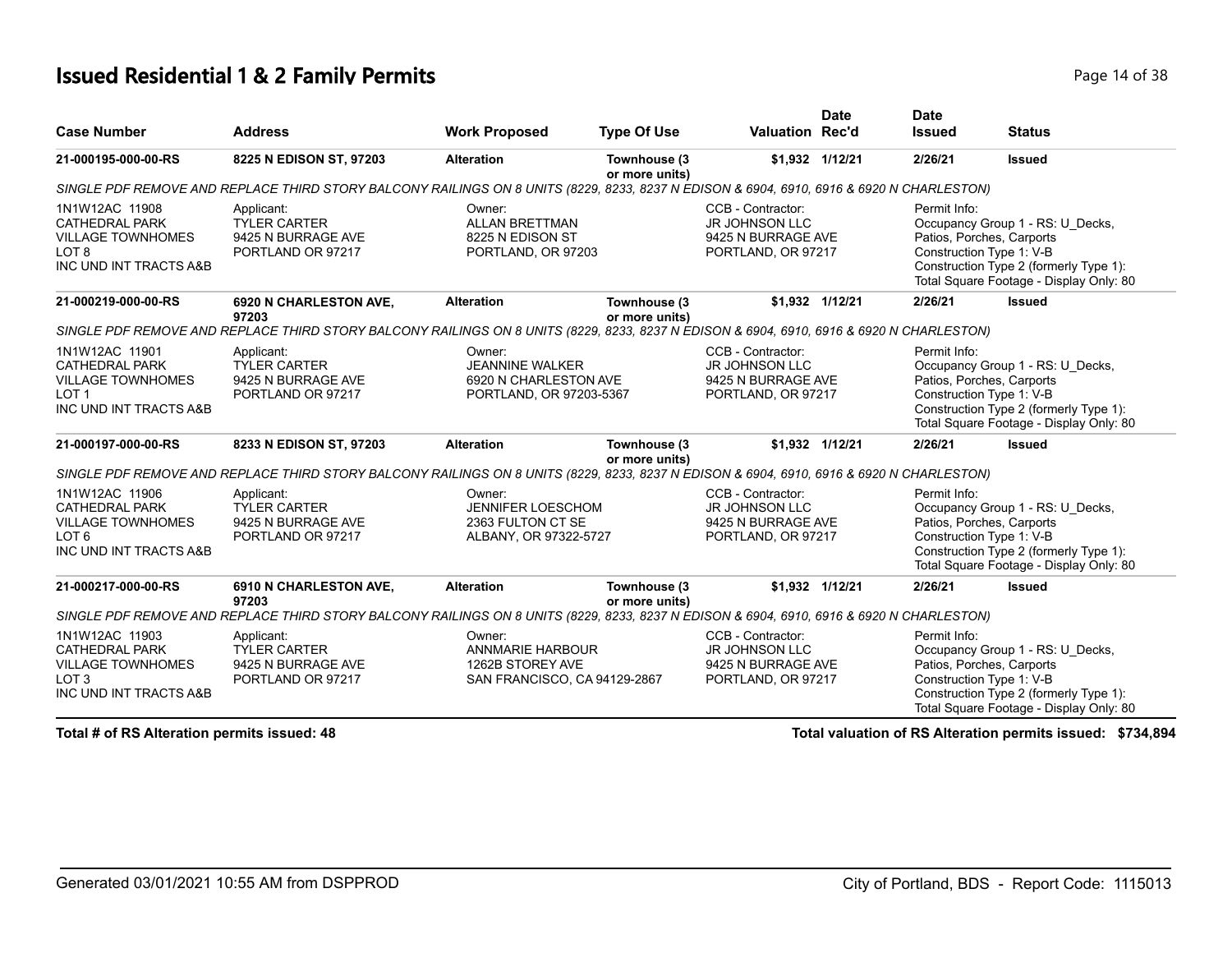#### **Issued Residential 1 & 2 Family Permits Page 15 of 38**

| <b>Work Proposed</b><br><b>Case Number</b><br><b>Address</b><br><b>Type Of Use</b><br><b>Valuation Rec'd</b><br><b>Status</b><br><b>Issued</b><br>5736 N GREELEY AVE, 97217<br><b>Demolition</b><br><b>Single Family</b><br>2/25/21<br><b>Under Inspection</b><br>20-195152-000-00-RS<br>\$5,000 10/7/20<br><b>Dwelling</b><br>SINGLE PDF - SB871: DECONSTRUCT SINGLE FAMILY RESIDENCE WITH BASEMENT. CAVITY TO BE FILLED. CAP SEWER REMOVE ALL DEBRIS. SPECIAL INSPECTION<br>REQUIRED FOR BASEMENT FILL. ***NON-RESIDENTIAL COMPREHENSIVE PLAN DESIGNATION. NOT SUBJECT TO 35-DAY DEMOLITION DELAY.**** |  |
|----------------------------------------------------------------------------------------------------------------------------------------------------------------------------------------------------------------------------------------------------------------------------------------------------------------------------------------------------------------------------------------------------------------------------------------------------------------------------------------------------------------------------------------------------------------------------------------------------------|--|
|                                                                                                                                                                                                                                                                                                                                                                                                                                                                                                                                                                                                          |  |
|                                                                                                                                                                                                                                                                                                                                                                                                                                                                                                                                                                                                          |  |
|                                                                                                                                                                                                                                                                                                                                                                                                                                                                                                                                                                                                          |  |
| 1N1E16CD 05900<br>CCB - Contractor:<br>Permit Info:<br>Applicant:<br>Owner:                                                                                                                                                                                                                                                                                                                                                                                                                                                                                                                              |  |
| <b>SEVENTH &amp; GREELEY</b><br><b>Scott Elliott</b><br>Occupancy Group 1 - RS: R-<br><b>WILLAMETTE</b><br><b>RYAN PICKREL</b>                                                                                                                                                                                                                                                                                                                                                                                                                                                                           |  |
| 3 Residential One and Two Family<br>BLOCK 11<br><b>FASTER PERMITS</b><br><b>INVESTMENTS LLC</b><br>ELLIOTT PROPERTIES INC                                                                                                                                                                                                                                                                                                                                                                                                                                                                                |  |
| LOT 16&17<br>2000 SW 1ST AVE #420<br>2233 NW 23RD SUITE 100<br>Construction Type 1: V-B<br>818 H AVE                                                                                                                                                                                                                                                                                                                                                                                                                                                                                                     |  |
| Construction Type 2 (formerly Type 1):<br>PORTLAND OR 97201<br>ANACORTES, WA 98221-1441<br>PORTLAND, OR 97210                                                                                                                                                                                                                                                                                                                                                                                                                                                                                            |  |
| 6183 N LOMBARD ST, 97203<br><b>Demolition</b><br>2/26/21<br>19-256142-000-00-RS<br><b>Single Family</b><br>\$20,000 11/22/19<br><b>Issued</b><br><b>Dwelling</b>                                                                                                                                                                                                                                                                                                                                                                                                                                         |  |
| SB871: DEMOLISH SINGLE FAMILY RESIDENCE WITH BASEMENT. CAVITY TO BE FILLED. CAP SEWER, REMOVE ALL DEBRIS. SPECIAL INSPECTION REQUIRED FOR<br>BASEMENT FILL. *** NON-RESIDENTIAL COMPREHENSIVE PLAN DESIGNATION- NOT SUBJECT TO 35 DAY RESIDENTIAL DELAY*** Septic Decommissioning Required. Call                                                                                                                                                                                                                                                                                                         |  |
| for Inspection 842.                                                                                                                                                                                                                                                                                                                                                                                                                                                                                                                                                                                      |  |
| CCB - Contractor:<br>Permit Info:<br>1N1E07AC 13300<br>Owner:<br>Applicant:                                                                                                                                                                                                                                                                                                                                                                                                                                                                                                                              |  |
| NORTH LOMBARD LAND<br>Occupancy Group 1 - RS: R-<br><b>WILLUMBIA</b><br>JOE ZODY<br><b>RONALD KING</b>                                                                                                                                                                                                                                                                                                                                                                                                                                                                                                   |  |
| 3 Residential One and Two Family<br><b>BLOCK5</b><br><b>FFA ARCHITECTS</b><br>PARTNERS LLC<br>3 KINGS ENVIRONMENTAL INC                                                                                                                                                                                                                                                                                                                                                                                                                                                                                  |  |
| E 0.5' OF LOT 6<br>520 SW YAMHILL ST SUITE 900<br><b>PO BOX 280</b><br>Construction Type 1: V-B<br>922 NW 11TH AVE #408                                                                                                                                                                                                                                                                                                                                                                                                                                                                                  |  |
| LOT 7-10 EXC PT IN ALLEY<br>PORTLAND OR 97204<br>BATTLE GROUND, WA 98604<br>Construction Type 2 (formerly Type 1):<br>PORTLAND, OR 97209                                                                                                                                                                                                                                                                                                                                                                                                                                                                 |  |
| <b>Demolition</b><br><b>Single Family</b><br>\$0 2/25/21<br>2/25/21<br><b>Issued</b><br>20-183930-REV-01-RS<br>8923 N DRUMMOND AVE, 97217<br><b>Dwelling</b>                                                                                                                                                                                                                                                                                                                                                                                                                                             |  |
| <b>REVISION TO UPDATE DEMO PLAN</b>                                                                                                                                                                                                                                                                                                                                                                                                                                                                                                                                                                      |  |
| CCB - Contractor:<br>Permit Info:<br>1N1E09BC 02200<br>Owner:<br>Applicant:                                                                                                                                                                                                                                                                                                                                                                                                                                                                                                                              |  |
| PENINSULAR ADD 2<br><b>KEVIN PARTAIN</b><br><b>FX HOMES</b><br><b>SHAR</b><br>Occupancy Group 1 - RS: R-                                                                                                                                                                                                                                                                                                                                                                                                                                                                                                 |  |
| CIPRIANO CONSTRUCTION CO<br>3_Residential One and Two Family<br>BLOCK <sub>22</sub><br><b>URBAN VISIONS</b><br>PO BOX 1540                                                                                                                                                                                                                                                                                                                                                                                                                                                                               |  |
| Construction Type 1: V-B<br>LOT 31-33<br>SANDY, OR 97055-1540<br>223 NE 56TH AVENUE<br>9795 SE 242 AVE                                                                                                                                                                                                                                                                                                                                                                                                                                                                                                   |  |
| Construction Type 2 (formerly Type 1):<br>PORTLAND, OR 97213<br>DAMASCUS, OR 97089-6579                                                                                                                                                                                                                                                                                                                                                                                                                                                                                                                  |  |
| 2/24/21<br>20-200960-000-00-RS<br>7939 SE LUTHER RD, 97206<br><b>Demolition</b><br>\$1,000 10/16/20<br><b>Issued</b><br><b>Single Family</b><br><b>Dwelling</b>                                                                                                                                                                                                                                                                                                                                                                                                                                          |  |
| SINGLE PDF DEMOLISH SINGLE FAMILY WITH BASEMENT TO BE FILLED AND COMPACTED: CAP SEWER: REMOVE ALL DEBRIS: 35 DAY DEMOLITION DELAY **NON-                                                                                                                                                                                                                                                                                                                                                                                                                                                                 |  |
| RESIDENTIAL COMPREHENSIVE PLAN DESIGNATION. NOT SUBJECT TO 35-DAY DEMOLITION DELAY.** THIS IS THE ONLY STRUCTURE ON THE SITE **SEPTIC                                                                                                                                                                                                                                                                                                                                                                                                                                                                    |  |
| DECOMMISSIONING REQUIRED. CALL FOR INSPECTION 842*** Septic Decommissioning Required. Call for Inspection 842.                                                                                                                                                                                                                                                                                                                                                                                                                                                                                           |  |
| 1S2E20DD 05500<br>CCB - Contractor:<br>Permit Info:<br>Applicant:<br>Owner:                                                                                                                                                                                                                                                                                                                                                                                                                                                                                                                              |  |
| SECTION 20 1S 2E<br><b>SHAR CIPRIANO</b><br><b>GSD LUTHER ROAD LLC</b><br><b>SHAR</b><br>Occupancy Group 1 - RS: R-3_Remodel                                                                                                                                                                                                                                                                                                                                                                                                                                                                             |  |
| <b>CIPRIANO CONSTRUCTION</b><br>1100 NASA PKWY #685<br>CIPRIANO CONSTRUCTION CO<br>Construction Type 1: V-B<br>TL 5500 6.82 ACRES                                                                                                                                                                                                                                                                                                                                                                                                                                                                        |  |
| Construction Type 2 (formerly Type 1):<br><b>COMPANY</b><br>HOUSTON, TX 77058<br>9795 SE 242 AVE                                                                                                                                                                                                                                                                                                                                                                                                                                                                                                         |  |
| 9795 SE 242ND AVE<br>DAMASCUS, OR 97089-6579<br>DAMASCUS, OR 97089                                                                                                                                                                                                                                                                                                                                                                                                                                                                                                                                       |  |

**Total # of RS Demolition permits issued: 4 Total valuation of RS Demolition permits issued: \$26,000**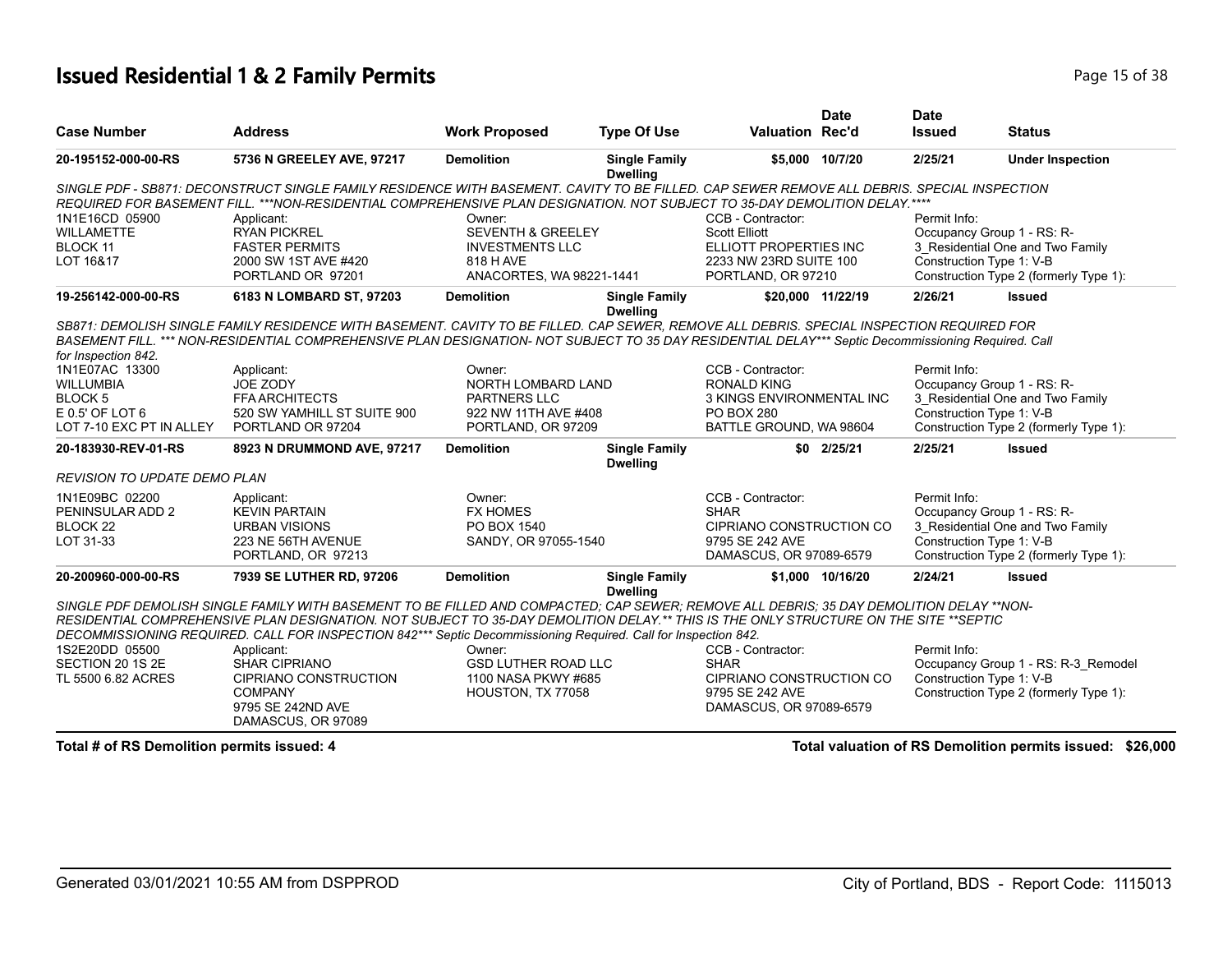# **Issued Residential 1 & 2 Family Permits Page 16 of 38 Page 16 of 38**

| <b>Case Number</b>                                                       | <b>Address</b>                                                                                                                                                                                                                                                                                                                                                                                                                                                    | <b>Work Proposed</b>                                                                                                                                              | <b>Type Of Use</b>                      | <b>Valuation Rec'd</b>                                                                                                 | <b>Date</b>       | <b>Date</b><br><b>Issued</b>                                                                                                                         | <b>Status</b>                                                                                            |
|--------------------------------------------------------------------------|-------------------------------------------------------------------------------------------------------------------------------------------------------------------------------------------------------------------------------------------------------------------------------------------------------------------------------------------------------------------------------------------------------------------------------------------------------------------|-------------------------------------------------------------------------------------------------------------------------------------------------------------------|-----------------------------------------|------------------------------------------------------------------------------------------------------------------------|-------------------|------------------------------------------------------------------------------------------------------------------------------------------------------|----------------------------------------------------------------------------------------------------------|
| 21-017429-000-00-RS                                                      | 1621 SE 35TH PL, 97214                                                                                                                                                                                                                                                                                                                                                                                                                                            | <b>Interior Alteration Only</b>                                                                                                                                   | Accessory<br><b>Structure</b>           | \$35,000 2/23/21                                                                                                       |                   | 2/23/21                                                                                                                                              | <b>Issued</b>                                                                                            |
|                                                                          | CONVERT GARAGE TO STUDIO, VAULT CEILING, ADD POWDER ROOM, REPLACE GARAGE DOOR WITH OUTSWING FRENCH DOORS, INSTALL FLOATING FLOOR.                                                                                                                                                                                                                                                                                                                                 |                                                                                                                                                                   |                                         |                                                                                                                        |                   |                                                                                                                                                      |                                                                                                          |
| 1S1E01DB 11500<br><b>BROOKDALE</b><br><b>LOT 29</b>                      | Applicant:<br>NWC NICK WEITZER CO LLC<br>3909 SE LINCOLN ST<br>PORTLAND, OR 97214                                                                                                                                                                                                                                                                                                                                                                                 | Owner:<br><b>HARRIET RUBIN LIV TR</b><br>1621 SE 35TH PL<br>PORTLAND, OR 97214                                                                                    |                                         | CCB - Contractor:<br>NWC NICK WEITZER CO LLC<br>3909 SE LINCOLN ST<br>PORTLAND, OR 97214                               |                   | Permit Info:<br>Garage\Utility Misc.<br>Construction Type 1: V-B                                                                                     | Occupancy Group 1 - RS: U Private<br>Construction Type 2 (formerly Type 1):                              |
| 21-019224-000-00-RS<br><b>VOLUNTARY EARTHQUAKE RETRO FIT</b>             | 224 N SKIDMORE ST                                                                                                                                                                                                                                                                                                                                                                                                                                                 | <b>Interior Alteration Only</b>                                                                                                                                   | <b>Duplex</b>                           |                                                                                                                        | \$2,000 2/27/21   | 2/27/21                                                                                                                                              | <b>Issued</b>                                                                                            |
| 1N1E22DB 10800                                                           | Applicant:<br><b>STEVE GEMMELL</b><br><b>GEMMELL CONSTRUCTION LLC</b><br>2310 N KERBY AVE<br>PORTLAND, OR 97227                                                                                                                                                                                                                                                                                                                                                   | Owner:<br><b>JOHN JR MITCHELL</b><br><b>PO BOX 724</b><br>BRUSH PRAIRIE, WA 98606                                                                                 |                                         | CCB - Contractor:<br><b>STEVE GEMMELL</b><br><b>GEMMELL CONSTRUCTION LLC</b><br>2310 N KERBY AVE<br>PORTLAND, OR 97227 |                   | Permit Info:<br>Construction Type 1: V-B                                                                                                             | Occupancy Group 1 - RS: R-<br>3 Residential One and Two Family<br>Construction Type 2 (formerly Type 1): |
| 19-248973-000-00-RS                                                      | 4847 SE 62ND AVE, 97206                                                                                                                                                                                                                                                                                                                                                                                                                                           | <b>Interior Alteration Only</b>                                                                                                                                   | <b>Single Family</b><br><b>Dwelling</b> |                                                                                                                        | \$7,000 11/4/19   | 2/26/21                                                                                                                                              | <b>Under Inspection</b>                                                                                  |
|                                                                          |                                                                                                                                                                                                                                                                                                                                                                                                                                                                   |                                                                                                                                                                   |                                         |                                                                                                                        |                   |                                                                                                                                                      |                                                                                                          |
| 1S2E17BB 09800<br><b>ARLETA PK3</b><br><b>BLOCK1</b><br>LOT <sub>8</sub> | Applicant:<br><b>JASON SIRI</b><br>SIRI CONSTRUCTION LLC<br>6816 SE BELMONT ST<br>PORTLAND OR 97215                                                                                                                                                                                                                                                                                                                                                               | Owner:<br><b>WENDY SIRI</b><br>6816 SE BELMONT ST<br>PORTLAND, OR 97215<br>Owner:<br><b>JASON SIRI</b><br>6816 SE BELMONT ST<br>PORTLAND, OR 97215                |                                         | CCB - Contractor:<br>SIRI CONSTRUCTION LLC<br>6816 SE BELMONT ST<br>PORTLAND, OR 97215                                 |                   | Permit Info:<br>Occupancy Group 1 - RS: R-<br>3 Residential One and Two Family<br>Construction Type 1: V-B<br>Construction Type 2 (formerly Type 1): |                                                                                                          |
| 19-264584-000-00-RS                                                      | 9207 N WINDLE ST, 97203                                                                                                                                                                                                                                                                                                                                                                                                                                           | <b>Interior Alteration Only</b>                                                                                                                                   | <b>Single Family</b><br><b>Dwelling</b> |                                                                                                                        | \$81,046 12/12/19 | 2/25/21                                                                                                                                              | <b>Under Inspection</b>                                                                                  |
| 1N1W01DB 08201<br>PARTITION PLAT 2002-137<br>LOT 1                       | remdodel kitchen and dining room. New insulation, wallcovering and flooring in kitchen. Reconfigure kitchen cabinets, appliances and lighting. Relocate kitchen door and deck.<br>Convert a small amount of attic space to new closet for upstairs bedroom. Convert existing upstairs bedroom closet to new bathroom, including shower, sink and toilet<br>Applicant:<br>CATHEDRAL CONSTRUCTION<br><b>LLC</b><br>9458 NORTH TRUMBULL AVENUE<br>PORTLAND, OR 97203 | Owner:<br><b>ROBERT BECKER</b><br>5816 N MOORE AVE<br>PORTLAND, OR 97217-2144<br>Owner:<br><b>CATHERINE BECKER</b><br>5816 N MOORE AVE<br>PORTLAND, OR 97217-2144 |                                         | CCB - Contractor:<br>CATHEDRAL CONSTRUCTION<br>LLC.<br>9458 NORTH TRUMBULL<br><b>AVENUE</b><br>PORTLAND, OR 97203      |                   | Permit Info:<br>Construction Type 1: V-B                                                                                                             | Occupancy Group 1 - RS: R-<br>3 Residential One and Two Family<br>Construction Type 2 (formerly Type 1): |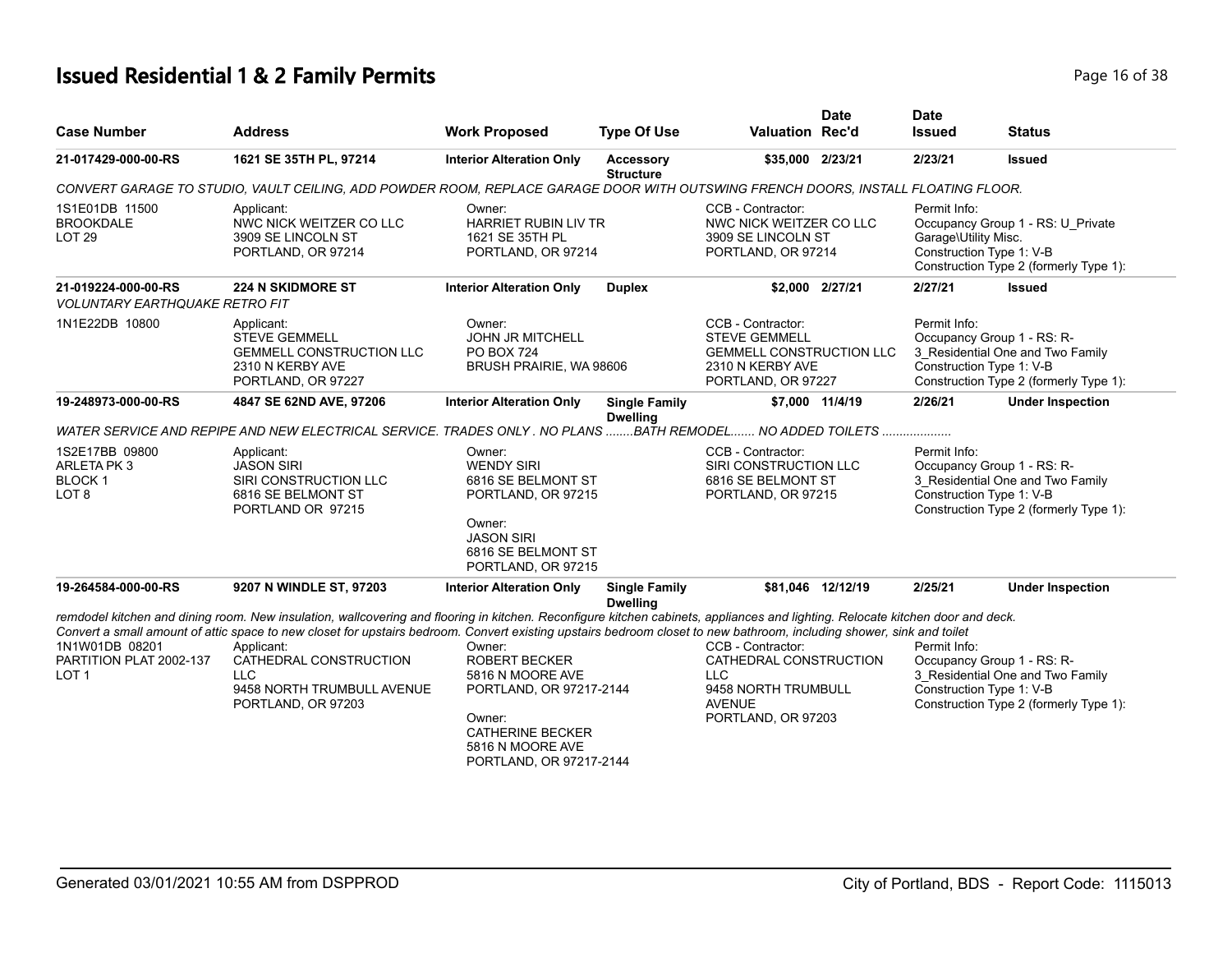# **Issued Residential 1 & 2 Family Permits Page 17 of 38 Page 17 of 38**

| <b>Case Number</b>                                                                      | <b>Address</b>                                                                                                                    | <b>Work Proposed</b>                                                                                                                                           | <b>Type Of Use</b>                      | <b>Valuation Rec'd</b>                                                                                                                                                                                                                                                                                        | <b>Date</b>     | <b>Date</b><br><b>Issued</b>             | <b>Status</b>                                                                                            |
|-----------------------------------------------------------------------------------------|-----------------------------------------------------------------------------------------------------------------------------------|----------------------------------------------------------------------------------------------------------------------------------------------------------------|-----------------------------------------|---------------------------------------------------------------------------------------------------------------------------------------------------------------------------------------------------------------------------------------------------------------------------------------------------------------|-----------------|------------------------------------------|----------------------------------------------------------------------------------------------------------|
| 21-015959-000-00-RS                                                                     | 937 NE TILLAMOOK ST, 97212                                                                                                        | <b>Interior Alteration Only</b>                                                                                                                                | <b>Single Family</b><br><b>Dwelling</b> |                                                                                                                                                                                                                                                                                                               | \$3,000 2/19/21 | 2/25/21                                  | <b>Issued</b>                                                                                            |
|                                                                                         | SIMPLE BATHROOM PERMIT - NEW BATHROOM. ELECTRICAL WORK COVERED UNDER 20-188871 ET.                                                |                                                                                                                                                                |                                         |                                                                                                                                                                                                                                                                                                               |                 |                                          |                                                                                                          |
| 1N1E26CA 17800<br><b>WEST IRVINGTON</b><br>BLOCK 105<br>E 1/2 OF LOT 9&10               | Applicant:<br><b>DOGUKAN DENIZ</b><br>937 NE TILLAMOOK ST<br>PORTLAND, OR 97212                                                   | Owner:<br><b>DOGUKAN DENIZ</b><br>937 NE TILLAMOOK ST<br>PORTLAND, OR 97212<br>Owner:<br><b>CAITLIN ANN KILEY</b><br>937 NE TILLAMOOK ST<br>PORTLAND, OR 97212 |                                         |                                                                                                                                                                                                                                                                                                               |                 | Permit Info:<br>Construction Type 1: V-B | Occupancy Group 1 - RS: R-<br>3 Residential One and Two Family<br>Construction Type 2 (formerly Type 1): |
| 21-016712-000-00-RS                                                                     | 4619 NE 31ST AVE, 97211                                                                                                           | <b>Interior Alteration Only</b>                                                                                                                                | <b>Single Family</b><br><b>Dwelling</b> | \$36,000 2/22/21                                                                                                                                                                                                                                                                                              |                 | 2/22/21                                  | <b>Under Inspection</b>                                                                                  |
|                                                                                         | SINGLE PDF CONSTRUCT BATHROOM (TOTAL OF 2) AND SAUNA IN BASEMENT. ASSOCIATED MECHANICAL, ELECTRICAL AND PLUMBING. (SUBS COMPLETE) |                                                                                                                                                                |                                         |                                                                                                                                                                                                                                                                                                               |                 |                                          |                                                                                                          |
| 1N1E24BD 13900<br><b>ELBERTA</b><br>BLOCK 12<br><b>LOT 14</b>                           | Applicant:<br><b>EZEKIEL MCFADIN</b><br><b>MACFADIN DESIGN BUILD</b><br>2112 NE WYGANT ST<br>PORTLAND, OR 97211                   | Owner:<br>CYRUS MANSOORY<br>4619 NE 31ST AVE<br>PORTLAND, OR 97211-7009                                                                                        |                                         | CCB - Contractor:<br>MIKHAIL VELIKOKHATKO<br>M B PLUMBING LLC<br>10308 NE 108TH AVE<br>VANCOUVER, WA 98662<br>CCB - Contractor:<br><b>GARYS ELECTRIC CO LLC</b><br>1401 SW WALLULA DR<br>GRESHAM, OR 97080<br>CCB - Contractor:<br><b>MCFADIN DESIGN/BUILD LLC</b><br>2112 NE WYGANT ST<br>PORTLAND, OR 97211 |                 | Permit Info:<br>Construction Type 1: V-B | Occupancy Group 1 - RS: R-<br>3 Residential One and Two Family<br>Construction Type 2 (formerly Type 1): |
| 21-018982-000-00-RS                                                                     | 2658 SE 74TH AVE, 97206                                                                                                           | <b>Interior Alteration Only</b>                                                                                                                                | <b>Single Family</b><br><b>Dwelling</b> | \$50,000 2/26/21                                                                                                                                                                                                                                                                                              |                 | 2/26/21                                  | <b>Issued</b>                                                                                            |
|                                                                                         | REMODEL KITCHEN AND REMOVE A WALL PER ENG, REMODEL BATHROOM,                                                                      |                                                                                                                                                                |                                         |                                                                                                                                                                                                                                                                                                               |                 |                                          |                                                                                                          |
| 1S2E08AB 03500<br><b>ERMINGTON</b><br>BLOCK 3<br>S 5.76' OF LOT 12<br>LOT <sub>13</sub> | Applicant:<br><b>LAWRENCE FREESE</b><br><b>ZENOVATION LLC</b><br>5565 SE STARK ST<br>PORTLAND, OR 97215                           | Owner:<br><b>ELENA RIVERA</b><br>2658 SE 74TH AVE<br>PORTLAND, OR 97206<br>Owner:<br>EDMUNDO JR ARELLANO<br>2658 SE 74TH AVE<br>PORTLAND, OR 97206             |                                         | CCB - Contractor:<br><b>ZENOVATION LLC</b><br>6908 N MEARS ST<br>PORTLAND, OR 97203                                                                                                                                                                                                                           |                 | Permit Info:<br>Construction Type 1: V-B | Occupancy Group 1 - RS: R-<br>3 Residential One and Two Family<br>Construction Type 2 (formerly Type 1): |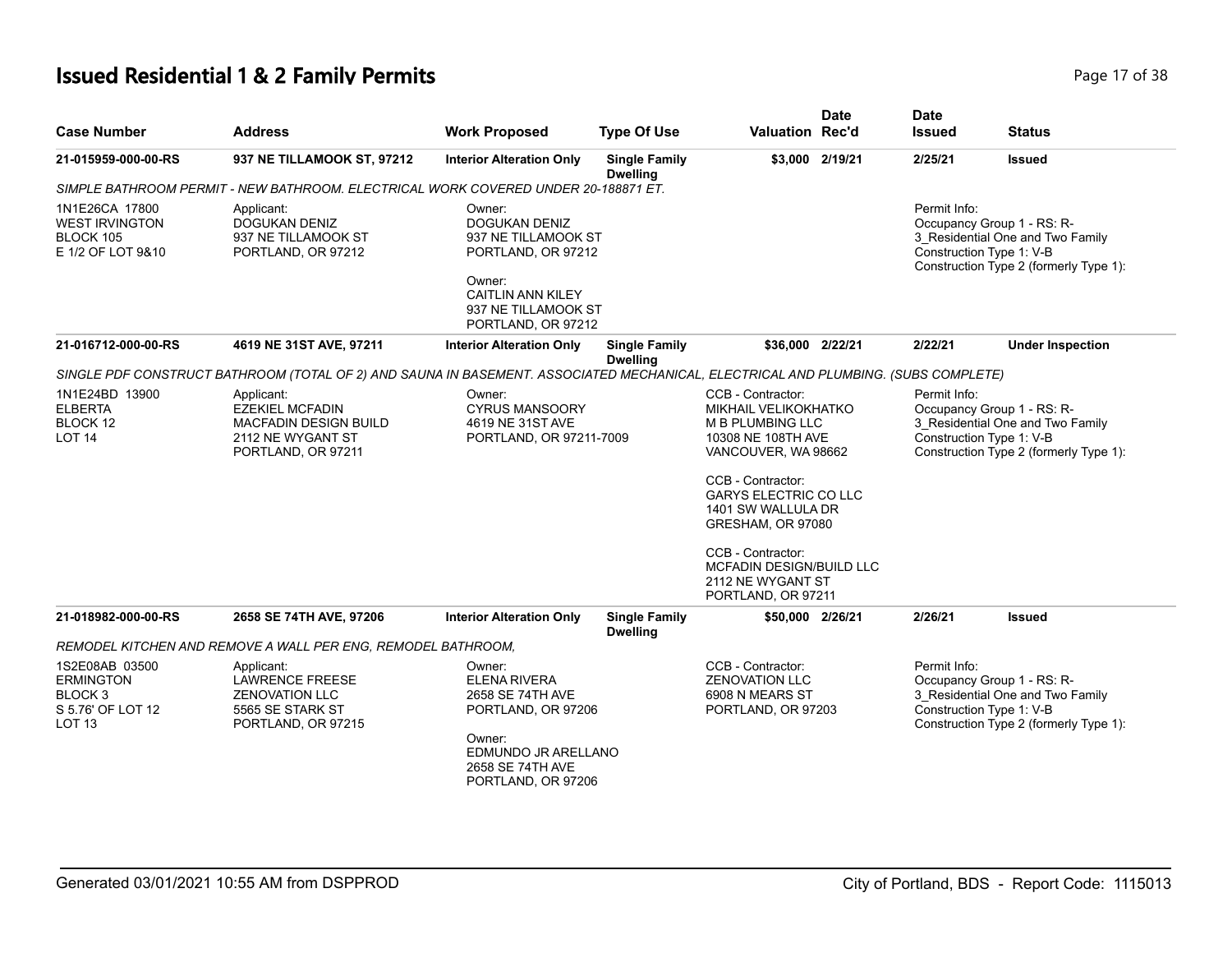# **Issued Residential 1 & 2 Family Permits Page 18 of 38** Page 18 of 38

| <b>Case Number</b>                                                                              | <b>Address</b>                                                                                                                                                                     | <b>Work Proposed</b>                                                                                                                                                   | <b>Type Of Use</b>                      | <b>Valuation Rec'd</b>                                                                                                            | <b>Date</b>     | <b>Date</b><br><b>Issued</b>             | <b>Status</b>                                                                                                                        |
|-------------------------------------------------------------------------------------------------|------------------------------------------------------------------------------------------------------------------------------------------------------------------------------------|------------------------------------------------------------------------------------------------------------------------------------------------------------------------|-----------------------------------------|-----------------------------------------------------------------------------------------------------------------------------------|-----------------|------------------------------------------|--------------------------------------------------------------------------------------------------------------------------------------|
| 21-012140-000-00-RS                                                                             | 2538 SE 36TH AVE, 97202                                                                                                                                                            | <b>Interior Alteration Only</b>                                                                                                                                        | <b>Single Family</b><br><b>Dwelling</b> | \$5,500 2/8/21                                                                                                                    |                 | 2/23/21                                  | <b>Issued</b>                                                                                                                        |
|                                                                                                 | Build a bunk bed area into the house framing above staircase.                                                                                                                      |                                                                                                                                                                        |                                         |                                                                                                                                   |                 |                                          |                                                                                                                                      |
| 1S1E12AB 01800<br><b>RAVENSWOOD</b><br>BLOCK <sub>3</sub><br>N 20' OF LOT 14<br>S 20' OF LOT 15 | Applicant:<br>Kent Correlll<br>SUNRISE CONSTRUCTION<br>5133 SE WOODWARD ST<br>Portland, OR 97206-2125                                                                              | Owner:<br><b>KYLE LEMIRE</b><br>2538 SE 36TH AVE<br>PORTLAND, OR 97202-1518                                                                                            |                                         | CCB - Contractor:<br><b>KENT CORRELL</b><br>KENT NEILD CORRELL<br>4824 SE 46TH AVE<br>PORTLAND, OR 97206                          |                 | Permit Info:<br>Construction Type 1: V-B | Occupancy Group 1 - RS: R-<br>3 Residential One and Two Family<br>Construction Type 2 (formerly Type 1):                             |
| 21-016969-000-00-RS                                                                             | 2506 SE GRANT ST, 97214                                                                                                                                                            | <b>Interior Alteration Only</b>                                                                                                                                        | <b>Single Family</b><br><b>Dwelling</b> |                                                                                                                                   | \$5,000 2/23/21 | 2/23/21                                  | <b>Under Inspection</b>                                                                                                              |
| (approximately 1040 SQFT)                                                                       | Install under slab plumbing (only) in basement to accommodate new plumbing layout prior to pouring back slab for future basement remodel converting storage space to living space. |                                                                                                                                                                        |                                         |                                                                                                                                   |                 |                                          |                                                                                                                                      |
| 1S1E01CC 14600<br><b>MURRAYMEAD</b><br>BLOCK 5<br>LOT <sub>9</sub><br>W 34.37' OF LOT 15-17     | Applicant:<br><b>KIPP KNODE</b><br><b>TALL FIRS BUILDING CO</b><br>3636 SE DIVISION ST<br>PORTLAND OR 97202                                                                        | Owner:<br>STOERTZ BARRETT LIV TR<br>2506 SE GRANT ST<br>PORTLAND, OR 97214                                                                                             |                                         | CCB - Contractor:<br><b>TALL FIRS BUILDING CO</b><br>3636 SE DIVISION ST<br>PORTLAND, OR 97202                                    |                 | Permit Info:<br>Construction Type 1: V-B | Occupancy Group 1 - RS: R-<br>3_Residential One and Two Family<br>Construction Type 2 (formerly Type 1):                             |
| 21-017321-000-00-RS                                                                             | 11944 SE PARDEE ST, 97266                                                                                                                                                          | <b>Interior Alteration Only</b>                                                                                                                                        | <b>Single Family</b><br><b>Dwelling</b> |                                                                                                                                   | \$1,200 2/23/21 | 2/26/21                                  | <b>Issued</b>                                                                                                                        |
|                                                                                                 | SIMPLE BATHROOM PERMIT - ADD BATHROOM TO EXISTING BEDROOM.                                                                                                                         |                                                                                                                                                                        |                                         |                                                                                                                                   |                 |                                          |                                                                                                                                      |
| 1S2E15AA 04400<br>SECTION 15 1S 2E<br>TL 4400 0.44 ACRES                                        | Applicant:<br>KAREN IRIZARRY KISSANE<br>11944 SE PARDEE ST<br>PORTLAND OR 97266                                                                                                    | Owner:<br>KAREN IRIZARRY KISSANE<br>11944 SE PARDEE ST<br>PORTLAND OR 97266                                                                                            |                                         |                                                                                                                                   |                 | Permit Info:                             | Occupancy Group 1 - RS: R-<br>3_Residential One and Two Family<br>Construction Type 1: V-B<br>Construction Type 2 (formerly Type 1): |
| 21-018179-000-00-RS                                                                             | 2005 SW DEWITT ST, 97239                                                                                                                                                           | <b>Interior Alteration Only</b>                                                                                                                                        | <b>Single Family</b><br><b>Dwelling</b> |                                                                                                                                   | \$4.665 2/25/21 | 2/25/21                                  | <b>Final</b>                                                                                                                         |
|                                                                                                 | VOLUNTARY INSTALLATION OF CONNECTORS BETWEEN FRAMING AND FOUNDATION OF HOUSE                                                                                                       |                                                                                                                                                                        |                                         |                                                                                                                                   |                 |                                          |                                                                                                                                      |
| 1S1E16CB 08900<br><b>BERTHA</b><br>BLOCK <sub>20</sub><br>LOT 7                                 | Applicant:<br><b>STEVE GEMMELL</b><br><b>GEMMELL CONSTRUCTION LLC</b><br>2310 N KERBY AVE<br>PORTLAND, OR 97227                                                                    | Owner:<br><b>CAROLINE SLOAN</b><br>2005 SW DEWITT ST<br>PORTLAND, OR 97239-2032                                                                                        |                                         | CCB - Contractor:<br><b>STEVE GEMMELL</b><br><b>GEMMELL CONSTRUCTION LLC</b><br>2310 N KERBY AVE<br>PORTLAND, OR 97227            |                 | Permit Info:                             | Occupancy Group 1 - RS: R-<br>3 Residential One and Two Family<br>Construction Type 1: V-B<br>Construction Type 2 (formerly Type 1): |
| 21-018943-000-00-RS                                                                             | 2920 NW MONTE VISTA TER,<br>97210                                                                                                                                                  | <b>Interior Alteration Only</b>                                                                                                                                        | <b>Single Family</b><br><b>Dwelling</b> | \$60,000 2/26/21                                                                                                                  |                 | 2/26/21                                  | <b>Issued</b>                                                                                                                        |
|                                                                                                 | BATHROOM REMODEL EXTENDING 3FT FOR SHOWER. NON BEARING STRUCTURAL.                                                                                                                 |                                                                                                                                                                        |                                         |                                                                                                                                   |                 |                                          |                                                                                                                                      |
| 1N1E32DB 04400<br>KINGS HTS & RPLT<br>BLOCK <sub>20</sub><br>LOT <sub>1</sub>                   | Applicant:<br>JEFFREY BROMWELL<br>URBAN DESIGN BUILD COMPANY<br>2500 NE SANDY BLVD SUITE D<br>PORTLAND, OR 97232                                                                   | Owner:<br><b>MICHAEL GOLDBERG</b><br>2920 NW MONTE VISTA TER<br>PORTLAND, OR 97210<br>Owner:<br><b>JULIA GOLDBERG</b><br>2920 NW MONTE VISTA TER<br>PORTLAND, OR 97210 |                                         | CCB - Contractor:<br>JEFFREY BROMWELL<br>URBAN DESIGN BUILD<br><b>COMPANY</b><br>2500 NE SANDY BLVD SUITE D<br>PORTLAND, OR 97232 |                 | Permit Info:                             | Occupancy Group 1 - RS: R-<br>3 Residential One and Two Family<br>Construction Type 1: V-B<br>Construction Type 2 (formerly Type 1): |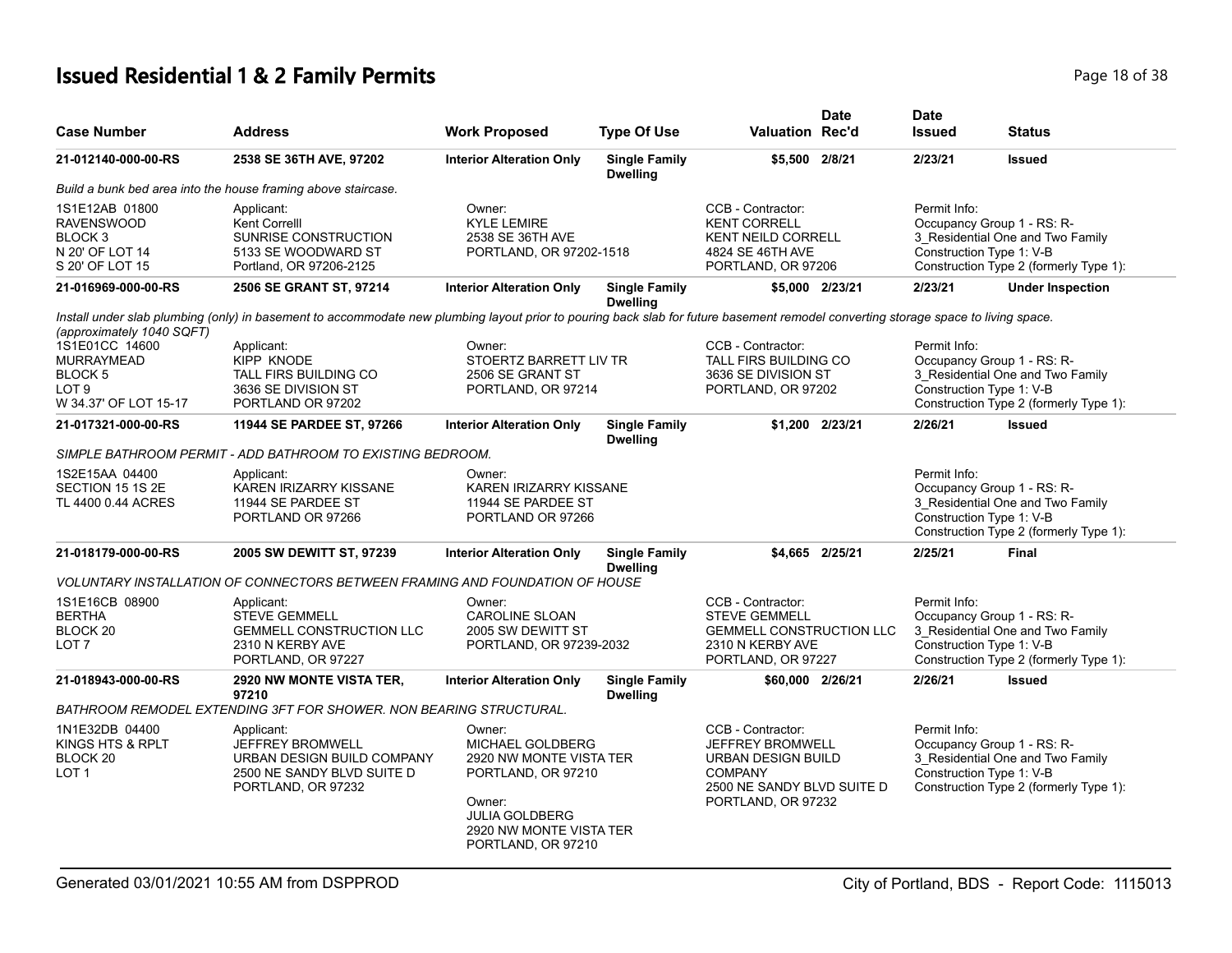# **Issued Residential 1 & 2 Family Permits Page 19 of 38 Page 19 of 38**

| <b>Case Number</b>                                                                                                                                                                                                                                                                                                                                                                                                                                                                                                                                                                         | <b>Address</b>                                                                                                  | <b>Work Proposed</b>                                                                                                                             | <b>Type Of Use</b>                                                                                  | <b>Valuation Rec'd</b>                                                                                                 | <b>Date</b>                                                                                                                                          | <b>Date</b><br><b>Issued</b>                                                                                                                         | <b>Status</b>                                                                                            |
|--------------------------------------------------------------------------------------------------------------------------------------------------------------------------------------------------------------------------------------------------------------------------------------------------------------------------------------------------------------------------------------------------------------------------------------------------------------------------------------------------------------------------------------------------------------------------------------------|-----------------------------------------------------------------------------------------------------------------|--------------------------------------------------------------------------------------------------------------------------------------------------|-----------------------------------------------------------------------------------------------------|------------------------------------------------------------------------------------------------------------------------|------------------------------------------------------------------------------------------------------------------------------------------------------|------------------------------------------------------------------------------------------------------------------------------------------------------|----------------------------------------------------------------------------------------------------------|
| 21-017954-000-00-RS                                                                                                                                                                                                                                                                                                                                                                                                                                                                                                                                                                        | 5607 NE SISKIYOU ST, 97213                                                                                      | <b>Interior Alteration Only</b>                                                                                                                  | <b>Single Family</b><br><b>Dwelling</b>                                                             | \$110,000 2/24/21                                                                                                      |                                                                                                                                                      | 2/24/21                                                                                                                                              | <b>Issued</b>                                                                                            |
|                                                                                                                                                                                                                                                                                                                                                                                                                                                                                                                                                                                            | KITCHEN RENOVATION, REROUTE 1ST FLOOR PLUMBING TO NEW SEWERLINE NOT ON EJECTOR PUMP                             |                                                                                                                                                  |                                                                                                     |                                                                                                                        |                                                                                                                                                      |                                                                                                                                                      |                                                                                                          |
| 1N2E30AB 16800<br>ROSE CITY PK<br>BLOCK 113<br><b>LOT 11</b><br>S 1/2 OF LOT 12                                                                                                                                                                                                                                                                                                                                                                                                                                                                                                            | Applicant:<br>NWC NICK WEITZER CO LLC<br>3909 SE LINCOLN ST<br>PORTLAND, OR 97214                               | Owner:<br><b>DANNY OLSEN</b><br>2918 SE MAIN ST<br>PORTLAND, OR 97214<br>Owner:<br><b>ELLEN JOHNSON</b><br>2918 SE MAIN ST<br>PORTLAND, OR 97214 |                                                                                                     | CCB - Contractor:<br>NWC NICK WEITZER CO LLC<br>3909 SE LINCOLN ST<br>PORTLAND, OR 97214                               |                                                                                                                                                      | Permit Info:<br>Occupancy Group 1 - RS: R-<br>3_Residential One and Two Family<br>Construction Type 1: V-B<br>Construction Type 2 (formerly Type 1): |                                                                                                          |
| 21-017388-000-00-RS                                                                                                                                                                                                                                                                                                                                                                                                                                                                                                                                                                        | 834 NE JESSUP ST, 97211                                                                                         | <b>Interior Alteration Only</b>                                                                                                                  | <b>Single Family</b><br><b>Dwelling</b>                                                             | \$15,280 2/23/21                                                                                                       |                                                                                                                                                      | 2/23/21                                                                                                                                              | Final                                                                                                    |
| <b>VOLUNTARY EARTHQUAKE RETRO FIT</b>                                                                                                                                                                                                                                                                                                                                                                                                                                                                                                                                                      |                                                                                                                 |                                                                                                                                                  |                                                                                                     |                                                                                                                        |                                                                                                                                                      |                                                                                                                                                      |                                                                                                          |
| 1N1E14CC 11700<br><b>CLOVERDALE EXTN &amp;</b><br>PLAT <sub>2</sub><br>BLOCK 14<br>LOT <sub>12</sub>                                                                                                                                                                                                                                                                                                                                                                                                                                                                                       | Applicant:<br><b>STEVE GEMMELL</b><br><b>GEMMELL CONSTRUCTION LLC</b><br>2310 N KERBY AVE<br>PORTLAND, OR 97227 | Owner:<br><b>ANNE EMMETT</b><br>PO BOX 11860<br>PORTLAND, OR 97211                                                                               |                                                                                                     | CCB - Contractor:<br><b>STEVE GEMMELL</b><br><b>GEMMELL CONSTRUCTION LLC</b><br>2310 N KERBY AVE<br>PORTLAND, OR 97227 |                                                                                                                                                      | Permit Info:<br>Occupancy Group 1 - RS: R-<br>Construction Type 1: V-B                                                                               | 3 Residential One and Two Family<br>Construction Type 2 (formerly Type 1):                               |
| 21-011561-000-00-RS                                                                                                                                                                                                                                                                                                                                                                                                                                                                                                                                                                        | <b>4140 SE CRYSTAL SPRINGS</b>                                                                                  | <b>Interior Alteration Only</b>                                                                                                                  | <b>Single Family</b>                                                                                | \$20,000 2/5/21                                                                                                        |                                                                                                                                                      | 2/24/21                                                                                                                                              | <b>Issued</b>                                                                                            |
| <b>BLVD, 97202</b><br><b>Dwelling</b><br>REMODEL BASEMENT LAUNDRY ROOM. FURR OUT UNFINISHED BASEMENT SPACE TO CREATE A BONUS STORAGE ROOM. SPACE TO COMPLY WITH CITY<br>BROCHURE #9 AND HAVE ADEQUATE VENTILATION TO BE HABITABLE SPACE. *NAME CHANGE FROM DIXON REMODELING TO REID REMODELING INC 1/8/21 SEE<br>COMMENT*<br>1S2E19CC 09000<br>Owner:<br>Applicant:<br><b>JASON REID</b><br><b>MARNY RIVERA</b><br><b>STANFORD HTS</b><br>BLOCK 10<br>REID REMODELING LLC<br>4140 SE CRYSTAL SPRINGS BLVD<br>LOT 7&8<br>2706 NE Columbia Blvd<br>PORTLAND, OR 97202<br>Portland, OR 972111 |                                                                                                                 |                                                                                                                                                  | CCB - Contractor:<br><b>REID REMODELING LLC</b><br>8050 SE 13TH AVE SUITE 104<br>PORTLAND, OR 97202 |                                                                                                                        | Permit Info:<br>Occupancy Group 1 - RS: R-<br>3_Residential One and Two Family<br>Construction Type 1: V-B<br>Construction Type 2 (formerly Type 1): |                                                                                                                                                      |                                                                                                          |
|                                                                                                                                                                                                                                                                                                                                                                                                                                                                                                                                                                                            |                                                                                                                 | Owner:<br><b>MARK RIVERA</b><br>4140 SE CRYSTAL SPRINGS BLVD<br>PORTLAND, OR 97202                                                               |                                                                                                     |                                                                                                                        |                                                                                                                                                      |                                                                                                                                                      |                                                                                                          |
| 21-017113-000-00-RS                                                                                                                                                                                                                                                                                                                                                                                                                                                                                                                                                                        | 6814 SE 20TH AVE, 97202                                                                                         | <b>Interior Alteration Only</b>                                                                                                                  | <b>Single Family</b>                                                                                | \$15,000 2/23/21                                                                                                       |                                                                                                                                                      | 2/23/21                                                                                                                                              | <b>Issued</b>                                                                                            |
|                                                                                                                                                                                                                                                                                                                                                                                                                                                                                                                                                                                            | ADD BATHROOM TO BASEMENT AND REBUILD STAIRS TO CODE                                                             |                                                                                                                                                  | <b>Dwelling</b>                                                                                     |                                                                                                                        |                                                                                                                                                      |                                                                                                                                                      |                                                                                                          |
| 1S1E23AA 10600<br>WESTMORELAND<br>BLOCK <sub>27</sub><br>LOT <sub>8</sub>                                                                                                                                                                                                                                                                                                                                                                                                                                                                                                                  | Applicant:<br><b>ZANDY BUTLER</b><br>ON THE LEVEL REMODELING CO<br>9709 SE TOWER DRIVE<br>DAMASCUS, OR 97089    | Owner:<br><b>CELINE LEZIN</b><br>6814 SE 20TH AVE<br>PORTLAND, OR 97202<br>Owner:<br><b>BEN LEZIN</b><br>6814 SE 20TH AVE<br>PORTLAND, OR 97202  |                                                                                                     | CCB - Contractor:<br>ON THE LEVEL REMODELING<br><b>COMPANY</b><br>10117 SE SUNNYSIDE RD F1274<br>CLACKAMAS, OR 97015   |                                                                                                                                                      | Permit Info:<br>Construction Type 1: V-B                                                                                                             | Occupancy Group 1 - RS: R-<br>3 Residential One and Two Family<br>Construction Type 2 (formerly Type 1): |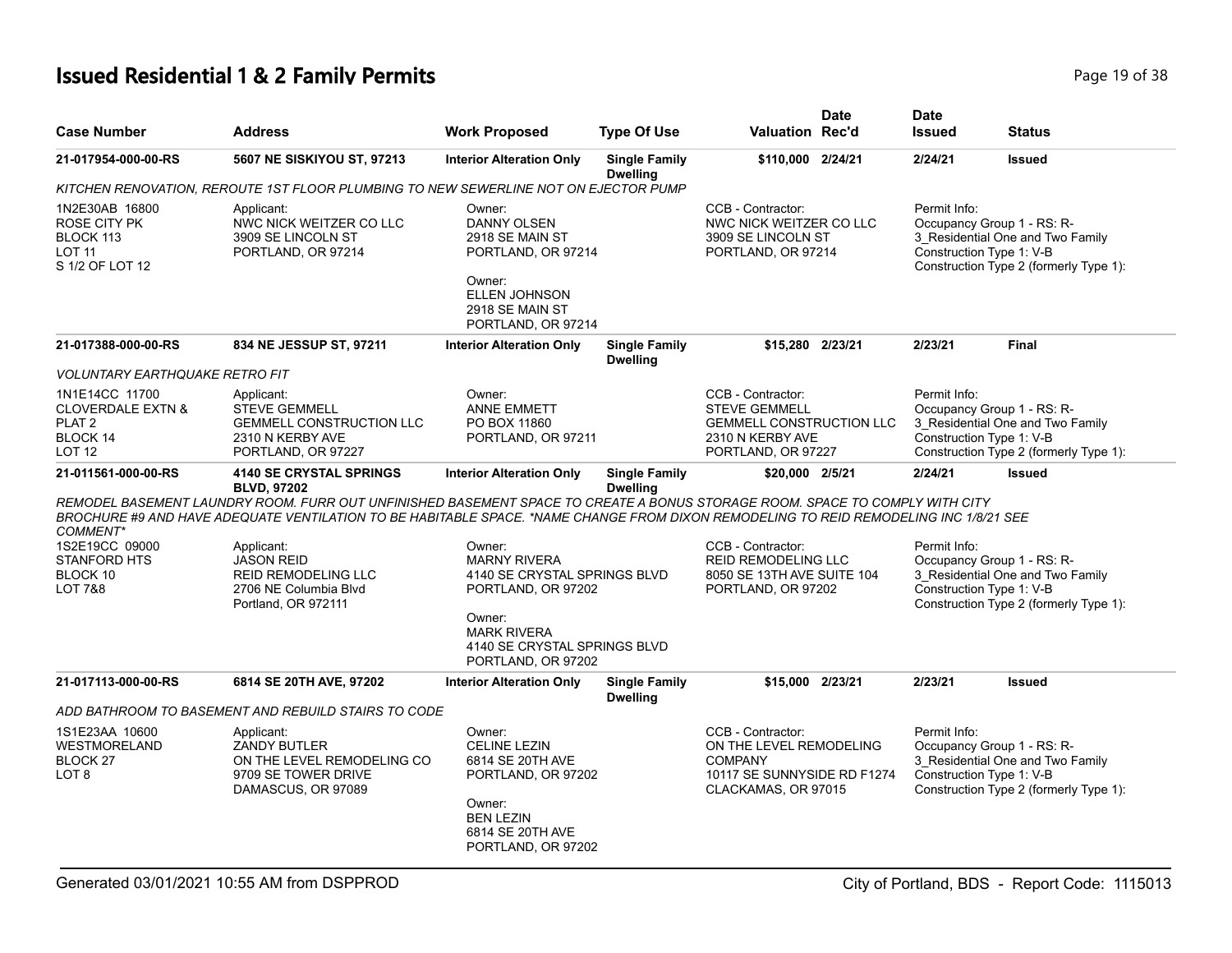# **Issued Residential 1 & 2 Family Permits Page 20 of 38 Page 20 of 38**

| <b>Case Number</b>                                                              | <b>Address</b>                                                                                                                 | <b>Work Proposed</b>                                                                                                        | <b>Type Of Use</b>                      | <b>Valuation Rec'd</b>                                                                                              | <b>Date</b>     | <b>Date</b><br><b>Issued</b>                                                                                                                         | <b>Status</b>                                                                                            |  |
|---------------------------------------------------------------------------------|--------------------------------------------------------------------------------------------------------------------------------|-----------------------------------------------------------------------------------------------------------------------------|-----------------------------------------|---------------------------------------------------------------------------------------------------------------------|-----------------|------------------------------------------------------------------------------------------------------------------------------------------------------|----------------------------------------------------------------------------------------------------------|--|
| 21-019229-000-00-RS                                                             | 2511 N EMERSON ST, 97217                                                                                                       | <b>Interior Alteration Only</b>                                                                                             | <b>Single Family</b><br><b>Dwelling</b> |                                                                                                                     | \$7,500 2/27/21 | 2/27/21                                                                                                                                              | <b>Issued</b>                                                                                            |  |
|                                                                                 | REPLACE ROTTED POSTS AND BEAMS IN CRAWL SPACE. ADD SPREAD FOOTINGS.                                                            |                                                                                                                             |                                         |                                                                                                                     |                 |                                                                                                                                                      |                                                                                                          |  |
| 1N1E21BA 06900<br><b>MADRONA HILL</b><br>BLOCK 3<br>LOT 30&31<br>W 5' OF LOT 32 |                                                                                                                                | Owner:<br><b>MOHINI AMBROSE</b><br>2511 N EMERSON ST<br>PORTLAND, OR 97217<br>Owner:<br>ASHIKA AMBROSE<br>2511 N EMERSON ST |                                         | CCB - Contractor:<br><b>JEFF ODAM</b><br>RJR CONSTRUCTION INC<br>PO BOX 1347<br>GRESHAM, OR 97030                   |                 | Permit Info:<br>Occupancy Group 1 - RS: R-<br>3_Residential One and Two Family<br>Construction Type 1: V-B<br>Construction Type 2 (formerly Type 1): |                                                                                                          |  |
| 21-015898-000-00-RS                                                             | 9839 N EDISON ST, 97203                                                                                                        | PORTLAND, OR 97217<br><b>Interior Alteration Only</b>                                                                       | <b>Single Family</b><br><b>Dwelling</b> |                                                                                                                     | \$3,775 2/19/21 | 2/25/21                                                                                                                                              | Final                                                                                                    |  |
|                                                                                 | <b>VOLUNTARY CONNECTION OF FRAMING TO FOUNDATION</b>                                                                           |                                                                                                                             |                                         |                                                                                                                     |                 |                                                                                                                                                      |                                                                                                          |  |
| 1N1W02DA 04600<br>NORTH ST JOHNS<br>LOT 18 TL 4600                              | Applicant:<br>Michael Weber<br><b>NW Seismic Retrofitters</b><br>P O BOX 18058<br>PORTLAND OR 97212                            | Owner:<br><b>BROOKE E G MEIER</b><br>9839 N EDISON ST<br>PORTLAND, OR 97203<br>Owner:<br>NICOLAS MEIER<br>9839 N EDISON ST  |                                         | CCB - Contractor:<br><b>MICHAEL WIEBER</b><br><b>ELYSIUM CONSTRUCTION LLC</b><br>PO BOX 18058<br>PORTLAND, OR 97218 |                 | Permit Info:<br>Construction Type 1: V-B                                                                                                             | Occupancy Group 1 - RS: R-<br>3 Residential One and Two Family<br>Construction Type 2 (formerly Type 1): |  |
| 21-019259-000-00-RS                                                             | 4107 N ALBINA AVE, 97217                                                                                                       | PORTLAND, OR 97203<br><b>Interior Alteration Only</b>                                                                       | <b>Single Family</b><br><b>Dwelling</b> | \$93,500 2/27/21                                                                                                    |                 | 2/27/21                                                                                                                                              | <b>Under Inspection</b>                                                                                  |  |
|                                                                                 | SINGLE PDF VOLUNTARY INSTALLATION OF CONCRETE FOOTINGS TO SUPPORT EXISTING WALLS OF A HOUSE. ASSOCIATED TRADEWORK AS REQUIRED. |                                                                                                                             |                                         |                                                                                                                     |                 |                                                                                                                                                      |                                                                                                          |  |
| 1N1E22CA 08300<br><b>MULTNOMAH</b><br>BLOCK 12<br><b>LOT 15</b>                 | Applicant:<br>Michael Weber<br>NW Seismic Retrofitters<br>P O BOX 18058<br>PORTLAND OR 97212                                   | Owner:<br><b>AARON LEVI</b><br>4107 N ALBINA AVE<br>PORTLAND, OR 97217                                                      |                                         | CCB - Contractor:<br><b>MICHAEL WIEBER</b><br>ELYSIUM CONSTRUCTION LLC<br>PO BOX 18058<br>PORTLAND, OR 97218        |                 | Permit Info:<br>Construction Type 1: V-B                                                                                                             | Occupancy Group 1 - RS: R-<br>3_Residential One and Two Family<br>Construction Type 2 (formerly Type 1): |  |
| 21-019059-000-00-RS                                                             | 1925 NE 58TH AVE, 97213                                                                                                        | <b>Interior Alteration Only</b>                                                                                             | <b>Single Family</b><br><b>Dwelling</b> | \$10,000 2/26/21                                                                                                    |                 | 2/26/21                                                                                                                                              | <b>Issued</b>                                                                                            |  |
|                                                                                 | ADD NEW BATHROOM AND BOUNS ROOM TO BASEMENT.                                                                                   |                                                                                                                             |                                         |                                                                                                                     |                 |                                                                                                                                                      |                                                                                                          |  |
| 1N2E30DD 04200<br><b>SYNDICATE ADD</b><br><b>BLOCK 14</b><br>LOT 9&10           |                                                                                                                                |                                                                                                                             |                                         |                                                                                                                     |                 | Permit Info:<br>Construction Type 1: V-B                                                                                                             | Occupancy Group 1 - RS: R-<br>3_Residential One and Two Family<br>Construction Type 2 (formerly Type 1): |  |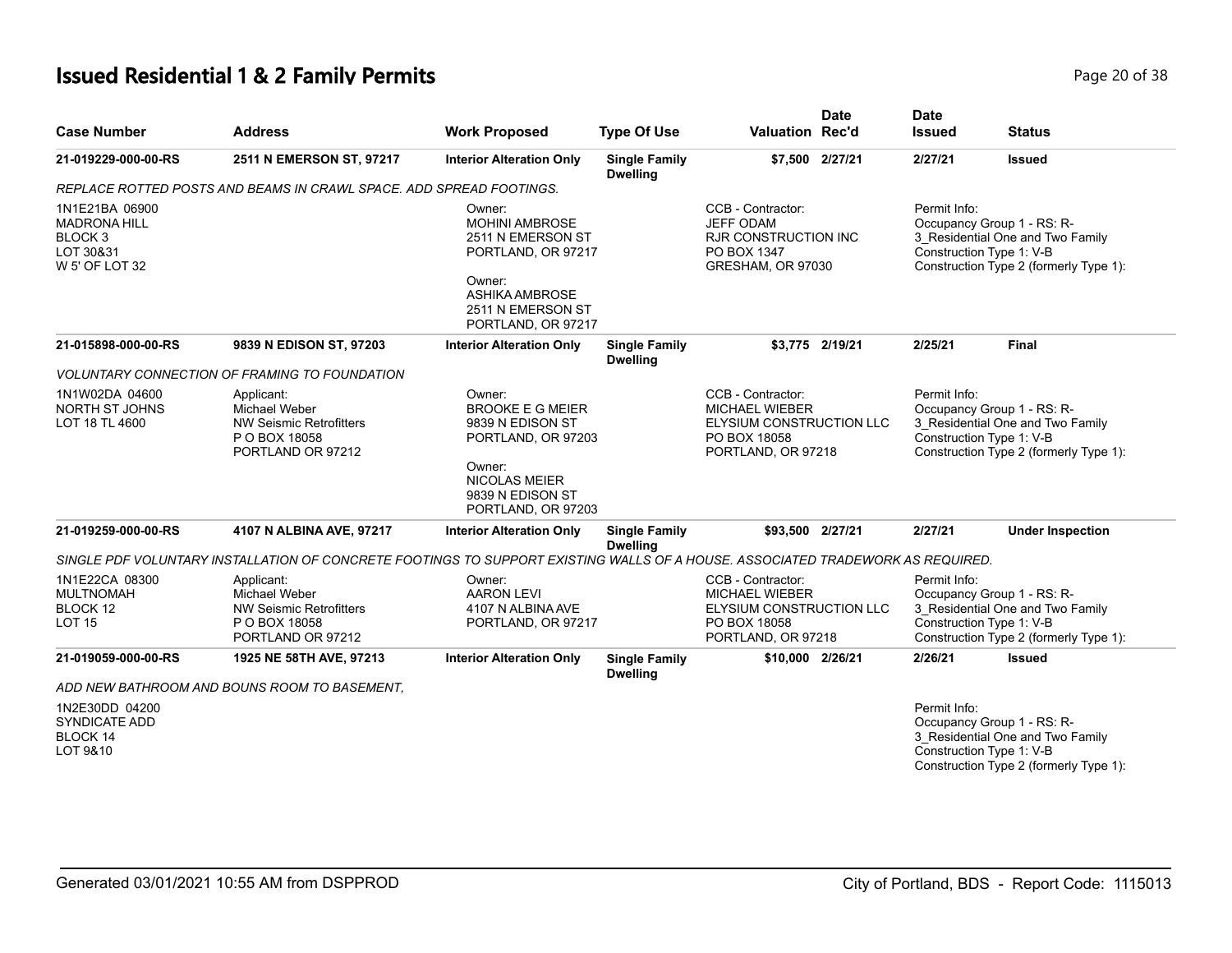# **Issued Residential 1 & 2 Family Permits Page 21 of 38 Page 21 of 38**

| <b>Case Number</b>                                                                        | <b>Address</b>                                                                                                                                               | <b>Work Proposed</b>                                                                                                                                                         | <b>Type Of Use</b>                      | <b>Valuation Rec'd</b>                                                                                                                                                                                                        | <b>Date</b> | <b>Date</b>                                                                                                                                          | <b>Status</b>                                                                                                                        |
|-------------------------------------------------------------------------------------------|--------------------------------------------------------------------------------------------------------------------------------------------------------------|------------------------------------------------------------------------------------------------------------------------------------------------------------------------------|-----------------------------------------|-------------------------------------------------------------------------------------------------------------------------------------------------------------------------------------------------------------------------------|-------------|------------------------------------------------------------------------------------------------------------------------------------------------------|--------------------------------------------------------------------------------------------------------------------------------------|
|                                                                                           |                                                                                                                                                              |                                                                                                                                                                              |                                         |                                                                                                                                                                                                                               |             | <b>Issued</b>                                                                                                                                        |                                                                                                                                      |
| 21-014135-000-00-RS                                                                       | 4800 SE 61ST AVE, 97206                                                                                                                                      | <b>Interior Alteration Only</b>                                                                                                                                              | <b>Single Family</b><br><b>Dwelling</b> | \$24,500 2/12/21                                                                                                                                                                                                              |             | 2/26/21                                                                                                                                              | <b>Under Inspection</b>                                                                                                              |
|                                                                                           | Strip Kitchen to studs and fully replace Kitchen. New electrical and plumbing. Change gas location for range, new hood vent location. (no structural change) |                                                                                                                                                                              |                                         |                                                                                                                                                                                                                               |             |                                                                                                                                                      |                                                                                                                                      |
| 1S2E18AA 04102<br>PARTITION PLAT 2014-38<br>LOT <sub>2</sub>                              | Applicant:<br><b>WINSTON BISCHOF</b><br><b>SQFT STUDIOS</b><br>929 NE 23RD AVE<br>PORTLAND OR 97232                                                          | Owner:<br><b>ANDREW EMERT</b><br>4800 SE 61ST AVE<br>PORTLAND, OR 97206-4735<br>Owner:<br><b>SOLA WHITEHEAD</b><br>4800 SE 61ST AVE<br>PORTLAND, OR 97206-4735               |                                         | CCB - Contractor:<br><b>REED PLUMBING AND</b><br>MECHANICAL GROUP LLC<br>PO BOX 6583<br>BEAVERTON, OR 97006<br>CCB - Contractor:<br><b>SCHUYLER SILVA</b><br><b>SQFT STUDIOS LLC</b><br>929 NE 23RD AVE<br>PORTLAND, OR 97232 |             | Permit Info:<br>Occupancy Group 1 - RS: R-<br>3 Residential One and Two Family<br>Construction Type 1: V-B<br>Construction Type 2 (formerly Type 1): |                                                                                                                                      |
| 21-018444-000-00-RS                                                                       | 3711 SE KELLY ST, 97202                                                                                                                                      | <b>Interior Alteration Only</b>                                                                                                                                              | <b>Single Family</b><br><b>Dwelling</b> | \$12,500 2/25/21                                                                                                                                                                                                              |             | 2/26/21                                                                                                                                              | <b>Issued</b>                                                                                                                        |
| 1S1E12AD 14600<br><b>WAVERLEIGH HTS</b><br>BLOCK 45<br>E 10' OF LOT 7<br>LOT <sub>8</sub> | Applicant:<br><b>POLLY ROBBINS</b><br>3711 SE KELLY ST<br>PORTLAND, OR 97202-1844                                                                            | SIMPLE BATHROOM PERMIT - ADD BATHROOM TO BASEMENT. PLUMBING PERMIT SEPARATE (21-010455 PT).<br>Owner:<br><b>POLLY ROBBINS</b><br>3711 SE KELLY ST<br>PORTLAND, OR 97202-1844 |                                         |                                                                                                                                                                                                                               |             | Permit Info:<br>Occupancy Group 1 - RS: R-<br>3 Residential One and Two Family<br>Construction Type 1: V-B<br>Construction Type 2 (formerly Type 1): |                                                                                                                                      |
| 21-013200-000-00-RS                                                                       | 1735 NE 46TH AVE, 97213                                                                                                                                      | <b>Interior Alteration Only</b>                                                                                                                                              | <b>Single Family</b><br><b>Dwelling</b> | \$60,000 2/9/21                                                                                                                                                                                                               |             | 2/24/21                                                                                                                                              | <b>Under Inspection</b>                                                                                                              |
|                                                                                           | BASEMENT CONVERSION FOR ADDING 2 BEDROOMS AND 1 BATHROOM. TOTAL 3 BATHROOMS                                                                                  |                                                                                                                                                                              |                                         |                                                                                                                                                                                                                               |             |                                                                                                                                                      |                                                                                                                                      |
| 1N2E30CC 07300<br><b>MENEFEE ADD</b><br><b>BLOCK7</b><br>LOT <sub>6</sub>                 | Applicant:<br><b>SIMON BELL</b><br>BELL FAMILY CONSTRUCTION<br><b>LLC</b><br>2223 NE 51ST AVE<br>PORTLAND, OR 97213                                          | Owner:<br><b>MARIA HOLDEN-RABOIN</b><br>1735 NE 46TH AVE<br>PORTLAND, OR 97213<br>Owner:<br><b>DAVID RABOIN</b><br>1735 NE 46TH AVE                                          |                                         | CCB - Contractor:<br>BELL FAMILY CONSTRUCTION<br><b>LLC</b><br>2223 NE 51ST AVE<br>PORTLAND, OR 97213                                                                                                                         |             | Permit Info:                                                                                                                                         | Occupancy Group 1 - RS: R-<br>3 Residential One and Two Family<br>Construction Type 1: V-B<br>Construction Type 2 (formerly Type 1): |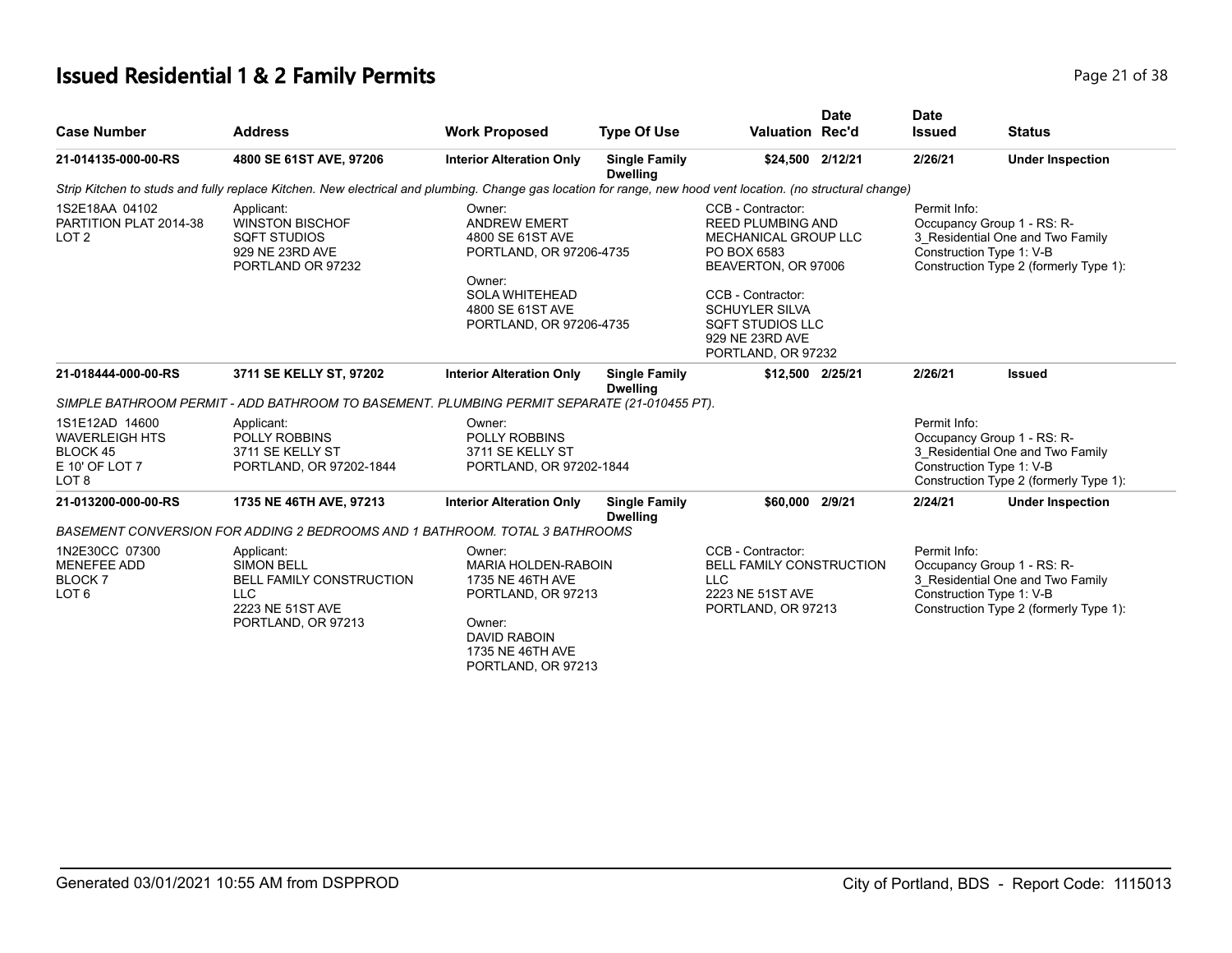#### **Issued Residential 1 & 2 Family Permits Page 22 of 38**

| <b>Case Number</b>                                                   | <b>Address</b>                                                                                                                           | <b>Work Proposed</b>                                                                                                                                      | <b>Type Of Use</b>                      | <b>Valuation Rec'd</b>                                                                                                 | Date                                                                                                                                                 | <b>Date</b><br><b>Issued</b> | <b>Status</b>                                                                                                                        |
|----------------------------------------------------------------------|------------------------------------------------------------------------------------------------------------------------------------------|-----------------------------------------------------------------------------------------------------------------------------------------------------------|-----------------------------------------|------------------------------------------------------------------------------------------------------------------------|------------------------------------------------------------------------------------------------------------------------------------------------------|------------------------------|--------------------------------------------------------------------------------------------------------------------------------------|
| 21-018758-000-00-RS                                                  | 3980 SE FRANCIS ST, 97202                                                                                                                | <b>Interior Alteration Only</b>                                                                                                                           | <b>Single Family</b><br><b>Dwelling</b> | \$21,000                                                                                                               | 2/26/21                                                                                                                                              | 2/26/21                      | <b>Under Inspection</b>                                                                                                              |
| <b>BATHROOMS.</b>                                                    | REPLACE BEAM IN BASEMENT. REPLACE MISCL ROTTED FRAMING IN BASAEMENT AND REBUILD EXISTING BATHROOM. INSTALL NEW 200 AMP SERVICE. NO ADDED |                                                                                                                                                           |                                         |                                                                                                                        |                                                                                                                                                      |                              |                                                                                                                                      |
| 1S1E12DA 07400<br>SECTION 12 1S 1E<br>TL 7400 0.28 ACRES             | Applicant:<br>DAN COTE<br><b>SAOR CRAFTSMEN</b><br>5110 SE 66TH AVE<br>PORTLAND OR 97206                                                 | Owner:<br><b>JUDI STEUBEN</b><br>3980 SE FRANCIS ST<br>PORTLAND, OR 97202<br>Owner:<br><b>JEFFREY STEUBEN</b><br>3980 SE FRANCIS ST<br>PORTLAND, OR 97202 |                                         | CCB - Contractor:<br><b>SAOR CRAFTSMEN LLC</b><br>5110 SE 66TH AVE<br>PORTLAND, OR 97206                               |                                                                                                                                                      | Permit Info:                 | Occupancy Group 1 - RS: R-<br>3 Residential One and Two Family<br>Construction Type 1: V-B<br>Construction Type 2 (formerly Type 1): |
| 21-019223-000-00-RS                                                  | 236 N SKIDMORE ST, 97217                                                                                                                 | <b>Interior Alteration Only</b>                                                                                                                           | <b>Single Family</b><br><b>Dwelling</b> |                                                                                                                        | \$2.000 2/27/21                                                                                                                                      | 2/27/21                      | Abandoned                                                                                                                            |
| <i><b>VOLNTARY EARTHQUAKE RETRO FIT</b></i>                          |                                                                                                                                          |                                                                                                                                                           |                                         |                                                                                                                        |                                                                                                                                                      |                              |                                                                                                                                      |
| 1N1E22DB 10800<br><b>CENTRAL ALBINA</b><br>BLOCK 12<br><b>LOT 16</b> | Applicant:<br><b>STEVE GEMMELL</b><br><b>GEMMELL CONSTRUCTION LLC</b><br>2310 N KERBY AVE<br>PORTLAND, OR 97227                          | Owner:<br><b>JOHN JR MITCHELL</b><br><b>PO BOX 724</b><br>BRUSH PRAIRIE, WA 98606                                                                         |                                         | CCB - Contractor:<br><b>STEVE GEMMELL</b><br><b>GEMMELL CONSTRUCTION LLC</b><br>2310 N KERBY AVE<br>PORTLAND, OR 97227 | Permit Info:<br>Occupancy Group 1 - RS: R-<br>3 Residential One and Two Family<br>Construction Type 1: V-B<br>Construction Type 2 (formerly Type 1): |                              |                                                                                                                                      |
|                                                                      | Total # of RS Interior Alteration Only permits issued: 25                                                                                |                                                                                                                                                           |                                         |                                                                                                                        |                                                                                                                                                      |                              | Total valuation of RS Interior Alteration Only permits issued:<br>\$685,466                                                          |
| 20-166432-000-00-RS                                                  | 3266 NE EMERSON ST - Unit B.<br>67944                                                                                                    | <b>New Construction</b>                                                                                                                                   | <b>Accessory</b><br>Durallin a Hait     |                                                                                                                        | \$69,424 7/21/20                                                                                                                                     | 2/23/21                      | <b>Under Inspection</b>                                                                                                              |

|                | 97211                                                                            | Dwelling Unit<br>SINGLE PDF - NEW DETACHED ACCESSORY DWELLING UNIT / 2-STORY / NO GARAGE / FLAT LOT / COMPLEX *ET SEPARATE |                               |                                                                                                                                                         |
|----------------|----------------------------------------------------------------------------------|----------------------------------------------------------------------------------------------------------------------------|-------------------------------|---------------------------------------------------------------------------------------------------------------------------------------------------------|
| 1N1E24BA 13300 | Applicant:<br><b>CASSANDRA PRICE</b><br>3266 NE EMERSON ST<br>PORTLAND, OR 97211 | Owner:<br><b>CASSANDRA PRICE</b><br>3266 NE EMERSON ST<br>PORTLAND, OR 97211                                               | Primary Contractor:<br>TO BID | Permit Info:<br>Occupancy Group 1 - RS: R-<br>3 Residential One and Two Family<br>Construction Type 1: V-B<br>Construction Type 2 (formerly Type 1): V- |

Total Square Footage - Display Only: 685 Number of New Dwelling Units: 1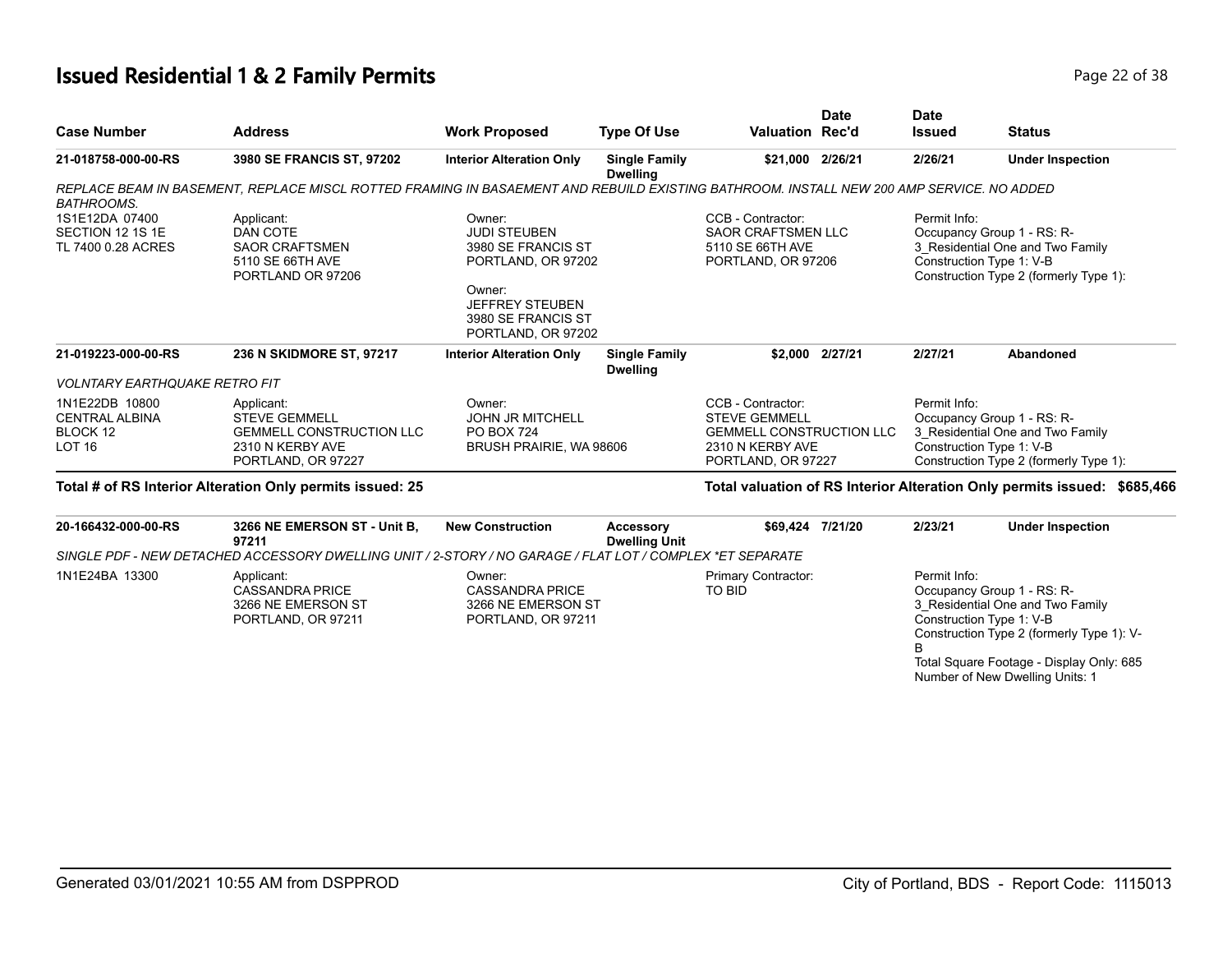# **Issued Residential 1 & 2 Family Permits Page 23 of 38 Page 23 of 38**

|                                                                           |                                                                                                                                            |                                                                                                                                                                  |                                          |                                                                                                            | <b>Date</b>       | <b>Date</b>                          |                                                                                                                                                                                                                    |
|---------------------------------------------------------------------------|--------------------------------------------------------------------------------------------------------------------------------------------|------------------------------------------------------------------------------------------------------------------------------------------------------------------|------------------------------------------|------------------------------------------------------------------------------------------------------------|-------------------|--------------------------------------|--------------------------------------------------------------------------------------------------------------------------------------------------------------------------------------------------------------------|
| <b>Case Number</b>                                                        | <b>Address</b>                                                                                                                             | <b>Work Proposed</b>                                                                                                                                             | <b>Type Of Use</b>                       | <b>Valuation Rec'd</b>                                                                                     |                   | <b>Issued</b>                        | Status                                                                                                                                                                                                             |
| 20-185397-000-00-RS                                                       | 6411 SE MORRISON CT - Unit B,<br>97215                                                                                                     | <b>New Construction</b>                                                                                                                                          | <b>Accessory</b><br><b>Dwelling Unit</b> | \$151,581 9/14/20                                                                                          |                   | 2/24/21                              | <b>Issued</b>                                                                                                                                                                                                      |
| AND PLUMBING SEPERATE***                                                  | SINGLE PDF - NEW DETACHED ACCESSORY DWELLING UNIT / 2-STORY / ATTACHED UPPER LEVEL GARAGE / COMPLEX / SLOPED LOT *** ELECTRICAL MECHANICAL |                                                                                                                                                                  |                                          |                                                                                                            |                   |                                      |                                                                                                                                                                                                                    |
| 1S2E05BB 03100                                                            | Applicant:<br><b>ZAC HORTON</b><br><b>FASTER PERMITS</b><br>2000 SW 1ST AVE SUITE 420<br>PORTLAND, OR 97201                                | Owner:<br><b>MARIELA BOTELLA</b><br>2322 ELMEN ST<br>HOUSTON, TX 77019-6806<br>Owner:<br><b>FRANK FILICE</b><br>2322 ELMEN ST<br>HOUSTON, TX 77019-6806          |                                          | CCB - Contractor:<br>ETHAN BECK HOMES INC<br>4110 SE HAWTHORNE BLVD 918<br>PORTLAND, OR 97214              |                   | Permit Info:<br>B<br>1910            | Occupancy Group 1 - RS: R-<br>3 Residential One and Two Family<br>Construction Type 1: V-B<br>Construction Type 2 (formerly Type 1): V-<br>Total Square Footage - Display Only:<br>Number of New Dwelling Units: 1 |
| 20-225214-000-00-RS                                                       | 8006 SE 30TH AVE, 97202                                                                                                                    | <b>New Construction</b>                                                                                                                                          | <b>Accessory</b><br><b>Structure</b>     |                                                                                                            | \$40,412 12/18/20 | 2/24/21                              | <b>Issued</b>                                                                                                                                                                                                      |
|                                                                           | *SINGLE PDF* NEW SINGLE FLOOR DETACHED ACCESSORY STRUCTURE WITH BATHROOM(4th) PER SINK COVENANT.                                           |                                                                                                                                                                  |                                          |                                                                                                            |                   |                                      |                                                                                                                                                                                                                    |
| 1S1E24CA 06700<br>EASTMORELAND<br>BLOCK 14<br>LOT <sub>7</sub>            | Applicant:<br>ANDREW JOHNSON<br>ANDREW JOHNSON<br><b>CONSTRUCTION</b><br>21914 SE EDWARDS DR<br>DAMASCUS, OR 97089                         | Owner:<br>PATRICK PROTHE<br>8006 SE 30TH AVE<br>PORTLAND, OR 97202<br>Owner:<br><b>DARCI WALKER</b><br>8006 SE 30TH AVE<br>PORTLAND, OR 97202                    |                                          | CCB - Contractor:<br>ANDREW JOHNSON<br><b>CONSTRUCTION LLC</b><br>21914 SE EDWARD DR<br>DAMASCUS, OR 97089 |                   | Permit Info:                         | Occupancy Group 1 - RS: R-<br>3 Residential One and Two Family<br>Construction Type 1: V-B<br>Construction Type 2 (formerly Type 1):<br>Total Square Footage - Display Only: 330                                   |
| 20-118015-000-00-RS                                                       | 34 SW ALICE ST, 97219                                                                                                                      | <b>New Construction</b>                                                                                                                                          | <b>Accessory</b><br><b>Structure</b>     | \$21,051 2/28/20                                                                                           |                   | 2/25/21                              | <b>Issued</b>                                                                                                                                                                                                      |
|                                                                           | NEW ACCESSORY STRUCTURE 432 SQ FT 1 STORY/SIMPLE w/20-117976-RS                                                                            |                                                                                                                                                                  |                                          |                                                                                                            |                   |                                      |                                                                                                                                                                                                                    |
| 1S1E27BC 03300<br><b>COLLINS VIEW TR</b><br>BLOCK 13<br>LOT <sub>31</sub> | Applicant:<br><b>OWEN STEERE</b><br>8333 SE 8TH AVE<br>PORTLAND, OR 97202                                                                  | Owner:<br><b>MARILYN CONY</b><br>8333 SE 8TH AVE<br>PORTLAND, OR 97202                                                                                           |                                          | CCB - Contractor:<br><b>OWEN KENNY STEERE</b><br>8333 SE 8TH<br>PORTLAND, OR 97202                         |                   | Permit Info:<br>Garage\Utility Misc. | Occupancy Group 1 - RS: U_Private<br>Construction Type 1: V-B<br>Construction Type 2 (formerly Type 1):<br>Total Square Footage - Display Only: 432                                                                |
| 20-171674-000-00-RS                                                       | <b>1621 SW STEPHENSON ST.</b><br>97219                                                                                                     | <b>New Construction</b>                                                                                                                                          | <b>Accessory</b>                         | \$30,000 7/31/20                                                                                           |                   | 2/24/21                              | <b>Issued</b>                                                                                                                                                                                                      |
| SINGLE PDF - NEW IN-GROUND SWIMMING POOL                                  |                                                                                                                                            |                                                                                                                                                                  | <b>Structure</b>                         |                                                                                                            |                   |                                      |                                                                                                                                                                                                                    |
| 1S1E33BD 03400<br><b>ALDERCREST</b><br>LOT 4 TL 3400                      | Applicant:<br><b>RICHARD ADAMS</b><br><b>FASTER PERMITS</b><br>2000 SW 1ST AVENUE SUITE 420<br>PORTLAND, OR 97201                          | Owner:<br><b>SHASTA MACLEAN</b><br>1621 SW STEPHENSON ST<br>PORTLAND, OR 97219<br>Owner:<br><b>PAUL PRIVITERA</b><br>1621 SW STEPHENSON ST<br>PORTLAND, OR 97219 |                                          | CCB - Contractor:<br><b>RUSS AARON SLOTHOWER</b><br>14543 SE WEST PARK CT<br>DAMASCUS, OR 97089            |                   | Permit Info:                         | Occupancy Group 1 - RS: U_Decks,<br>Patios, Porches, Carports<br>Construction Type 1: V-B<br>Construction Type 2 (formerly Type 1):                                                                                |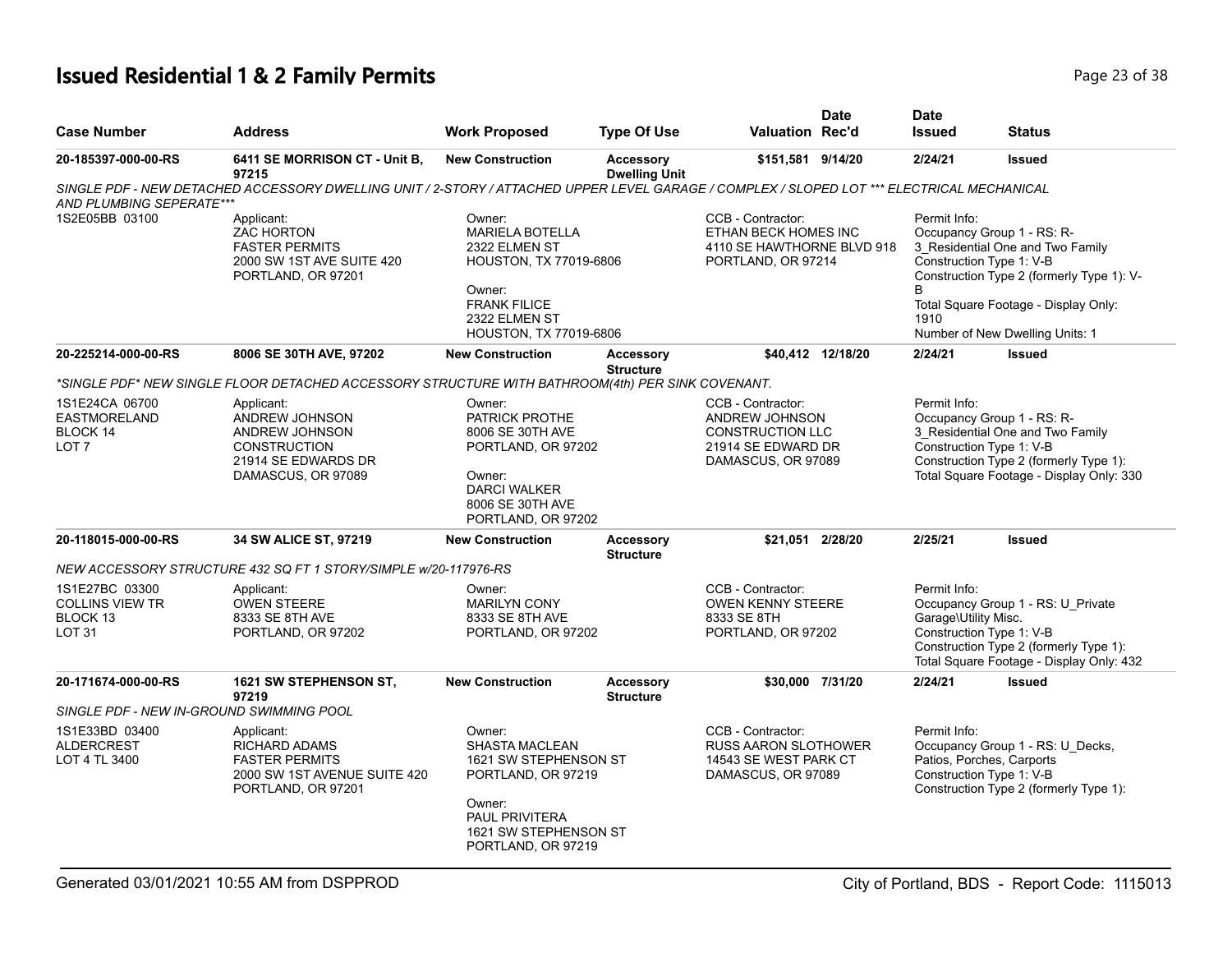# **Issued Residential 1 & 2 Family Permits Page 24 of 38 Page 24 of 38**

| <b>Case Number</b>                                                             | <b>Address</b>                                                                                                                                                                                                                                        | <b>Work Proposed</b>                                                                                                                               | <b>Type Of Use</b>                   | <b>Valuation Rec'd</b>                                                                                     | <b>Date</b>       | <b>Date</b><br><b>Issued</b>         | <b>Status</b>                                                                                                                                                                   |
|--------------------------------------------------------------------------------|-------------------------------------------------------------------------------------------------------------------------------------------------------------------------------------------------------------------------------------------------------|----------------------------------------------------------------------------------------------------------------------------------------------------|--------------------------------------|------------------------------------------------------------------------------------------------------------|-------------------|--------------------------------------|---------------------------------------------------------------------------------------------------------------------------------------------------------------------------------|
| 20-211466-000-00-RS                                                            | 7755 N KELLOGG ST, 97203                                                                                                                                                                                                                              | <b>New Construction</b>                                                                                                                            | <b>Accessory</b><br><b>Structure</b> | \$33,810 11/9/20                                                                                           |                   | 2/24/21                              | Issued                                                                                                                                                                          |
|                                                                                | SINGLE PDF NEW CONSTRUCTION OF 2 STORY STORAGE BUILDING WITH BATHROOM **TRADE PERMITS OBTAINED SEPERATELY***Cesspool decommissioning required,<br>call inspection #842 before finalizing*** Septic Decommissioning Required. Call for Inspection 842. |                                                                                                                                                    |                                      |                                                                                                            |                   |                                      |                                                                                                                                                                                 |
| 1N1W12AA 16700<br>ST JOHNS HTS & SUB<br>BLOCK <sub>2</sub><br>LOT <sub>6</sub> | Applicant:<br><b>ZAC HORTON</b><br><b>FASTER PERMITS</b><br>2000 SW 1ST AVE, STE 420<br>PORTLAND OR 97201                                                                                                                                             | Owner:<br><b>TERRY PARKS</b><br>7755 N KELLOGG ST<br>PORTLAND, OR 97203<br>Owner:<br><b>KATHY PARKS</b><br>7755 N KELLOGG ST<br>PORTLAND, OR 97203 |                                      | CCB - Contractor:<br>URBAN BLOCKS BUILDERS INC<br>5227 NE 24TH AVE<br>PORTLAND, OR 97211                   |                   | Permit Info:<br>Garage\Utility Misc. | Occupancy Group 1 - RS: U Private<br>Construction Type 1: V-B<br>Construction Type 2 (formerly Type 1):<br>Total Square Footage - Display Only: 700                             |
| 20-161181-DFS-01-RS<br><b>SINGLE PDF - DFS FOR TRUSSES</b>                     | 22 NE SKIDMORE ST, 97211                                                                                                                                                                                                                              | <b>New Construction</b>                                                                                                                            | <b>Duplex</b>                        |                                                                                                            | \$2,000 2/24/21   | 2/24/21                              | Issued                                                                                                                                                                          |
| 1N1E22DA 06800                                                                 | Applicant:<br><b>TYSON OKELY</b><br>DEZ DEVELOPMENT<br>15648 SE 114TH AVE SUITE 211<br>CLACKAMAS, OR 97015                                                                                                                                            | Owner:<br><b>BTS HOMES INC</b><br>237 NE CHKALOV DR #125<br>VANCOUVER, WA 98684-5054                                                               |                                      | CCB - Contractor:<br><b>BTS HOMES INC</b><br>2101 SE 98TH AVE<br>VANCOUVER, WA 98664                       |                   | Permit Info:<br>B<br>5478            | Occupancy Group 1 - RS: R-<br>3_Residential One and Two Family<br>Construction Type 1: V-B<br>Construction Type 2 (formerly Type 1): V-<br>Total Square Footage - Display Only: |
| 20-206311-000-00-RS                                                            | 6741 SE KELLY ST, 97206<br>SINGLE PDF - NEW DETACHED 238 SQUARE FT GARAGE ***W/ 20-206302-RS*** TRADES SEPERATE***                                                                                                                                    | <b>New Construction</b>                                                                                                                            | Garage/Carport                       |                                                                                                            | \$11.495 10/28/20 | 2/24/21                              | <b>Issued</b>                                                                                                                                                                   |
| 1S2E08BD 09900                                                                 | Applicant:<br><b>COLIN JENSEN</b><br>THESIS STUDIO ARCHITECTURE<br>1620 SE HAWTHORNE BLVD<br>PORTLAND OR 97214                                                                                                                                        | Owner:<br><b>JUDITH REECE</b><br>2611 SE DIVISION ST #144<br>PORTLAND, OR 97202                                                                    |                                      | CCB - Contractor:<br>NORTH SWELL DESIGN BUILD<br>LLC<br>1620 SE HAWTHORNE BLVD<br>PORTLAND, OR 97214       |                   | Permit Info:<br>Garage\Utility Misc. | Occupancy Group 1 - RS: U_Private<br>Construction Type 1: V-B<br>Construction Type 2 (formerly Type 1):<br>Total Square Footage - Display Only: 238                             |
| 21-005776-000-00-RS                                                            | 3605 NE HOLMAN ST, 97211<br>*SINGLE PDF* NEW SINGLE FLOOR DETACHED GARAGE.                                                                                                                                                                            | <b>New Construction</b>                                                                                                                            | Garage/Carport                       | \$11,592 1/20/21                                                                                           |                   | 2/24/21                              | <b>Issued</b>                                                                                                                                                                   |
| 1N1E13DB 01100<br><b>GREENDELL PK</b><br><b>BLOCK 5 TL 1100</b>                | Applicant:<br>ANDREW JOHNSON<br>ANDREW JOHNSON<br><b>CONSTRUCTION</b><br>21914 SE EDWARDS DR<br>DAMASCUS, OR 97089                                                                                                                                    | Owner:<br>PETER ROBERTSHAW<br>3605 NE HOLMAN ST<br>PORTLAND, OR 97211<br>Owner:<br>ANNE L S ZANDER<br>3605 NE HOLMAN ST<br>PORTLAND, OR 97211      |                                      | CCB - Contractor:<br>ANDREW JOHNSON<br><b>CONSTRUCTION LLC</b><br>21914 SE EDWARD DR<br>DAMASCUS, OR 97089 |                   | Permit Info:<br>Garage\Utility Misc. | Occupancy Group 1 - RS: U_Private<br>Construction Type 1: V-B<br>Construction Type 2 (formerly Type 1):<br>Total Square Footage - Display Only: 240                             |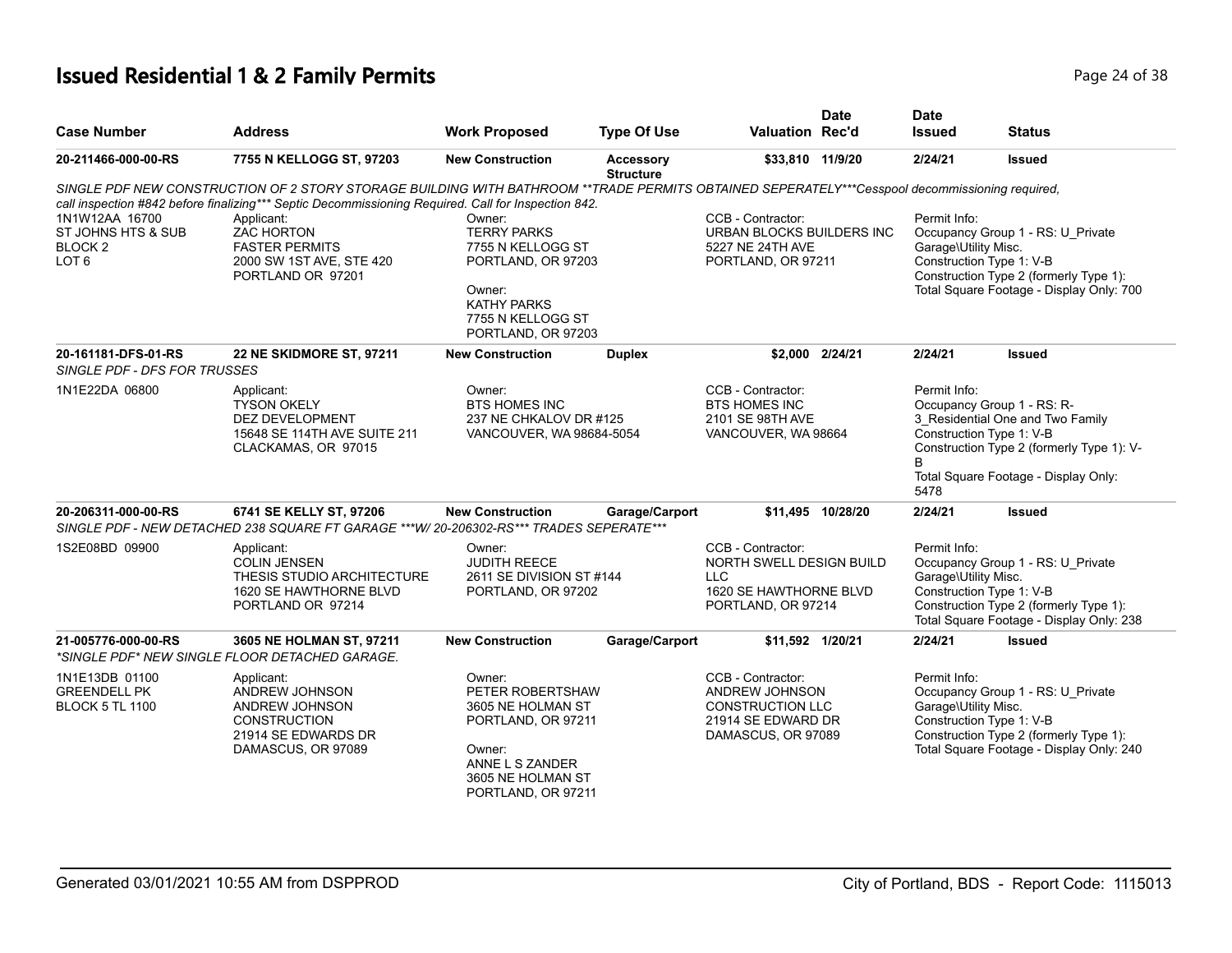# **Issued Residential 1 & 2 Family Permits Page 25 of 38 Page 25 of 38**

| <b>Case Number</b>                  | <b>Address</b>                                                                                                                                                                                                                                                                                                                               | <b>Work Proposed</b>                                                       | <b>Type Of Use</b>                      | <b>Valuation Rec'd</b>                                                                                                       | <b>Date</b> | <b>Date</b><br><b>Issued</b>                                                                                                                                                                                                                    | <b>Status</b>                                                                                                                                                                                                      |
|-------------------------------------|----------------------------------------------------------------------------------------------------------------------------------------------------------------------------------------------------------------------------------------------------------------------------------------------------------------------------------------------|----------------------------------------------------------------------------|-----------------------------------------|------------------------------------------------------------------------------------------------------------------------------|-------------|-------------------------------------------------------------------------------------------------------------------------------------------------------------------------------------------------------------------------------------------------|--------------------------------------------------------------------------------------------------------------------------------------------------------------------------------------------------------------------|
| 20-147735-000-00-RS                 | 11236 SW 53RD AVE, 97219                                                                                                                                                                                                                                                                                                                     | <b>New Construction</b>                                                    | <b>Single Family</b><br><b>Dwelling</b> | \$189,563 6/1/20                                                                                                             |             | 2/24/21                                                                                                                                                                                                                                         | <b>Issued</b>                                                                                                                                                                                                      |
|                                     | SINGLE PDF - NEW SINGLE FAMILY DWELLING / 2-STORY / 1-CAR ATTACHED GARAGE/ COMPLEX/FLAT LOT ***PT ET MT SEPERATE***DFS FOR ROOF TRUSSES***                                                                                                                                                                                                   |                                                                            |                                         |                                                                                                                              |             |                                                                                                                                                                                                                                                 |                                                                                                                                                                                                                    |
| 1S1E31AB 02800                      | Applicant:<br><b>TYSON OKELY</b><br><b>DEZ DEVELOPMENT</b><br>15648 SE 114TH AVE SUITE 211<br>CLACKAMAS, OR 97015                                                                                                                                                                                                                            | Owner:<br>EDEN ENTERPRISES LLC<br>PO BOX 929<br>TUALATIN, OR 97062         |                                         | CCB - Contractor:<br>DEZ DEVELOPMENT LLC<br>10117 SE SUNNYSIDE RD<br>#F1123<br>CLACKAMAS, OR 97015                           |             | Permit Info:<br>1683                                                                                                                                                                                                                            | Occupancy Group 1 - RS: R-<br>3_Residential One and Two Family<br>Construction Type 1: V-B<br>Construction Type 2 (formerly Type 1): V-<br>Total Square Footage - Display Only:<br>Number of New Dwelling Units: 1 |
| 20-147736-000-00-RS                 | 11240 SW 53RD AVE, 97219                                                                                                                                                                                                                                                                                                                     | <b>New Construction</b>                                                    | <b>Single Family</b><br><b>Dwelling</b> | \$189.563 6/1/20                                                                                                             |             | 2/26/21                                                                                                                                                                                                                                         | <b>Issued</b>                                                                                                                                                                                                      |
|                                     |                                                                                                                                                                                                                                                                                                                                              |                                                                            |                                         |                                                                                                                              |             |                                                                                                                                                                                                                                                 |                                                                                                                                                                                                                    |
| 1S1E31AB 02800                      | SINGLE PDF - NEW SINGLE FAMILY DWELLING / 2-STORY / 1-CAR ATTACHED GARAGE/ COMPLEX/FLAT LOT ***PT ET MT SEPERATE***DFS FOR ROOF TRUSSES***<br>Applicant:<br>Owner:<br><b>TYSON OKELY</b><br><b>EDEN ENTERPRISES LLC</b><br><b>DEZ DEVELOPMENT</b><br>PO BOX 929<br>15648 SE 114TH AVE SUITE 211<br>TUALATIN, OR 97062<br>CLACKAMAS, OR 97015 |                                                                            |                                         | CCB - Contractor:<br>DEZ DEVELOPMENT LLC<br>10117 SE SUNNYSIDE RD<br>#F1123<br>CLACKAMAS, OR 97015                           |             | Permit Info:<br>Occupancy Group 1 - RS: R-<br>3 Residential One and Two Family<br>Construction Type 1: V-B<br>Construction Type 2 (formerly Type 1): V-<br>B<br>Total Square Footage - Display Only:<br>1683<br>Number of New Dwelling Units: 1 |                                                                                                                                                                                                                    |
| 20-164835-000-00-RS                 | 1331 NE WEBSTER ST, 97211                                                                                                                                                                                                                                                                                                                    | <b>New Construction</b>                                                    | <b>Single Family</b><br><b>Dwelling</b> | \$284.475 8/27/20                                                                                                            |             | 2/22/21                                                                                                                                                                                                                                         | <b>Under Inspection</b>                                                                                                                                                                                            |
|                                     | SINGLE PDF - NEW SINGLE FAMILY DWELLING WITH ATTACHED ACCESSORY DWELLING UNIT / 2-STORY / NO GARAGE / FLAT LOT / COMPLEX ***ELECTRICAL                                                                                                                                                                                                       |                                                                            |                                         |                                                                                                                              |             |                                                                                                                                                                                                                                                 |                                                                                                                                                                                                                    |
| MECHANICAL AND PLUMBING SEPERATE*** |                                                                                                                                                                                                                                                                                                                                              |                                                                            |                                         |                                                                                                                              |             |                                                                                                                                                                                                                                                 |                                                                                                                                                                                                                    |
| 1N1E23BA 17600                      | Applicant:<br><b>RICHARD ADAMS</b><br><b>FASTER PERMITS</b><br>2000 SW 1ST AVENUE SUITE 420<br>PORTLAND, OR 97201                                                                                                                                                                                                                            | Owner:<br><b>LOUIS COHEN</b><br>3007 NE 8TH AVE<br>PORTLAND, OR 97212-3146 |                                         | CCB - Contractor:<br><b>TAYLORSMITH SUSTAINABLE</b><br><b>CONSTRUCTION COMPANY</b><br>6324 NE DAVIS ST<br>PORTLAND, OR 97213 |             | Permit Info:<br>B<br>2323                                                                                                                                                                                                                       | Occupancy Group 1 - RS: R-<br>3 Residential One and Two Family<br>Construction Type 1: V-B<br>Construction Type 2 (formerly Type 1): V-<br>Total Square Footage - Display Only:<br>Number of New Dwelling Units: 2 |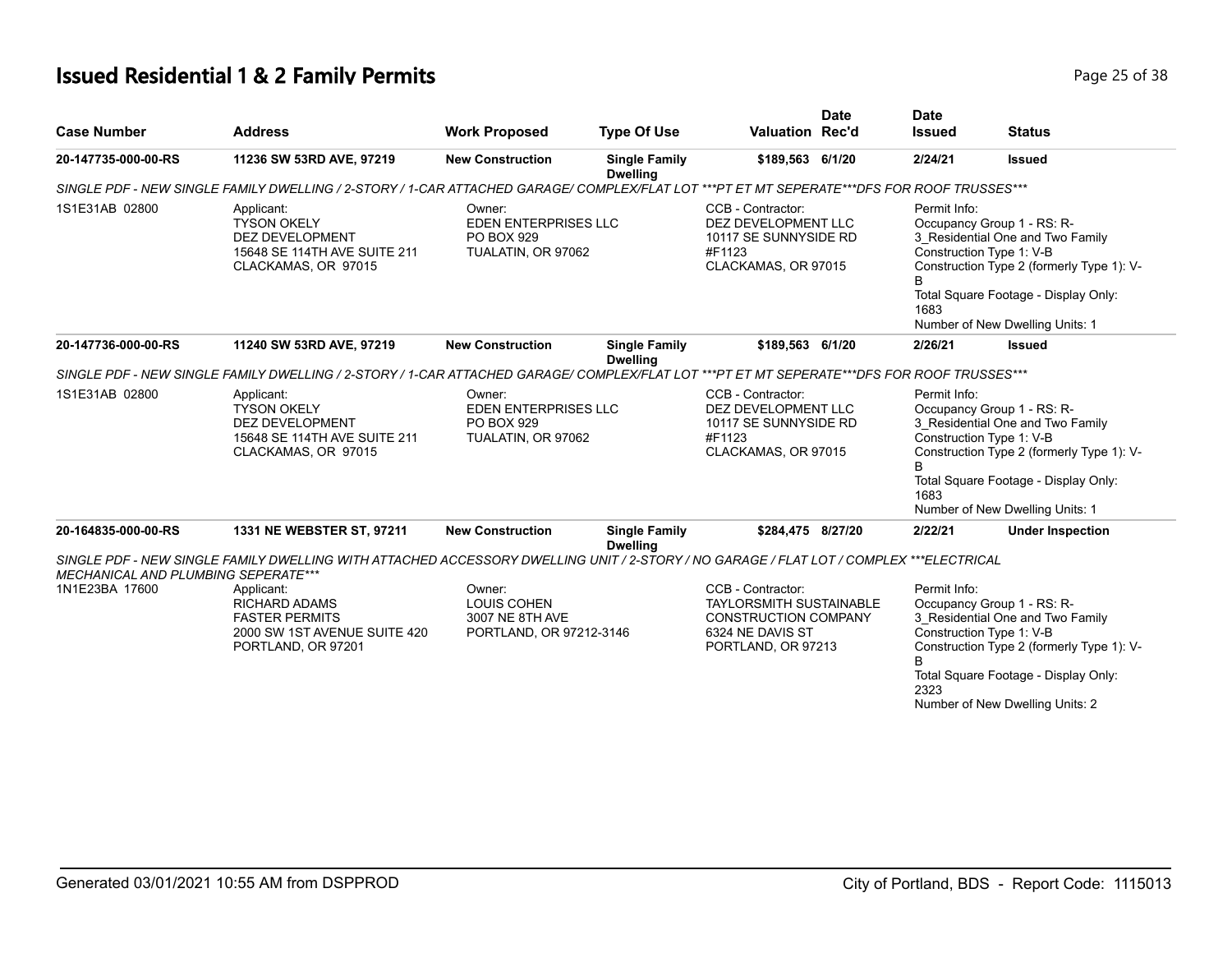# **Issued Residential 1 & 2 Family Permits Page 26 of 38 Page 26 of 38**

| <b>Case Number</b>  | <b>Address</b>                                                                                                          | <b>Work Proposed</b>                                                                                           | <b>Type Of Use</b>                      | Valuation Rec'd                                                                                                                                                                                                                                                                                                                                                                                               | <b>Date</b> | <b>Date</b><br><b>Issued</b> | <b>Status</b>                                                                                                                                                                                                      |
|---------------------|-------------------------------------------------------------------------------------------------------------------------|----------------------------------------------------------------------------------------------------------------|-----------------------------------------|---------------------------------------------------------------------------------------------------------------------------------------------------------------------------------------------------------------------------------------------------------------------------------------------------------------------------------------------------------------------------------------------------------------|-------------|------------------------------|--------------------------------------------------------------------------------------------------------------------------------------------------------------------------------------------------------------------|
| 20-185070-000-00-RS | 1745 SE MILLER ST - Unit B,<br>97202                                                                                    | <b>New Construction</b>                                                                                        | <b>Single Family</b><br><b>Dwelling</b> | \$454,620 9/11/20                                                                                                                                                                                                                                                                                                                                                                                             |             | 2/26/21                      | <b>Issued</b>                                                                                                                                                                                                      |
|                     | SINGLE PDF - NEW SINGLE FAMILY RESIDENCE WITH ATTACHED ADU/TWO STORY/ATTACHED GARAGE/FLAT LOT/COMPLEX                   |                                                                                                                |                                         |                                                                                                                                                                                                                                                                                                                                                                                                               |             |                              |                                                                                                                                                                                                                    |
| 1S1E23DB 03700      | Applicant:<br><b>KEVIN PARTAIN</b><br><b>URBAN VISIONS</b><br>223 NE 56TH AVENUE<br>PORTLAND, OR 97213                  | Owner:<br><b>RENAISSANCE CUSTOM HOMES</b><br><b>LLC</b><br>16771 BOONES FERRY RD<br>LAKE OSWEGO, OR 97035-4383 |                                         | CCB - Contractor:<br>Gary L. Phillis<br>PHILLIS CONSTRUCTION CO<br>9409 NE COLFAX ST<br>PORTLAND, OR 97220<br>CCB - Contractor:<br>FISH CONSTRUCTION NW INC<br>6401 NE 33RD AVENUE<br>PORTLAND, OR 97211<br>CCB - Contractor:<br>RUSSELL & SONS PLUMBING<br><b>INC</b><br>6015 NE 88TH ST<br>VANCOUVER, WA 98665<br>CCB - Contractor:<br><b>LANTIL LLC</b><br>11490 SE JENNIFER STREET<br>CLACKAMAS, OR 97015 |             | Permit Info:<br>В<br>3908    | Occupancy Group 1 - RS: R-<br>3_Residential One and Two Family<br>Construction Type 1: V-B<br>Construction Type 2 (formerly Type 1): V-<br>Total Square Footage - Display Only:<br>Number of New Dwelling Units: 2 |
| 20-117976-000-00-RS | 28 SW ALICE ST, 97219                                                                                                   | <b>New Construction</b>                                                                                        | <b>Single Family</b><br><b>Dwelling</b> | \$252,278 2/28/20                                                                                                                                                                                                                                                                                                                                                                                             |             | 2/25/21                      | <b>Issued</b>                                                                                                                                                                                                      |
| <b>REQUIRED***</b>  | NEW SINGLE FAMILY RESIDENCE/ 1STORY/NO GARAGE/FLAT LOT/COMPLEX w/ 20-118015-RS**MT TRADE PERMIT OBTAINED SEPARATELY**** |                                                                                                                |                                         |                                                                                                                                                                                                                                                                                                                                                                                                               |             | <i><b>*DEMO PERMIT</b></i>   |                                                                                                                                                                                                                    |
| 1S1E27BC 03300      | Applicant:<br><b>OWEN STEERE</b><br>8333 SE 8TH AVE<br>PORTLAND, OR 97202                                               | Owner:<br><b>MARILYN CONY</b><br>8333 SE 8TH AVE<br>PORTLAND, OR 97202                                         |                                         | CCB - Contractor:<br><b>OWEN KENNY STEERE</b><br>8333 SE 8TH<br>PORTLAND, OR 97202                                                                                                                                                                                                                                                                                                                            |             | Permit Info:<br>B<br>2770    | Occupancy Group 1 - RS: R-<br>3_Residential One and Two Family<br>Construction Type 1: V-B<br>Construction Type 2 (formerly Type 1): V-<br>Total Square Footage - Display Only:<br>Number of New Dwelling Units: 1 |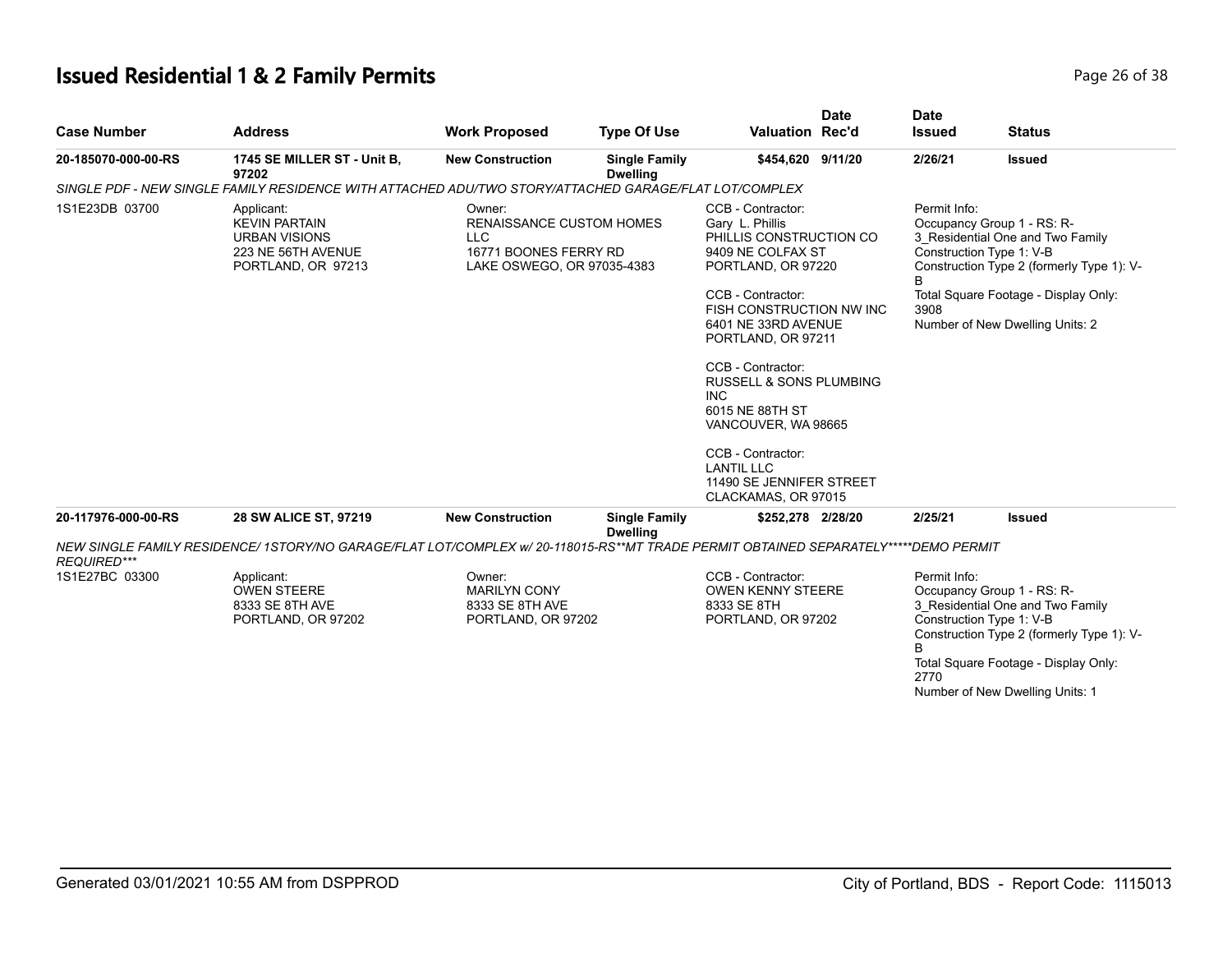# **Issued Residential 1 & 2 Family Permits Page 27 of 38 Page 27 of 38**

| <b>Case Number</b>                                  | <b>Address</b>                                                                                                                                            | <b>Work Proposed</b>                                                   | <b>Type Of Use</b>                      | <b>Valuation Rec'd</b>                                                                                                                                                                                                                                                                                                                                                                                         | <b>Date</b> | <b>Date</b><br><b>Issued</b> | <b>Status</b>                                                                                                                                                                                                      |
|-----------------------------------------------------|-----------------------------------------------------------------------------------------------------------------------------------------------------------|------------------------------------------------------------------------|-----------------------------------------|----------------------------------------------------------------------------------------------------------------------------------------------------------------------------------------------------------------------------------------------------------------------------------------------------------------------------------------------------------------------------------------------------------------|-------------|------------------------------|--------------------------------------------------------------------------------------------------------------------------------------------------------------------------------------------------------------------|
| 19-214443-000-00-RS                                 | 50 SE 139TH AVE, 97233                                                                                                                                    | <b>New Construction</b>                                                | <b>Single Family</b><br><b>Dwelling</b> | \$182,160 8/28/19                                                                                                                                                                                                                                                                                                                                                                                              |             | 2/22/21                      | <b>Under Inspection</b>                                                                                                                                                                                            |
| deferred submittal for residential fire sprinklers. | NEW SINGLE FAMILY RESIDENCE (UNIT 8) 2 STORY/1 CAR GARAGE/ FLAT LOT/COMPLEX. Residential fire sprinklers required per Fire Code Appeal 22011/plans note a |                                                                        |                                         |                                                                                                                                                                                                                                                                                                                                                                                                                |             |                              |                                                                                                                                                                                                                    |
| 1N2E35DD 05000                                      | Applicant:<br><b>KEVIN PARTAIN</b><br><b>URBAN VISIONS</b><br>223 NE 56TH AVENUE<br>PORTLAND, OR 97213                                                    | Owner:<br>SUNSET BRIDGE INC<br>PO BOX 66910<br>PORTLAND, OR 97290-6910 |                                         | CCB - Contractor:<br><b>JIM KOSTA</b><br>BW CONSTRUCTION INC<br>PO BOX 66910<br>PORTLAND, OR 97290<br>CCB - Contractor:<br><b>MIRCEA BOGDAN</b><br>13512 SE MARKET ST<br>PORTLAND, OR 97233<br>CCB - Contractor:<br><b>MORGAN HEATING &amp; COOLING</b><br>INC.<br>PO BOX 630<br>GRESHAM, OR 97030-0160<br>CCB - Contractor:<br><b>GRIZZLY ELECTRIC INC</b><br>2114 MAIN ST STE 100-117<br>VANCOUVER, WA 98660 |             | Permit Info:<br>B<br>1632    | Occupancy Group 1 - RS: R-<br>3_Residential One and Two Family<br>Construction Type 1: V-B<br>Construction Type 2 (formerly Type 1): V-<br>Total Square Footage - Display Only:<br>Number of New Dwelling Units: 1 |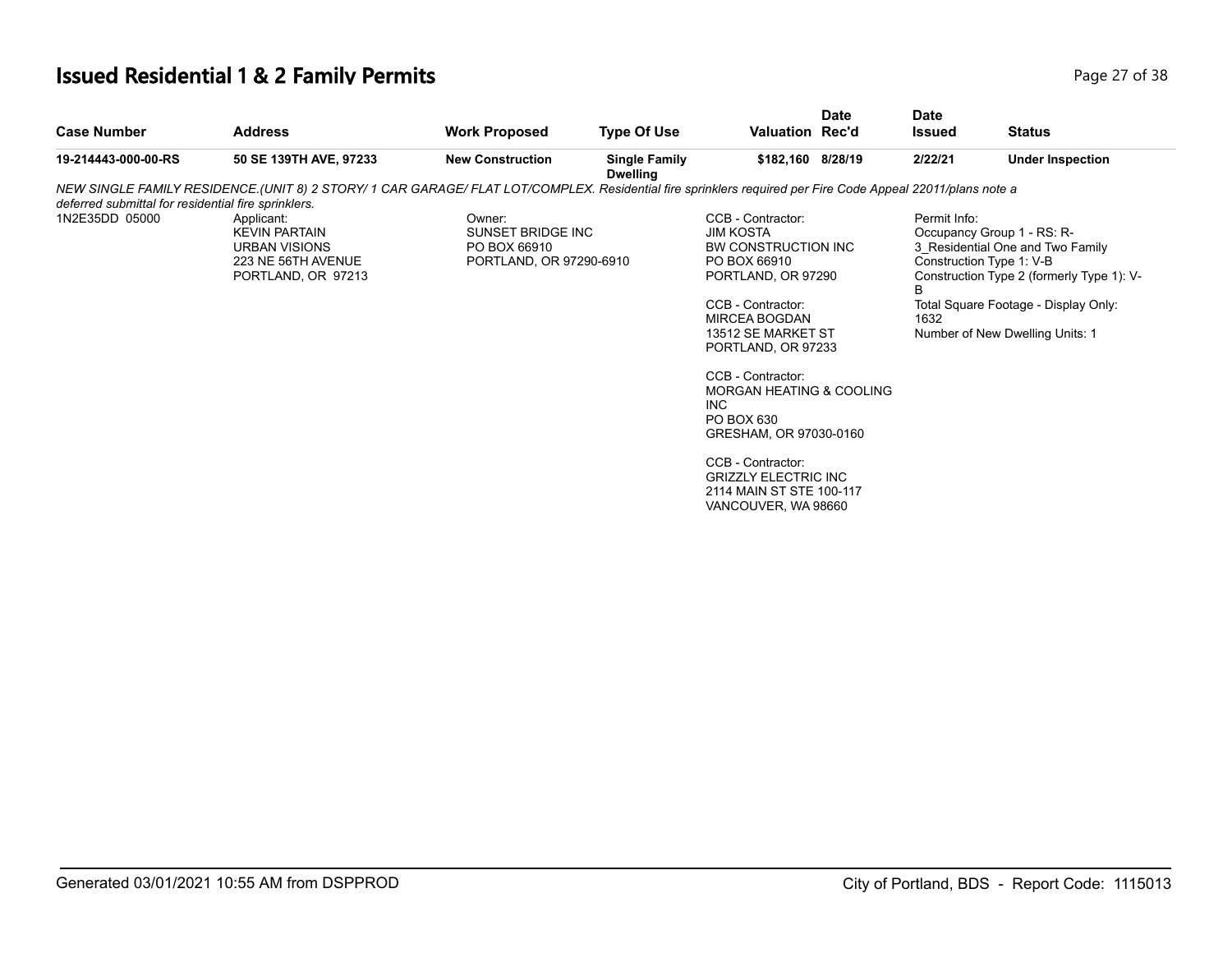# **Issued Residential 1 & 2 Family Permits Page 28 of 38 Page 28 of 38**

| <b>Case Number</b>  | <b>Address</b>                                                                                                                                             | <b>Work Proposed</b>                                                   | <b>Type Of Use</b>                      | <b>Valuation Rec'd</b>                                                                                                                                                                                                                                                                                            | <b>Date</b> | <b>Date</b><br><b>Issued</b> | <b>Status</b>                                                                                                                                                                                                      |
|---------------------|------------------------------------------------------------------------------------------------------------------------------------------------------------|------------------------------------------------------------------------|-----------------------------------------|-------------------------------------------------------------------------------------------------------------------------------------------------------------------------------------------------------------------------------------------------------------------------------------------------------------------|-------------|------------------------------|--------------------------------------------------------------------------------------------------------------------------------------------------------------------------------------------------------------------|
| 19-214442-000-00-RS | 54 SE 139TH AVE, 97233                                                                                                                                     | <b>New Construction</b>                                                | <b>Single Family</b><br><b>Dwelling</b> | \$182,160 8/28/19                                                                                                                                                                                                                                                                                                 |             | 2/22/21                      | <b>Under Inspection</b>                                                                                                                                                                                            |
| deferred submittal. | NEW SINGLE FAMILY RESIDENCE (UNIT 7) 2 STORY/ 1 CAR GARAGE/ FLAT LOT/COMPLEX. Residential fire sprinklers required per Fire Code Appeal 22011/plans note a |                                                                        |                                         |                                                                                                                                                                                                                                                                                                                   |             |                              |                                                                                                                                                                                                                    |
| 1N2E35DD 05000      | Applicant:<br><b>KEVIN PARTAIN</b><br><b>URBAN VISIONS</b><br>223 NE 56TH AVENUE<br>PORTLAND, OR 97213                                                     | Owner:<br>SUNSET BRIDGE INC<br>PO BOX 66910<br>PORTLAND, OR 97290-6910 |                                         | CCB - Contractor:<br><b>JIM KOSTA</b><br>BW CONSTRUCTION INC<br>PO BOX 66910<br>PORTLAND, OR 97290<br>CCB - Contractor:<br><b>MIRCEA BOGDAN</b><br>13512 SE MARKET ST<br>PORTLAND, OR 97233<br>CCB - Contractor:<br>MORGAN HEATING & COOLING<br>INC.<br>PO BOX 630<br>GRESHAM, OR 97030-0160<br>CCB - Contractor: |             | Permit Info:<br>1632         | Occupancy Group 1 - RS: R-<br>3 Residential One and Two Family<br>Construction Type 1: V-B<br>Construction Type 2 (formerly Type 1): V-<br>Total Square Footage - Display Only:<br>Number of New Dwelling Units: 1 |
|                     |                                                                                                                                                            |                                                                        |                                         | <b>GRIZZLY ELECTRIC INC</b><br>2114 MAIN ST STE 100-117<br>VANCOUVER, WA 98660                                                                                                                                                                                                                                    |             |                              |                                                                                                                                                                                                                    |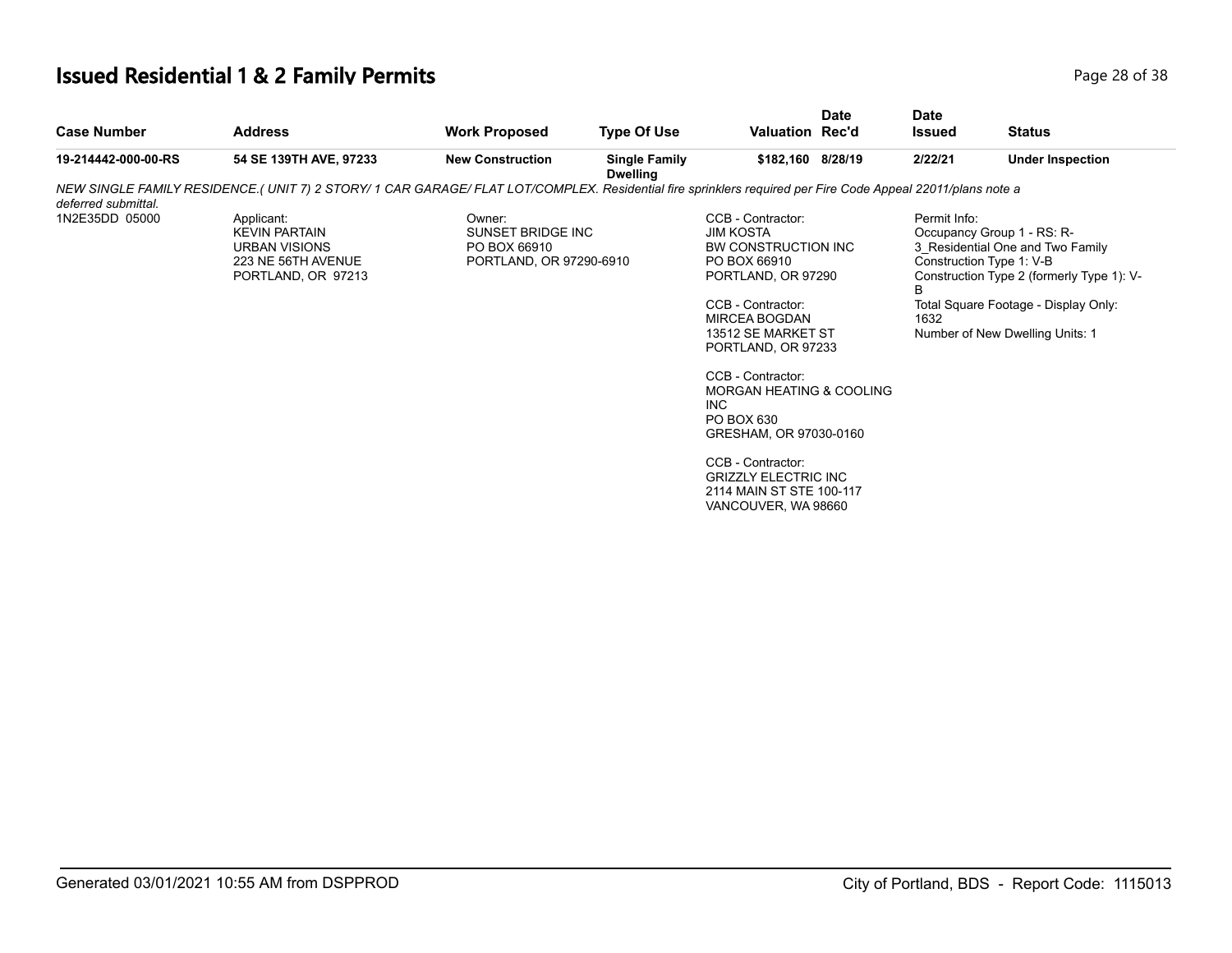# **Issued Residential 1 & 2 Family Permits Page 29 of 38 Page 29 of 38**

| <b>Case Number</b>  | <b>Address</b>                                                                                                                                             | <b>Work Proposed</b>                                                   | <b>Type Of Use</b>                      | <b>Valuation Rec'd</b>                                                                                                                                                                                                                                                                | <b>Date</b> | <b>Date</b><br><b>Issued</b> | <b>Status</b>                                                                                                                                                                                                      |  |
|---------------------|------------------------------------------------------------------------------------------------------------------------------------------------------------|------------------------------------------------------------------------|-----------------------------------------|---------------------------------------------------------------------------------------------------------------------------------------------------------------------------------------------------------------------------------------------------------------------------------------|-------------|------------------------------|--------------------------------------------------------------------------------------------------------------------------------------------------------------------------------------------------------------------|--|
| 19-214440-000-00-RS | 58 SE 139TH AVE, 97233                                                                                                                                     | <b>New Construction</b>                                                | <b>Single Family</b><br><b>Dwelling</b> | \$182,160 8/28/19                                                                                                                                                                                                                                                                     |             | 2/22/21                      | <b>Under Inspection</b>                                                                                                                                                                                            |  |
| deferred submittal. | NEW SINGLE FAMILY RESIDENCE (UNIT 6) 2 STORY/ 1 CAR GARAGE/ FLAT LOT/COMPLEX. Residential fire sprinklers required per Fire Code Appeal 22011/plans note a |                                                                        |                                         |                                                                                                                                                                                                                                                                                       |             |                              |                                                                                                                                                                                                                    |  |
| 1N2E35DD 05000      | Applicant:<br><b>KEVIN PARTAIN</b><br><b>URBAN VISIONS</b><br>223 NE 56TH AVENUE<br>PORTLAND, OR 97213                                                     | Owner:<br>SUNSET BRIDGE INC<br>PO BOX 66910<br>PORTLAND, OR 97290-6910 |                                         | CCB - Contractor:<br><b>JIM KOSTA</b><br>BW CONSTRUCTION INC<br>PO BOX 66910<br>PORTLAND, OR 97290<br>CCB - Contractor:<br>MIRCEA BOGDAN<br>13512 SE MARKET ST<br>PORTLAND, OR 97233<br>CCB - Contractor:<br>MORGAN HEATING & COOLING<br>INC.<br>PO BOX 630<br>GRESHAM, OR 97030-0160 |             | Permit Info:<br>R<br>1632    | Occupancy Group 1 - RS: R-<br>3 Residential One and Two Family<br>Construction Type 1: V-B<br>Construction Type 2 (formerly Type 1): V-<br>Total Square Footage - Display Only:<br>Number of New Dwelling Units: 1 |  |
|                     |                                                                                                                                                            |                                                                        |                                         | CCB - Contractor:<br><b>GRIZZLY ELECTRIC INC</b><br>2114 MAIN ST STE 100-117<br>VANCOUVER, WA 98660                                                                                                                                                                                   |             |                              |                                                                                                                                                                                                                    |  |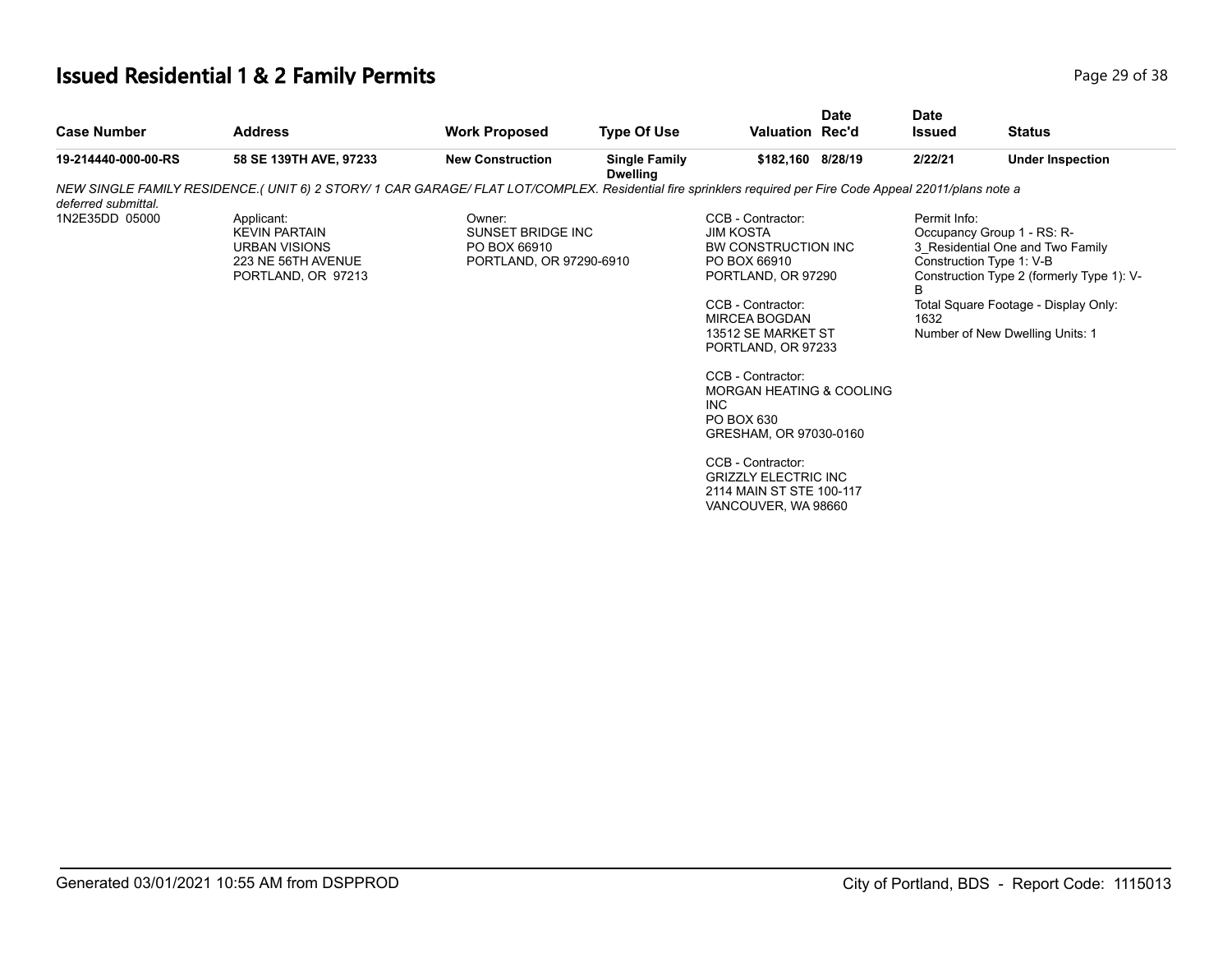# **Issued Residential 1 & 2 Family Permits Page 10 Of 38** Page 30 of 38

| <b>Address</b>                                                                                         | <b>Work Proposed</b>    | <b>Type Of Use</b>   |                                                                                                                                                             | <b>Date</b> | <b>Date</b><br><b>Issued</b>                                                                                                                                                                                                                     | <b>Status</b>                                                                                                                                                                                                      |
|--------------------------------------------------------------------------------------------------------|-------------------------|----------------------|-------------------------------------------------------------------------------------------------------------------------------------------------------------|-------------|--------------------------------------------------------------------------------------------------------------------------------------------------------------------------------------------------------------------------------------------------|--------------------------------------------------------------------------------------------------------------------------------------------------------------------------------------------------------------------|
| 62 SE 139TH AVE, 97233                                                                                 | <b>New Construction</b> | <b>Single Family</b> |                                                                                                                                                             |             | 2/22/21                                                                                                                                                                                                                                          | <b>Under Inspection</b>                                                                                                                                                                                            |
|                                                                                                        |                         |                      |                                                                                                                                                             |             |                                                                                                                                                                                                                                                  |                                                                                                                                                                                                                    |
| Applicant:<br><b>KEVIN PARTAIN</b><br><b>URBAN VISIONS</b><br>223 NE 56TH AVENUE<br>PORTLAND, OR 97213 | Owner:<br>PO BOX 66910  |                      | CCB - Contractor:<br><b>JIM KOSTA</b><br>PO BOX 66910<br>CCB - Contractor:<br>MIRCEA BOGDAN<br>CCB - Contractor:<br>INC.<br>PO BOX 630<br>CCB - Contractor: |             | Permit Info:<br><sub>R</sub><br>1632                                                                                                                                                                                                             | Occupancy Group 1 - RS: R-<br>3_Residential One and Two Family<br>Construction Type 1: V-B<br>Construction Type 2 (formerly Type 1): V-<br>Total Square Footage - Display Only:<br>Number of New Dwelling Units: 1 |
|                                                                                                        |                         |                      | <b>Dwelling</b><br>SUNSET BRIDGE INC<br>PORTLAND, OR 97290-6910                                                                                             |             | <b>Valuation Rec'd</b><br>\$182,160 8/23/19<br>BW CONSTRUCTION INC<br>PORTLAND, OR 97290<br>13512 SE MARKET ST<br>PORTLAND, OR 97233<br>GRESHAM, OR 97030-0160<br><b>GRIZZLY ELECTRIC INC</b><br>2114 MAIN ST STE 100-117<br>VANCOUVER, WA 98660 | NEW SINGLE FAMILY RESIDENCE (UNIT 5) 2 STORY/1 CAR GARAGE/ FLAT LOT/COMPLEX. Residential fire sprinklers required per Fire Code Appeal 22011/plans note a<br><b>MORGAN HEATING &amp; COOLING</b>                   |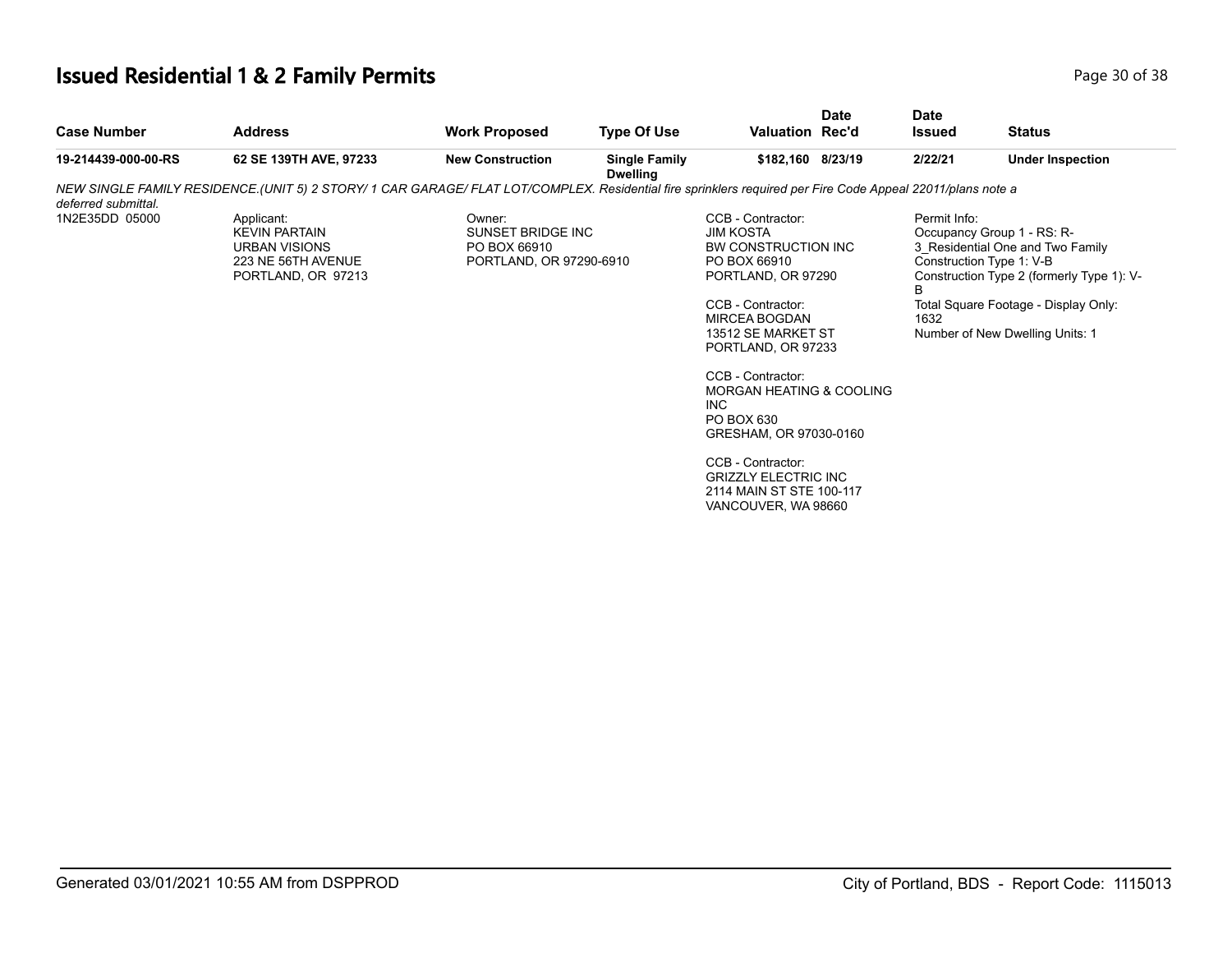# **Issued Residential 1 & 2 Family Permits** Page 31 of 38

| <b>Case Number</b>  | <b>Address</b>                                                                                         | <b>Work Proposed</b>                                                          | <b>Type Of Use</b>                      | <b>Valuation Rec'd</b>                                                                                                  | <b>Date</b> | <b>Date</b><br><b>Issued</b> | <b>Status</b>                                                                                                                                                                   |
|---------------------|--------------------------------------------------------------------------------------------------------|-------------------------------------------------------------------------------|-----------------------------------------|-------------------------------------------------------------------------------------------------------------------------|-------------|------------------------------|---------------------------------------------------------------------------------------------------------------------------------------------------------------------------------|
| 19-214428-000-00-RS | 70 SE 139TH AVE, 97233                                                                                 | <b>New Construction</b>                                                       | <b>Single Family</b><br><b>Dwelling</b> | \$182,160 8/28/19                                                                                                       |             | 2/22/21                      | <b>Under Inspection</b>                                                                                                                                                         |
|                     | NEW SINGLE FAMILY RESIDENCE (UNIT 3).2 STORY/1 CAR GARAGE/ FLAT LOT/COMPLEX.                           |                                                                               |                                         |                                                                                                                         |             |                              |                                                                                                                                                                                 |
| 1N2E35DD 05000      | Applicant:<br><b>KEVIN PARTAIN</b><br><b>URBAN VISIONS</b><br>223 NE 56TH AVENUE<br>PORTLAND, OR 97213 | Owner:<br>SUNSET BRIDGE INC<br>PO BOX 66910<br>PORTLAND, OR 97290-6910        |                                         | CCB - Contractor:<br><b>JIM KOSTA</b><br>BW CONSTRUCTION INC<br>PO BOX 66910<br>PORTLAND, OR 97290                      |             | Permit Info:<br>B            | Occupancy Group 1 - RS: R-<br>3_Residential One and Two Family<br>Construction Type 1: V-B<br>Construction Type 2 (formerly Type 1): V-                                         |
|                     |                                                                                                        |                                                                               |                                         | CCB - Contractor:<br><b>MIRCEA BOGDAN</b><br>13512 SE MARKET ST<br>PORTLAND, OR 97233                                   |             | 1632                         | Total Square Footage - Display Only:<br>Number of New Dwelling Units: 1                                                                                                         |
|                     |                                                                                                        |                                                                               |                                         | CCB - Contractor:<br>MORGAN HEATING & COOLING<br><b>INC</b><br>PO BOX 630<br>GRESHAM, OR 97030-0160                     |             |                              |                                                                                                                                                                                 |
|                     |                                                                                                        |                                                                               |                                         | CCB - Contractor:<br><b>GRIZZLY ELECTRIC INC</b><br>2114 MAIN ST STE 100-117<br>VANCOUVER, WA 98660                     |             |                              |                                                                                                                                                                                 |
| 19-214426-000-00-RS | 74 SE 139TH AVE, 97233                                                                                 | <b>New Construction</b>                                                       | <b>Single Family</b><br><b>Dwelling</b> | \$182,160 8/28/19                                                                                                       |             | 2/22/21                      | <b>Under Inspection</b>                                                                                                                                                         |
|                     | NEW SINGLE FAMILY RESIDENCE(UNIT 2).2 STORY/ 1 CAR GARAGE/ FLAT LOT/COMPLEX.                           |                                                                               |                                         |                                                                                                                         |             |                              |                                                                                                                                                                                 |
| 1N2E35DD 05000      | Applicant:<br><b>KEVIN PARTAIN</b><br>URBAN VISIONS<br>223 NE 56TH AVENUE<br>PORTLAND, OR 97213        | Owner:<br><b>SUNSET BRIDGE INC</b><br>PO BOX 66910<br>PORTLAND, OR 97290-6910 |                                         | CCB - Contractor:<br><b>JIM KOSTA</b><br>BW CONSTRUCTION INC<br>PO BOX 66910<br>PORTLAND, OR 97290<br>CCB - Contractor: |             | Permit Info:<br>B            | Occupancy Group 1 - RS: R-<br>3 Residential One and Two Family<br>Construction Type 1: V-B<br>Construction Type 2 (formerly Type 1): V-<br>Total Square Footage - Display Only: |
|                     |                                                                                                        |                                                                               |                                         | <b>MIRCEA BOGDAN</b><br>13512 SE MARKET ST<br>PORTLAND, OR 97233                                                        |             | 1632                         | Number of New Dwelling Units: 1                                                                                                                                                 |
|                     |                                                                                                        |                                                                               |                                         | CCB - Contractor:<br>MORGAN HEATING & COOLING<br><b>INC</b><br>PO BOX 630<br>GRESHAM, OR 97030-0160                     |             |                              |                                                                                                                                                                                 |
|                     |                                                                                                        |                                                                               |                                         | CCB - Contractor:<br><b>GRIZZLY ELECTRIC INC</b><br>2114 MAIN ST STE 100-117<br>VANCOUVER, WA 98660                     |             |                              |                                                                                                                                                                                 |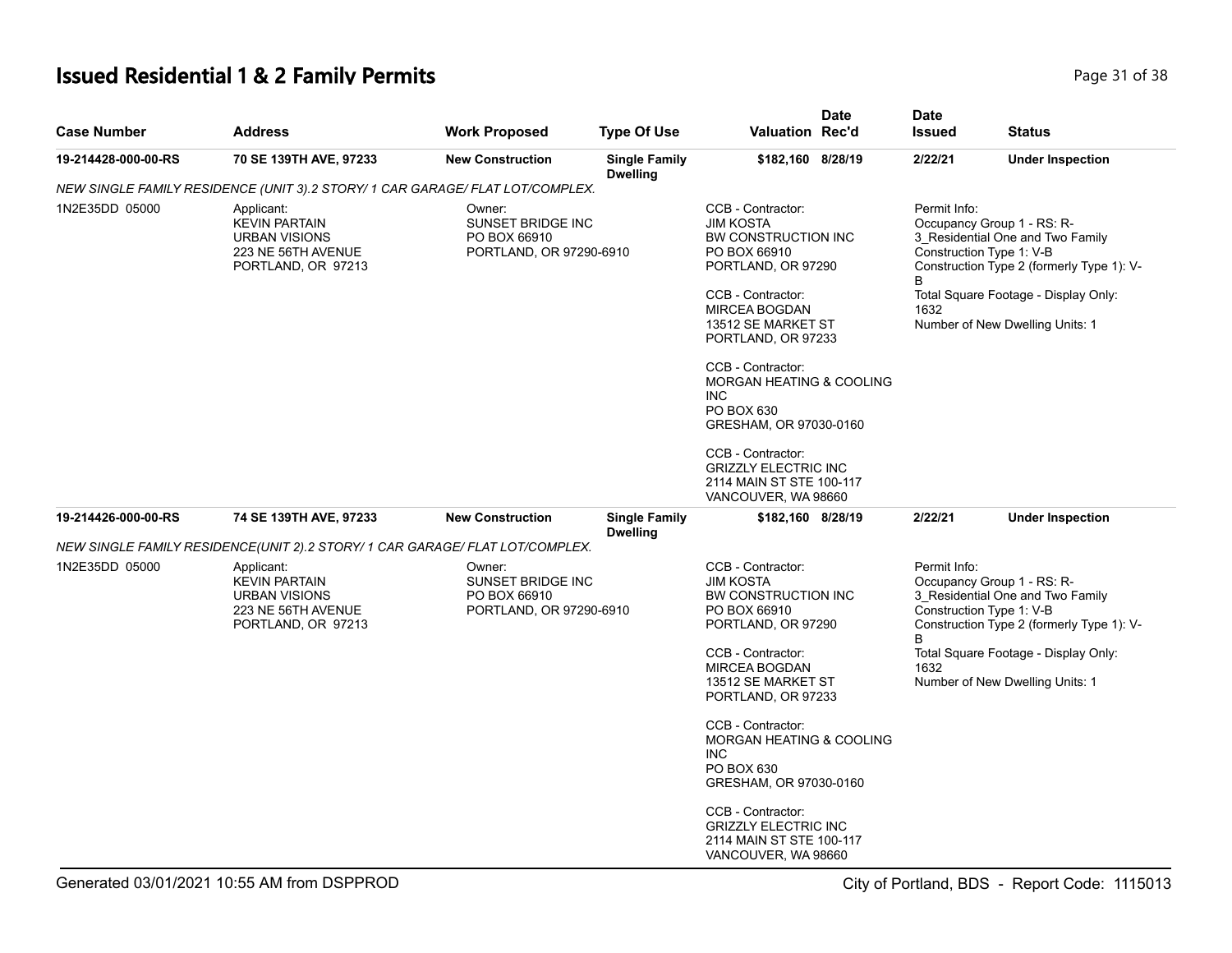# **Issued Residential 1 & 2 Family Permits Page 12 of 38 Page 32 of 38**

| <b>Case Number</b>                                                                                 | <b>Address</b>                                                                                                        | <b>Work Proposed</b>                                                          | <b>Type Of Use</b>                      | <b>Valuation Rec'd</b>                                                                                                                                                                                                                                     | <b>Date</b> | <b>Date</b><br><b>Issued</b> | <b>Status</b>                                                                                                                                                                                                      |
|----------------------------------------------------------------------------------------------------|-----------------------------------------------------------------------------------------------------------------------|-------------------------------------------------------------------------------|-----------------------------------------|------------------------------------------------------------------------------------------------------------------------------------------------------------------------------------------------------------------------------------------------------------|-------------|------------------------------|--------------------------------------------------------------------------------------------------------------------------------------------------------------------------------------------------------------------|
| 19-244709-000-00-RS                                                                                | 8430 SE 87TH AVE, 97266                                                                                               | <b>New Construction</b>                                                       | <b>Single Family</b><br><b>Dwelling</b> | \$194,826 10/23/19                                                                                                                                                                                                                                         |             | 2/23/21                      | <b>Issued</b>                                                                                                                                                                                                      |
|                                                                                                    | NEW SINGLE FAMILY RESIDENCE/ 2-STORY/ 2-CAR GARAGE/ FLAT LOT/ SIMPLE. ***TRADE PERMITS SEPARATE***DFS ROOF TRUSSES*** |                                                                               |                                         |                                                                                                                                                                                                                                                            |             |                              |                                                                                                                                                                                                                    |
| 1S2E21CD 05800<br>PANAMA VILLA<br>BLOCK <sub>2</sub><br>W 25' OF LOT 6&7<br>LOT 40&41 EXC PT IN ST | Applicant:<br><b>RICHARD ADAMS</b><br><b>FASTER PERMITS</b><br>2000 SW 1ST AVENUE SUITE 420<br>PORTLAND, OR 97201     | Owner:<br>LUX CUSTOM LLC<br>1704 NE 146TH ST<br>VANCOUVER, WA 98686-2060      |                                         | CCB - Contractor:<br>PROVISION REMODELING LLC<br>11328 NE 23RD ST<br>VANCOUVER, WA 98684                                                                                                                                                                   |             | Permit Info:<br>1668         | Occupancy Group 1 - RS: R-<br>3 Residential One and Two Family<br>Construction Type 1: V-B<br>Construction Type 2 (formerly Type 1): V-<br>Total Square Footage - Display Only:<br>Number of New Dwelling Units: 1 |
| 19-214417-000-00-RS                                                                                | 78 SE 139TH AVE, 97233                                                                                                | <b>New Construction</b>                                                       | <b>Single Family</b><br><b>Dwelling</b> | \$182,160 8/28/19                                                                                                                                                                                                                                          |             | 2/22/21                      | <b>Under Inspection</b>                                                                                                                                                                                            |
|                                                                                                    | NEW SINGLE FAMILY RESIDENCE (UNIT 1) 2 STORY/ 1 CAR GARAGE/ FLAT LOT/COMPLEX.                                         |                                                                               |                                         |                                                                                                                                                                                                                                                            |             |                              |                                                                                                                                                                                                                    |
| 1N2E35DD 05000                                                                                     | Applicant:<br><b>KEVIN PARTAIN</b><br><b>URBAN VISIONS</b><br>223 NE 56TH AVENUE<br>PORTLAND, OR 97213                | Owner:<br><b>SUNSET BRIDGE INC</b><br>PO BOX 66910<br>PORTLAND, OR 97290-6910 |                                         | CCB - Contractor:<br><b>JIM KOSTA</b><br>BW CONSTRUCTION INC<br>PO BOX 66910<br>PORTLAND, OR 97290<br>CCB - Contractor:<br><b>MIRCEA BOGDAN</b><br>13512 SE MARKET ST<br>PORTLAND, OR 97233<br>CCB - Contractor:<br>MORGAN HEATING & COOLING<br><b>INC</b> |             | Permit Info:<br>B<br>1632    | Occupancy Group 1 - RS: R-<br>3 Residential One and Two Family<br>Construction Type 1: V-B<br>Construction Type 2 (formerly Type 1): V-<br>Total Square Footage - Display Only:<br>Number of New Dwelling Units: 1 |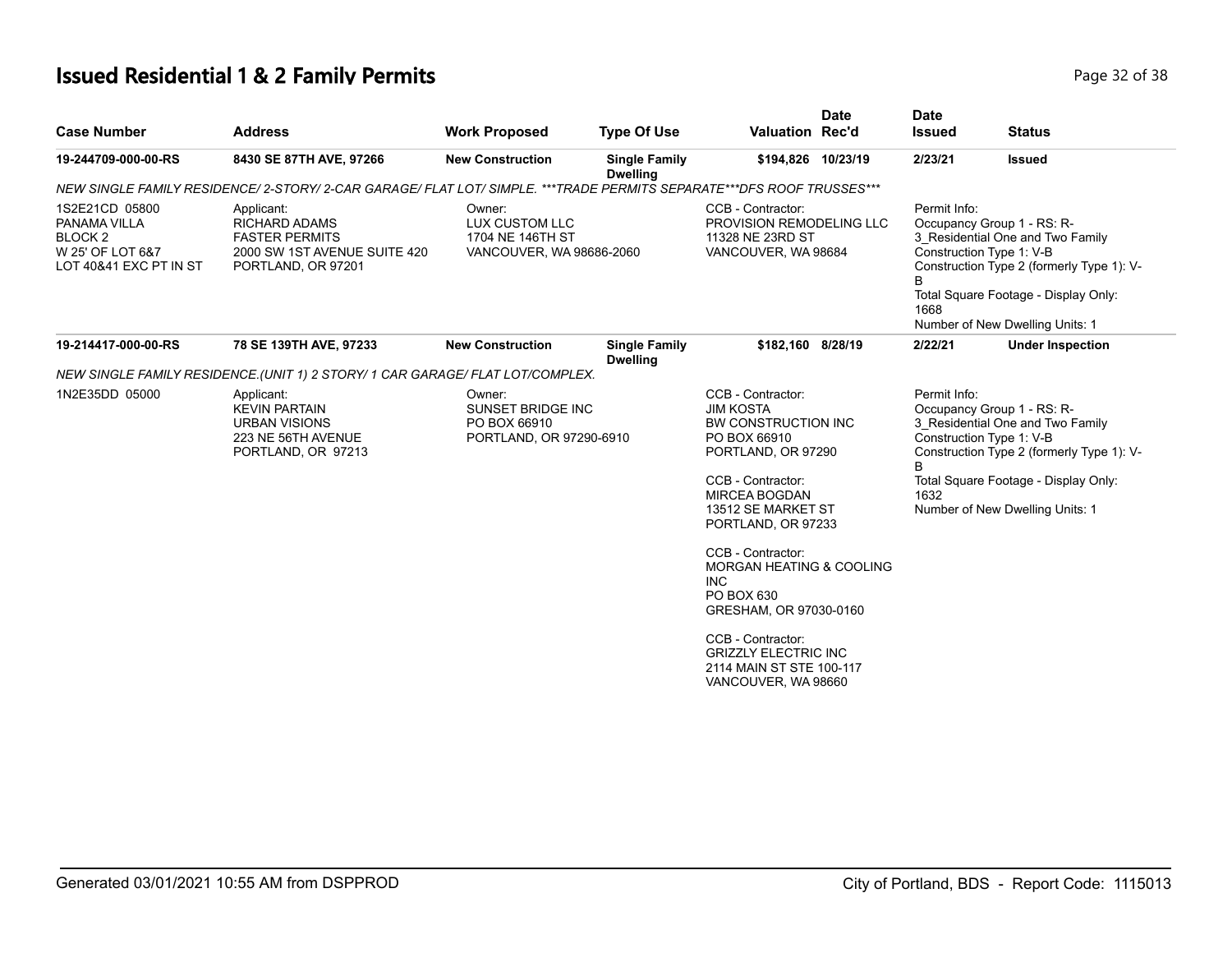# **Issued Residential 1 & 2 Family Permits Page 13 of 38** and **Page 33 of 38**

| <b>Case Number</b>   | <b>Address</b>                                                                                                                               | <b>Work Proposed</b>                                                                                                                                     | <b>Type Of Use</b>                      | <b>Valuation Rec'd</b>                                                                                      | <b>Date</b>     | <b>Date</b><br><b>Issued</b> | <b>Status</b>                                                                                                                                                                                                   |
|----------------------|----------------------------------------------------------------------------------------------------------------------------------------------|----------------------------------------------------------------------------------------------------------------------------------------------------------|-----------------------------------------|-------------------------------------------------------------------------------------------------------------|-----------------|------------------------------|-----------------------------------------------------------------------------------------------------------------------------------------------------------------------------------------------------------------|
| 20-142070-DFS-01-RS  | 6112 SE 40TH AVE - Unit B,<br>97202                                                                                                          | <b>New Construction</b>                                                                                                                                  | <b>Single Family</b><br><b>Dwelling</b> |                                                                                                             | \$2,000 10/8/20 | 2/24/21                      | <b>Issued</b>                                                                                                                                                                                                   |
|                      | SINGLE PDF; DEFERRED SUBMITTAL FOR ROOF TRUSSES                                                                                              |                                                                                                                                                          |                                         |                                                                                                             |                 |                              |                                                                                                                                                                                                                 |
| 1S1E13DD 06201       | Applicant:<br><b>TYSON OKELY</b><br><b>DEZ DEVELOPMENT</b><br>15648 SE 114TH AVE SUITE 211<br>CLACKAMAS, OR 97015                            | Owner:<br>JENKINS, LOREN E TR<br>4016 SE MARTINS ST<br>PORTLAND, OR 97202<br>Owner:<br>JENKINS, HEATHER M TR<br>4016 SE MARTINS ST<br>PORTLAND, OR 97202 |                                         | CCB - Contractor:<br><b>BTS HOMES INC</b><br>2101 SE 98TH AVE<br>VANCOUVER, WA 98664                        |                 | Permit Info:<br>B<br>2993    | Occupancy Group 1 - RS: R-<br>3 Residential One and Two Family<br>Construction Type 1: V-B<br>Construction Type 2 (formerly Type 1): V-<br>Total Square Footage - Display Only:                                 |
| 20-206302-000-00-RS  | 6741 SE KELLY ST, 97206                                                                                                                      | <b>New Construction</b>                                                                                                                                  | <b>Single Family</b><br><b>Dwelling</b> | \$249.573 10/28/20                                                                                          |                 | 2/24/21                      | <b>Issued</b>                                                                                                                                                                                                   |
| PLUMBING SEPERATE*** | SINGLE PDF - NEW SINGLE FAMILY RESIDENCE / 2-STORY / DETACHED GARAGE (PERMIT 20-206311-RS) / FLAT LOT / COMPLEX ***ELECTRICAL MECHANICAL AND |                                                                                                                                                          |                                         |                                                                                                             |                 |                              |                                                                                                                                                                                                                 |
| 1S2E08BD 09900       | Applicant:<br><b>COLIN JENSEN</b><br>THESIS STUDIO ARCHITECTURE<br>1620 SE HAWTHORNE BLVD<br>PORTLAND OR 97214                               | Owner:<br><b>JUDITH REECE</b><br>2611 SE DIVISION ST #144<br>PORTLAND, OR 97202                                                                          |                                         | CCB - Contractor:<br>NORTH SWELL DESIGN BUILD<br><b>LLC</b><br>1620 SE HAWTHORNE BLVD<br>PORTLAND, OR 97214 |                 | Permit Info:<br>2038         | Occupancy Group 1 - RS: R-<br>3 Residential One and Two Family<br>Construction Type 1: V-B<br>Construction Type 2 (formerly Type 1):<br>Total Square Footage - Display Only:<br>Number of New Dwelling Units: 1 |
| 19-219020-REV-01-RS  | 14851 NW ASH ST, 97231                                                                                                                       | <b>New Construction</b>                                                                                                                                  | <b>Single Family</b><br><b>Dwelling</b> |                                                                                                             | \$0 12/14/20    | 2/23/21                      | <b>Issued</b>                                                                                                                                                                                                   |
|                      | SINGLE PDF REVISION TO CIVIL SHEETS TO MATCH PUBLIC WORKS PERMIT                                                                             |                                                                                                                                                          |                                         |                                                                                                             |                 |                              |                                                                                                                                                                                                                 |
| 1N1W05DA 00600       | Applicant:<br><b>BRADLEE HERSEY</b><br><b>FASTER PERMITS</b><br>2000 SW 1ST AVE, STE 420<br>PORTLAND OR 97201                                | Owner:<br>RAHUL PENDYALA<br>21151 SW KENNETH CT<br>BEAVERTON, OR 97006<br>Owner:<br>AKHILA VIDIYALA<br>21151 SW KENNETH CT<br>BEAVERTON, OR 97006        |                                         | CCB - Contractor:<br>SINCLAIR CONSTRUCTION LLC<br>470 2ND STREET SUITE A<br>LAKE OSWEGO, OR 97034           |                 | Permit Info:<br>B<br>3873    | Occupancy Group 1 - RS: R-<br>3 Residential One and Two Family<br>Construction Type 1: V-B<br>Construction Type 2 (formerly Type 1): V-<br>Total Square Footage - Display Only:                                 |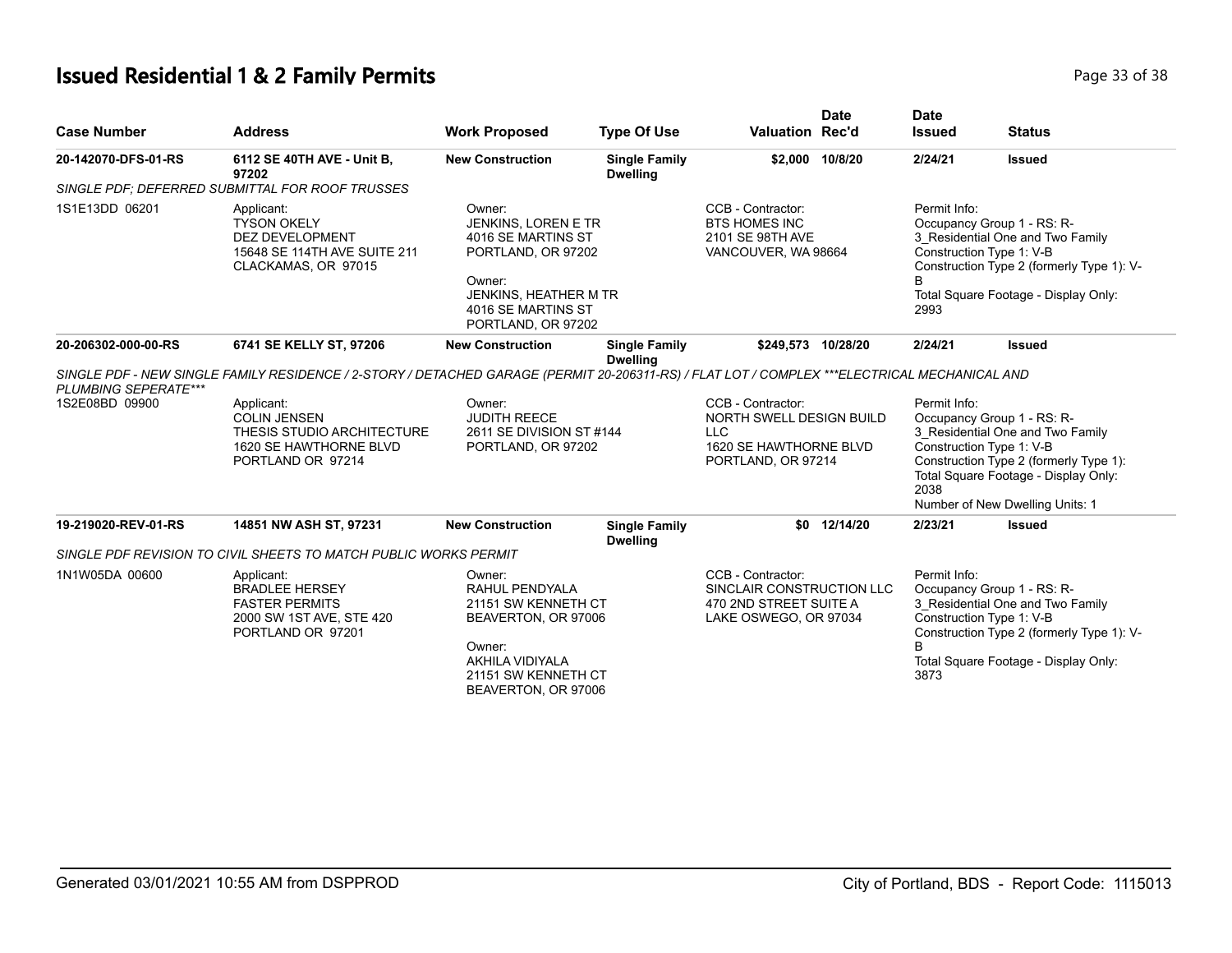# **Issued Residential 1 & 2 Family Permits Page 14 of 38 Page 34 of 38**

| <b>Case Number</b>                                                                                                                                           | <b>Address</b>                                                                                                                             | <b>Work Proposed</b>                                                                                                                                                  | <b>Type Of Use</b>                      | Valuation Rec'd                                                                                                                                                                                                                                                                                                                                            | <b>Date</b> | <b>Date</b><br><b>Issued</b>                                                        | <b>Status</b>                                                                                                                                            |
|--------------------------------------------------------------------------------------------------------------------------------------------------------------|--------------------------------------------------------------------------------------------------------------------------------------------|-----------------------------------------------------------------------------------------------------------------------------------------------------------------------|-----------------------------------------|------------------------------------------------------------------------------------------------------------------------------------------------------------------------------------------------------------------------------------------------------------------------------------------------------------------------------------------------------------|-------------|-------------------------------------------------------------------------------------|----------------------------------------------------------------------------------------------------------------------------------------------------------|
| 20-190963-000-00-RS                                                                                                                                          | 8104 SW 39TH AVE, 97219                                                                                                                    | <b>New Construction</b>                                                                                                                                               | <b>Single Family</b><br><b>Dwelling</b> | \$319,746 9/16/20                                                                                                                                                                                                                                                                                                                                          |             | 2/22/21                                                                             | <b>Under Inspection</b>                                                                                                                                  |
|                                                                                                                                                              | SINGLE PDF - NEW SINGLE FAMILY DWELLING / 2-STORY / ATTACHED GARAGE / COMPLEX / FLAT LOT ***ELECTRICAL MECHANICAL AND PLUMBING SEPERATE*** |                                                                                                                                                                       |                                         |                                                                                                                                                                                                                                                                                                                                                            |             |                                                                                     |                                                                                                                                                          |
| 1S1E20CA 07601                                                                                                                                               | Applicant:<br><b>TYSON OKELY</b><br><b>DEZ DEVELOPMENT</b><br>15648 SE 114TH AVE SUITE 211<br>CLACKAMAS, OR 97015                          | Owner:<br>MULTNOMAH INVESTMENT<br>PROPERTIES LLC<br>PO BOX 10074<br>PORTLAND, OR 97296-0074                                                                           |                                         | Primary Contractor:<br>TO BID                                                                                                                                                                                                                                                                                                                              |             | Permit Info:<br>Occupancy Group 1 - RS: R-<br>Construction Type 1: V-B<br>B<br>2760 | 3_Residential One and Two Family<br>Construction Type 2 (formerly Type 1): V-<br>Total Square Footage - Display Only:<br>Number of New Dwelling Units: 1 |
| 20-218039-000-00-RS                                                                                                                                          | 12615 NW SKYLINE BLVD,<br>97231                                                                                                            | <b>New Construction</b>                                                                                                                                               | <b>Single Family</b><br><b>Dwelling</b> | \$501,311 12/1/20                                                                                                                                                                                                                                                                                                                                          |             | 2/23/21                                                                             | <b>Under Inspection</b>                                                                                                                                  |
|                                                                                                                                                              | SINGLE PDF - NEW SINGLE FAMILY RESIDENCE / 2-STORY / ATTACHED GARAGE / FLAT LOT / COMPLEX ***MULT COUNTY***                                |                                                                                                                                                                       |                                         |                                                                                                                                                                                                                                                                                                                                                            |             |                                                                                     |                                                                                                                                                          |
| 2N1W31 01902<br>PARTITION PLAT 2008-19<br>LOT <sub>2</sub><br><b>FARM DISQUAL</b><br>2010-2014, 1.45 ACRES,<br>\$4,763.99 POTENTIAL<br><b>ADDITIONAL TAX</b> | Applicant:<br><b>RICHARD ADAMS</b><br><b>FASTER PERMITS</b><br>2000 SW 1ST AVENUE SUITE 420<br>PORTLAND, OR 97201                          | Owner:<br><b>JASON BABKES</b><br>4622 NW DRESDEN PL<br>PORTLAND, OR 97229<br>Owner:<br><b>DEBORAH BABKES</b><br>4622 NW DRESDEN PL<br>PORTLAND, OR 97229              |                                         | CCB - Contractor:<br><b>TIM LABUNSKY</b><br>TL REMODEL & CONSTRUCTION<br><b>INC</b><br>25030 SW PARKWAY AVE SUITE<br>110<br>WILSONVILLE, OR 97070<br>CCB - Contractor:<br>ONE WEST ELECTRIC LLC<br>29750 SW LANCELOT LANE<br>WILSONVILLE, OR 97070<br>CCB - Contractor:<br>AIR MAXX HEATING & COOLING<br><b>LLC</b><br>PO BOX 230178<br>PORTLAND, OR 97281 |             | Permit Info:<br>Occupancy Group 1 - RS: R-<br>Construction Type 1: V-B<br>B<br>4606 | 3 Residential One and Two Family<br>Construction Type 2 (formerly Type 1): V-<br>Total Square Footage - Display Only:<br>Number of New Dwelling Units: 1 |
| 20-120490-000-00-RS                                                                                                                                          | 9315 SW 13TH DR, 97219                                                                                                                     | <b>New Construction</b>                                                                                                                                               | <b>Single Family</b><br><b>Dwelling</b> | \$447,859 2/19/20                                                                                                                                                                                                                                                                                                                                          |             | 2/24/21                                                                             | <b>Under Inspection</b>                                                                                                                                  |
|                                                                                                                                                              | NEW SINGLE FAMILY RESIDENCE/TWO STORY/ATTACHED TWO CAR GARAGE/SLOPED LOT/COMPLEX                                                           |                                                                                                                                                                       |                                         |                                                                                                                                                                                                                                                                                                                                                            |             |                                                                                     |                                                                                                                                                          |
| 1S1E28BD 00801<br><b>BLOCK H</b><br>LOT 11 TL 801                                                                                                            | Applicant:<br>Zac Horton<br><b>Faster Permits</b><br>2000 SW 1ST AVE SUITE 420<br>Portland OR 97201                                        | Owner:<br><b>VITALIY SMIRNOV</b><br>1425 SW MEDWYN TER<br>PORTLAND, OR 97219-4339<br>Owner:<br><b>ELEANA SMIRNOV</b><br>1425 SW MEDWYN TER<br>PORTLAND, OR 97219-4339 |                                         | CCB - Contractor:<br>A 1 HOMES INC<br>1425 SW MEDWYN TERR<br>PORTLAND, OR 97219                                                                                                                                                                                                                                                                            |             | Permit Info:<br>Occupancy Group 1 - RS: R-<br>Construction Type 1: V-B<br>B<br>4390 | 3_Residential One and Two Family<br>Construction Type 2 (formerly Type 1): V-<br>Total Square Footage - Display Only:<br>Number of New Dwelling Units: 1 |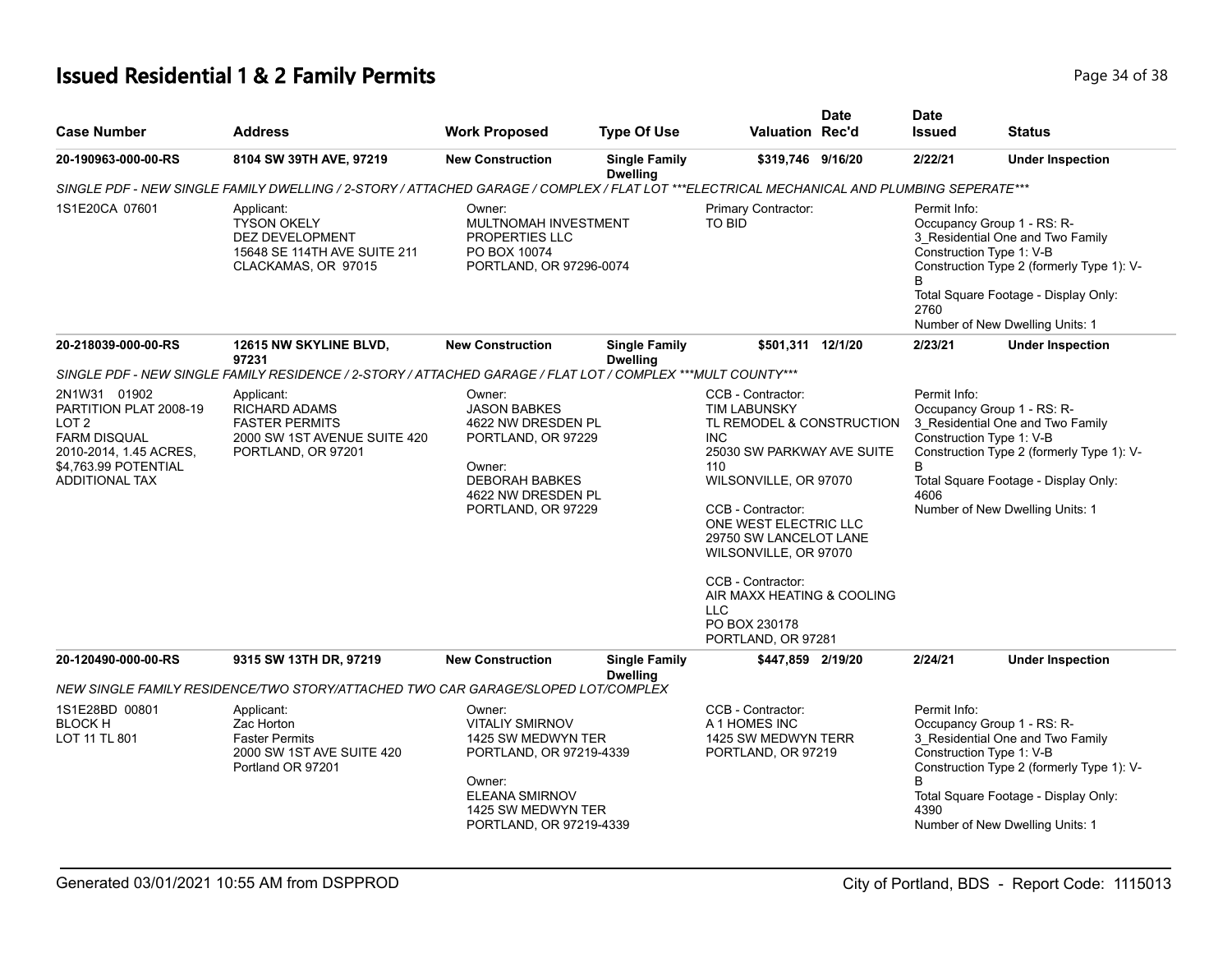# **Issued Residential 1 & 2 Family Permits Page 15 of 38 Page 35 of 38**

| <b>Case Number</b>                     | <b>Address</b>                                                                                                                                                                                                                              | <b>Work Proposed</b>                                                                     | <b>Type Of Use</b>             | Valuation Rec'd                                                                                         | <b>Date</b>     | <b>Date</b><br><b>Issued</b>                                                                                                                                                                                                                     | <b>Status</b>                        |
|----------------------------------------|---------------------------------------------------------------------------------------------------------------------------------------------------------------------------------------------------------------------------------------------|------------------------------------------------------------------------------------------|--------------------------------|---------------------------------------------------------------------------------------------------------|-----------------|--------------------------------------------------------------------------------------------------------------------------------------------------------------------------------------------------------------------------------------------------|--------------------------------------|
| 20-139555-DFS-01-RS                    | 3955 N VANCOUVER AVE, 97227                                                                                                                                                                                                                 | <b>New Construction</b>                                                                  | Townhouse (2<br>Units)         |                                                                                                         | \$2,000 2/24/21 | 2/24/21                                                                                                                                                                                                                                          | <b>Issued</b>                        |
| Single PDF - DFS FOR TRUSSES           |                                                                                                                                                                                                                                             |                                                                                          |                                |                                                                                                         |                 |                                                                                                                                                                                                                                                  |                                      |
| 1N1E22DC 01501                         | Applicant:<br><b>TYSON OKELY</b><br><b>DEZ DEVELOPMENT</b><br>15648 SE 114TH AVE SUITE 211<br>CLACKAMAS, OR 97015                                                                                                                           | Owner:<br>TOWN DEVELOPMENTS LLC<br>3520 SE 142ND CT<br>VANCOUVER, WA 98683               |                                | CCB - Contractor:<br><b>BTS HOMES INC</b><br>2101 SE 98TH AVE<br>VANCOUVER, WA 98664                    |                 | Permit Info:<br>Occupancy Group 1 - RS: R-<br>3_Residential One and Two Family<br>Construction Type 1: V-B<br>Construction Type 2 (formerly Type 1): V-<br>B.<br>Total Square Footage - Display Only:<br>2327                                    |                                      |
| 20-139554-DFS-01-RS                    | 3953 N VANCOUVER AVE, 97227                                                                                                                                                                                                                 | <b>New Construction</b>                                                                  | Townhouse (2<br>Units)         |                                                                                                         | \$2,000 2/24/21 | 2/24/21                                                                                                                                                                                                                                          | <b>Issued</b>                        |
| DFS FOR TRUSSES W/ 20 139555 DFS 01 RS |                                                                                                                                                                                                                                             |                                                                                          |                                |                                                                                                         |                 |                                                                                                                                                                                                                                                  |                                      |
| 1N1E22DC 01502                         | Applicant:<br><b>TYSON OKELY</b><br>DEZ DEVELOPMENT LLC<br>10121 SE SUNNYSIDE RD #F1123<br>CLACKAMAS OR 97015                                                                                                                               | Owner:<br>TOWN DEVELOPMENTS LLC<br>3520 SE 142ND CT<br>VANCOUVER, WA 98683               |                                | CCB - Contractor:<br>BTS HOMES INC<br>2101 SE 98TH AVE<br>VANCOUVER, WA 98664                           |                 | Permit Info:<br>Occupancy Group 1 - RS: R-<br>3 Residential One and Two Family<br>Construction Type 1: V-B<br>Construction Type 2 (formerly Type 1): V-                                                                                          |                                      |
|                                        |                                                                                                                                                                                                                                             |                                                                                          |                                |                                                                                                         |                 | 2314                                                                                                                                                                                                                                             | Total Square Footage - Display Only: |
| 20-177061-000-00-RS                    | 42 NE 134TH PL, 97233                                                                                                                                                                                                                       | <b>New Construction</b>                                                                  | Townhouse (3<br>or more units) | \$179,547 8/18/20                                                                                       |                 | 2/22/21                                                                                                                                                                                                                                          | <b>Issued</b>                        |
|                                        | SINGLE PDF -NEW 1 of 4 ATTACHED TOWNHOMES on individual lots (Building 4 - Lot 13 of 32 - APPLE) / 2-STORY / 1 CAR GARAGE / SLOPED AT SOUTH OF LOTS /<br>COMPLEX***SITE DEVELOPMENT PERMIT 18-281589-SD***TRADES TO BE OBTAINED SEPERATE*** |                                                                                          |                                |                                                                                                         |                 |                                                                                                                                                                                                                                                  |                                      |
| 1N2E35DB 07614                         | Applicant:<br><b>TERRY LAMASTERS</b><br><b>LGI HOMES</b><br>1450 LAKE ROBBINS DR., STE<br>430<br>THE WOODLANDS, TX 77380                                                                                                                    | Owner:<br>LGI HOMES - OREGON LLC<br>1450 LAKE ROBBINS DR #430<br>THE WOODLANDS, TX 77380 |                                | CCB - Contractor:<br>LGI HOMES OREGON LLC<br>1450 LAKE ROBBINS DR STE<br>430<br>THE WOODLANDS, TX 77380 |                 | Permit Info:<br>Occupancy Group 1 - RS: R-<br>3 Residential One and Two Family<br>Construction Type 1: V-B<br>Construction Type 2 (formerly Type 1): V-<br>B.<br>Total Square Footage - Display Only:<br>1686<br>Number of New Dwelling Units: 1 |                                      |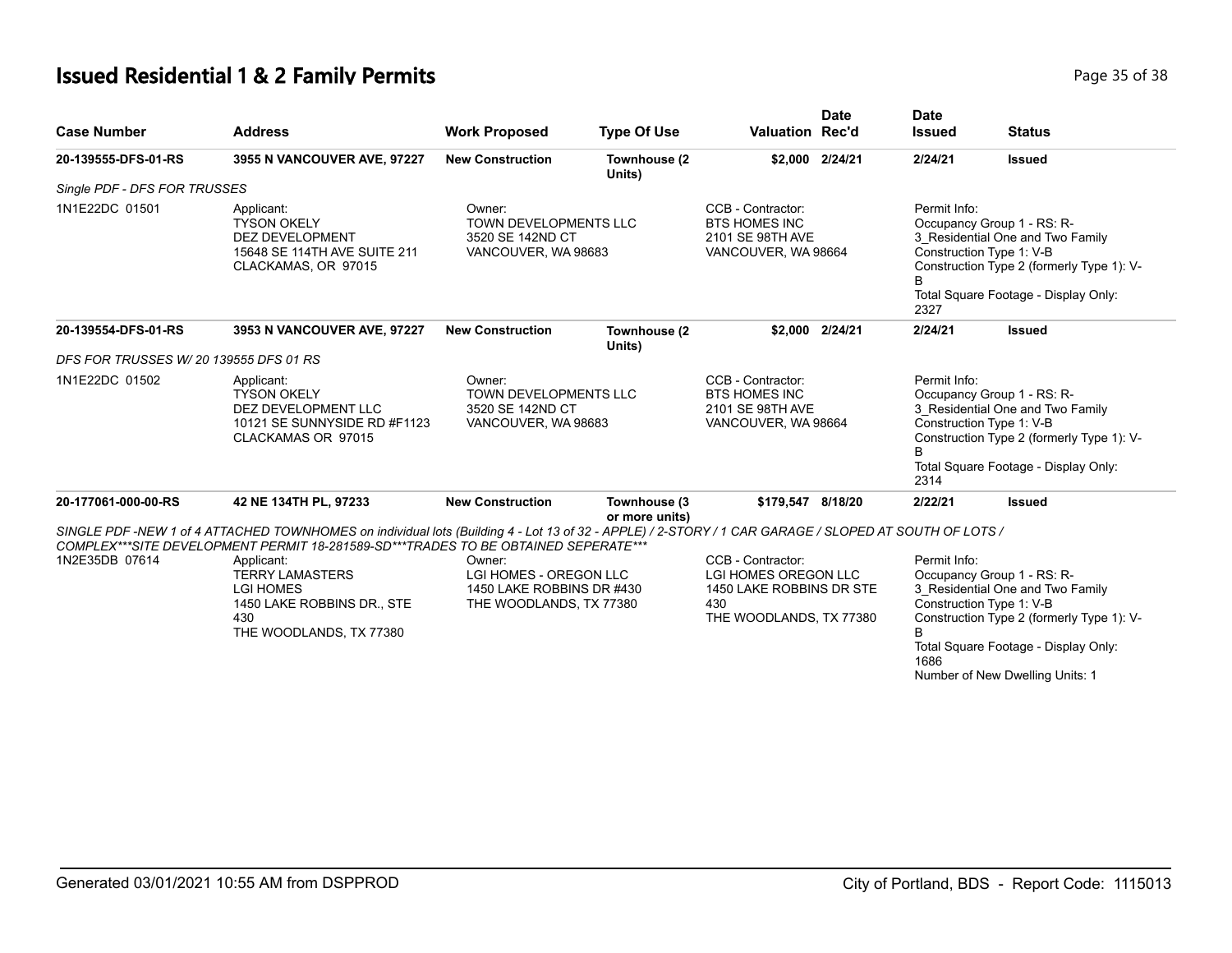# **Issued Residential 1 & 2 Family Permits Page 16 Oktober 2014 12:38 Page 36 of 38**

| <b>Case Number</b>                    | <b>Address</b>                                                                                                                                                                                                                               | <b>Work Proposed</b>                                                                            | <b>Type Of Use</b>             | <b>Valuation Rec'd</b>                                                                                  | <b>Date</b> | <b>Date</b><br><b>Issued</b>                                                                                                                                                                                                                    | <b>Status</b>                                                                                                                                                                                                       |  |
|---------------------------------------|----------------------------------------------------------------------------------------------------------------------------------------------------------------------------------------------------------------------------------------------|-------------------------------------------------------------------------------------------------|--------------------------------|---------------------------------------------------------------------------------------------------------|-------------|-------------------------------------------------------------------------------------------------------------------------------------------------------------------------------------------------------------------------------------------------|---------------------------------------------------------------------------------------------------------------------------------------------------------------------------------------------------------------------|--|
| 20-177070-000-00-RS                   | 44 NE 134TH PL, 97233                                                                                                                                                                                                                        | <b>New Construction</b>                                                                         | Townhouse (3<br>or more units) | \$189,142 8/18/20                                                                                       |             | 2/23/21                                                                                                                                                                                                                                         | <b>Issued</b>                                                                                                                                                                                                       |  |
|                                       | SINGLE PDF -NEW 2 of 4 ATTACHED TOWNHOMES on individual lots (Building 4 - Lot 14 - BLACKBERRY) / 2-STORY / 1 CAR GARAGE / SLOPED AT SOUTH OF LOTS /<br>COMPLEX***SITE DEVELOPMENT PERMIT 18-281589-SD***TRADES TO BE OBTAINED SEPERATE***   |                                                                                                 |                                |                                                                                                         |             |                                                                                                                                                                                                                                                 |                                                                                                                                                                                                                     |  |
| 1N2E35DB 07615                        | Applicant:<br><b>TERRY LAMASTERS</b><br><b>LGI HOMES</b><br>1450 LAKE ROBBINS DR., STE<br>430<br>THE WOODLANDS, TX 77380                                                                                                                     | Owner:<br>LGI HOMES - OREGON LLC<br>1450 LAKE ROBBINS DR #430<br>THE WOODLANDS, TX 77380<br>430 |                                | CCB - Contractor:<br>LGI HOMES OREGON LLC<br>1450 LAKE ROBBINS DR STE<br>THE WOODLANDS, TX 77380        |             | Permit Info:<br>Occupancy Group 1 - RS: R-<br>3_Residential One and Two Family<br>Construction Type 1: V-B<br>Construction Type 2 (formerly Type 1): V-<br>B<br>Total Square Footage - Display Only:<br>1748<br>Number of New Dwelling Units: 1 |                                                                                                                                                                                                                     |  |
| 20-177072-000-00-RS                   | 48 NE 134TH PL, 97233                                                                                                                                                                                                                        | <b>New Construction</b>                                                                         | Townhouse (3<br>or more units) | \$214,538 8/18/20                                                                                       |             | 2/24/21                                                                                                                                                                                                                                         | <b>Issued</b>                                                                                                                                                                                                       |  |
|                                       | SINGLE PDF -NEW 4 of 4 ATTACHED TOWNHOMES on individual lots (Building 4 - Lot 16 of 32 - CHERRY) / 2-STORY / 1 CAR GARAGE / SLOPED AT SOUTH OF LOTS /<br>COMPLEX***SITE DEVELOPMENT PERMIT 18-281589-SD***TRADES TO BE OBTAINED SEPERATE*** |                                                                                                 |                                |                                                                                                         |             |                                                                                                                                                                                                                                                 |                                                                                                                                                                                                                     |  |
| 1N2E35DB 07617                        | Applicant:<br><b>TERRY LAMASTERS</b><br><b>LGI HOMES</b><br>1450 LAKE ROBBINS DR., STE<br>430<br>THE WOODLANDS, TX 77380                                                                                                                     | Owner:<br>LGI HOMES - OREGON LLC<br>1450 LAKE ROBBINS DR #430<br>THE WOODLANDS, TX 77380        |                                | CCB - Contractor:<br>LGI HOMES OREGON LLC<br>1450 LAKE ROBBINS DR STE<br>430<br>THE WOODLANDS, TX 77380 |             | Permit Info:<br>Occupancy Group 1 - RS: R-<br>3_Residential One and Two Family<br>Construction Type 1: V-B<br>Construction Type 2 (formerly Type 1): V-<br>B                                                                                    |                                                                                                                                                                                                                     |  |
|                                       |                                                                                                                                                                                                                                              |                                                                                                 |                                |                                                                                                         |             | 1936                                                                                                                                                                                                                                            | Total Square Footage - Display Only:<br>Number of New Dwelling Units: 1                                                                                                                                             |  |
| 20-171111-000-00-RS                   | 4348 SE 79TH AVE, 97206                                                                                                                                                                                                                      | <b>New Construction</b>                                                                         | Townhouse (3<br>or more units) | \$119,399 8/14/20                                                                                       |             | 2/26/21                                                                                                                                                                                                                                         | <b>Under Inspection</b>                                                                                                                                                                                             |  |
| SEPERATE***DFS 13D FIRE SPRINKLERS*** | SINGLE PDF - 8 OF 8 NEW TOWNHOMES IN (2) BUILDINGS / 2-STORY / NO GARAGE / FLAT LOT / COMPLEX ***ELECTRICAL MECHANICAL AND PLUMBING                                                                                                          |                                                                                                 |                                |                                                                                                         |             |                                                                                                                                                                                                                                                 |                                                                                                                                                                                                                     |  |
| 1S2E08DD 10300                        | Applicant:<br><b>JILL CROPP</b><br><b>STUDIO CROPP</b><br>3725 SE HARRISON ST<br>PORTLAND, OR 97214-5845                                                                                                                                     | Owner:<br><b>DOUGLAS MCLEOD</b><br>7675 SE ALDER ST<br>PORTLAND, OR 97215                       |                                | CCB - Contractor:<br>ETRUSCAN VENTURES LLC<br>9999 SW WILSHIRE 208<br>PORTLAND, OR 97225                |             | Permit Info:<br>Occupancy Group 1 - RS: R-<br>3 Residential One and Two Family<br>Construction Type 1: V-B<br>Construction Type 2 (formerly Type 1):<br>Total Square Footage - Display Only: 975<br>Number of New Dwelling Units: 1             |                                                                                                                                                                                                                     |  |
| 20-171076-000-00-RS                   | 4332 SE 79TH AVE, 97206                                                                                                                                                                                                                      | <b>New Construction</b>                                                                         | Townhouse (3<br>or more units) | \$122,338 8/14/20                                                                                       |             | 2/26/21                                                                                                                                                                                                                                         | <b>Under Inspection</b>                                                                                                                                                                                             |  |
|                                       | SINGLE PDF - 1 OF 8 NEW TOWNHOMES IN (2) BUILDINGS / 2-STORY / NO GARAGE / FLAT LOT / COMPLEX ***ELECTRICAL MECHANICAL AND PLUMBING SEPERATE***                                                                                              |                                                                                                 |                                |                                                                                                         |             |                                                                                                                                                                                                                                                 |                                                                                                                                                                                                                     |  |
| 1S2E08DD 10300                        | Applicant:<br><b>JILL CROPP</b><br><b>STUDIO CROPP</b><br>3725 SE HARRISON ST<br>PORTLAND, OR 97214-5845                                                                                                                                     | Owner:<br><b>DOUGLAS MCLEOD</b><br>7675 SE ALDER ST<br>PORTLAND, OR 97215                       |                                | CCB - Contractor:<br>ETRUSCAN VENTURES LLC<br>9999 SW WILSHIRE 208<br>PORTLAND, OR 97225                |             | Permit Info:                                                                                                                                                                                                                                    | Occupancy Group 1 - RS: R-<br>3_Residential One and Two Family<br>Construction Type 1: V-B<br>Construction Type 2 (formerly Type 1):<br>Total Square Footage - Display Only: 999<br>Number of New Dwelling Units: 1 |  |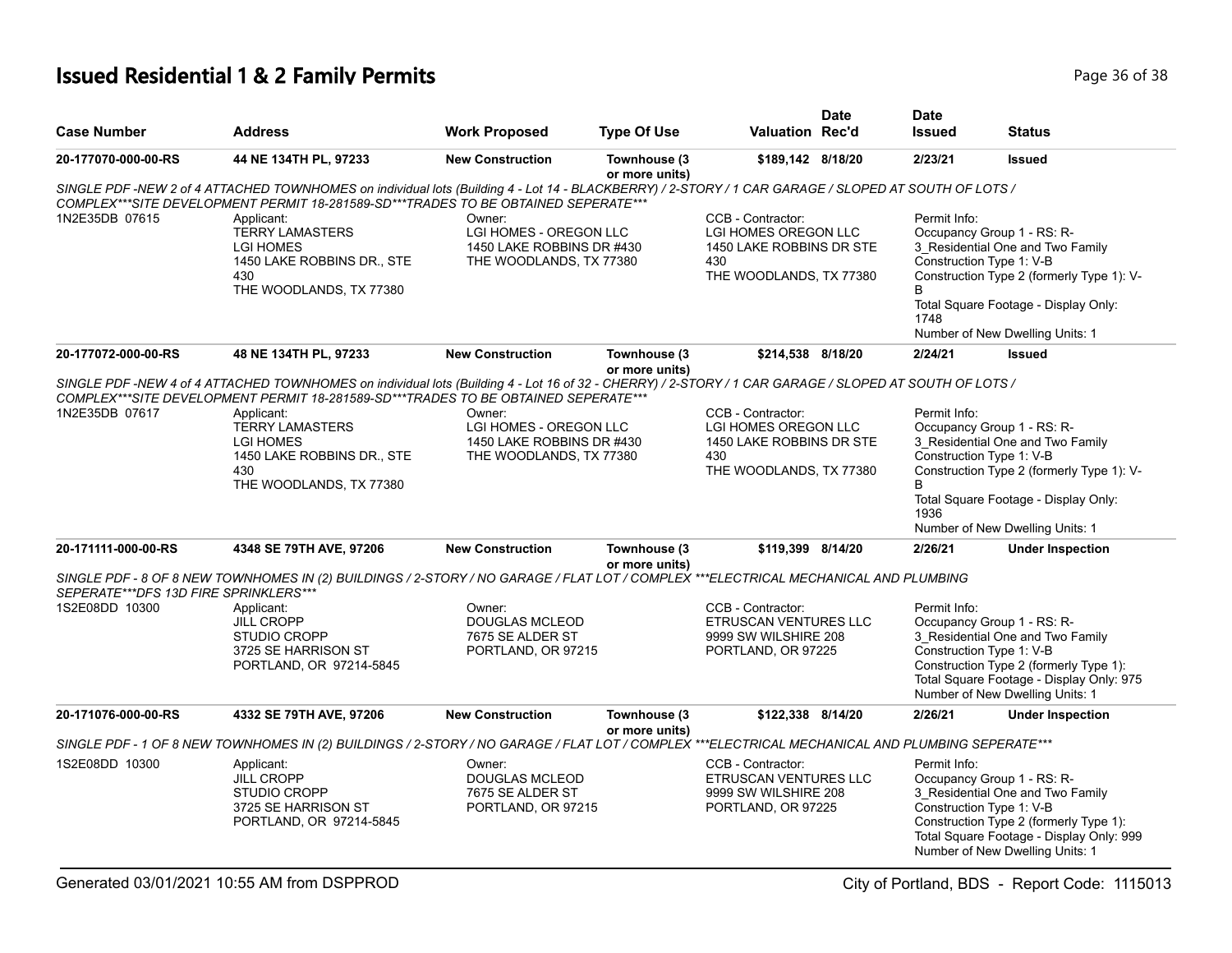# **Issued Residential 1 & 2 Family Permits Page 17 of 38 Page 37 of 38**

|                                  |                                                                                                                                                 |                                                                           |                                |                                                                                                 | <b>Date</b> | <b>Date</b>                                                            |                                                                                                                                                           |
|----------------------------------|-------------------------------------------------------------------------------------------------------------------------------------------------|---------------------------------------------------------------------------|--------------------------------|-------------------------------------------------------------------------------------------------|-------------|------------------------------------------------------------------------|-----------------------------------------------------------------------------------------------------------------------------------------------------------|
| <b>Case Number</b>               | <b>Address</b>                                                                                                                                  | <b>Work Proposed</b>                                                      | <b>Type Of Use</b>             | <b>Valuation Rec'd</b>                                                                          |             | <b>Issued</b>                                                          | <b>Status</b>                                                                                                                                             |
| 20-171082-000-00-RS              | 4336 SE 79TH AVE, 97206                                                                                                                         | <b>New Construction</b>                                                   | Townhouse (3<br>or more units) | \$102,132 8/14/20                                                                               |             | 2/26/21                                                                | <b>Under Inspection</b>                                                                                                                                   |
|                                  | SINGLE PDF - 3 OF 8 NEW TOWNHOMES IN (2) BUILDINGS / 2-STORY / NO GARAGE / FLAT LOT / COMPLEX ***ELECTRICAL MECHANICAL AND PLUMBING SEPERATE*** |                                                                           |                                |                                                                                                 |             |                                                                        |                                                                                                                                                           |
| 1S2E08DD 10300                   | Applicant:<br><b>JILL CROPP</b><br><b>STUDIO CROPP</b><br>3725 SE HARRISON ST<br>PORTLAND, OR 97214-5845                                        | Owner:<br><b>DOUGLAS MCLEOD</b><br>7675 SE ALDER ST<br>PORTLAND, OR 97215 |                                | CCB - Contractor:<br><b>ETRUSCAN VENTURES LLC</b><br>9999 SW WILSHIRE 208<br>PORTLAND, OR 97225 |             | Permit Info:<br>Occupancy Group 1 - RS: R-<br>Construction Type 1: V-B | 3 Residential One and Two Family<br>Construction Type 2 (formerly Type 1):<br>Total Square Footage - Display Only: 834<br>Number of New Dwelling Units: 1 |
| 20-171100-000-00-RS              | 4338 SE 79TH AVE, 97206                                                                                                                         | <b>New Construction</b>                                                   | Townhouse (3<br>or more units) | \$93,070 8/14/20                                                                                |             | 2/26/21                                                                | <b>Under Inspection</b>                                                                                                                                   |
|                                  | SINGLE PDF - 4 OF 8 NEW TOWNHOMES IN (2) BUILDINGS / 2-STORY / NO GARAGE / FLAT LOT / COMPLEX ***ELECTRICAL MECHANICAL AND PLUMBING SEPERATE*** |                                                                           |                                |                                                                                                 |             |                                                                        |                                                                                                                                                           |
| 1S2E08DD 10300                   | Applicant:<br><b>JILL CROPP</b><br><b>STUDIO CROPP</b><br>3725 SE HARRISON ST<br>PORTLAND, OR 97214-5845                                        | Owner:<br><b>DOUGLAS MCLEOD</b><br>7675 SE ALDER ST<br>PORTLAND, OR 97215 |                                | CCB - Contractor:<br><b>ETRUSCAN VENTURES LLC</b><br>9999 SW WILSHIRE 208<br>PORTLAND, OR 97225 |             | Permit Info:<br>Occupancy Group 1 - RS: R-<br>Construction Type 1: V-B | 3 Residential One and Two Family<br>Construction Type 2 (formerly Type 1):<br>Total Square Footage - Display Only: 760<br>Number of New Dwelling Units: 1 |
| 20-171108-000-00-RS              | 4346 SE 79TH AVE, 97206                                                                                                                         | <b>New Construction</b>                                                   | Townhouse (3<br>or more units) | \$106,050 8/14/20                                                                               |             | 2/26/21                                                                | <b>Under Inspection</b>                                                                                                                                   |
| SEPERATE***DFS 13D SPRINKLERS*** | SINGLE PDF - 7 OF 8 NEW TOWNHOMES IN (2) BUILDINGS / 2-STORY / NO GARAGE / FLAT LOT / COMPLEX ***ELECTRICAL MECHANICAL AND PLUMBING             |                                                                           |                                |                                                                                                 |             |                                                                        |                                                                                                                                                           |
| 1S2E08DD 10300                   | Applicant:<br><b>JILL CROPP</b><br><b>STUDIO CROPP</b><br>3725 SE HARRISON ST<br>PORTLAND, OR 97214-5845                                        | Owner:<br><b>DOUGLAS MCLEOD</b><br>7675 SE ALDER ST<br>PORTLAND, OR 97215 |                                | CCB - Contractor:<br>ETRUSCAN VENTURES LLC<br>9999 SW WILSHIRE 208<br>PORTLAND, OR 97225        |             | Permit Info:<br>Occupancy Group 1 - RS: R-<br>Construction Type 1: V-B | 3_Residential One and Two Family<br>Construction Type 2 (formerly Type 1):<br>Total Square Footage - Display Only: 866<br>Number of New Dwelling Units: 1 |
| 20-171107-000-00-RS              | 4344 SE 79TH AVE, 97206                                                                                                                         | <b>New Construction</b>                                                   | Townhouse (3<br>or more units) | \$102,132 8/14/20                                                                               |             | 2/26/21                                                                | <b>Under Inspection</b>                                                                                                                                   |
|                                  | SINGLE PDF - 6 OF 8 NEW TOWNHOMES IN (2) BUILDINGS / 2-STORY / NO GARAGE / FLAT LOT / COMPLEX ***ELECTRICAL MECHANICAL AND PLUMBING SEPERATE*** |                                                                           |                                |                                                                                                 |             |                                                                        |                                                                                                                                                           |
| 1S2E08DD 10300                   | Applicant:<br><b>JILL CROPP</b><br><b>STUDIO CROPP</b><br>3725 SE HARRISON ST<br>PORTLAND, OR 97214-5845                                        | Owner:<br><b>DOUGLAS MCLEOD</b><br>7675 SE ALDER ST<br>PORTLAND, OR 97215 |                                | CCB - Contractor:<br>ETRUSCAN VENTURES LLC<br>9999 SW WILSHIRE 208<br>PORTLAND, OR 97225        |             | Permit Info:<br>Occupancy Group 1 - RS: R-<br>Construction Type 1: V-B | 3 Residential One and Two Family<br>Construction Type 2 (formerly Type 1):<br>Total Square Footage - Display Only: 834<br>Number of New Dwelling Units: 1 |